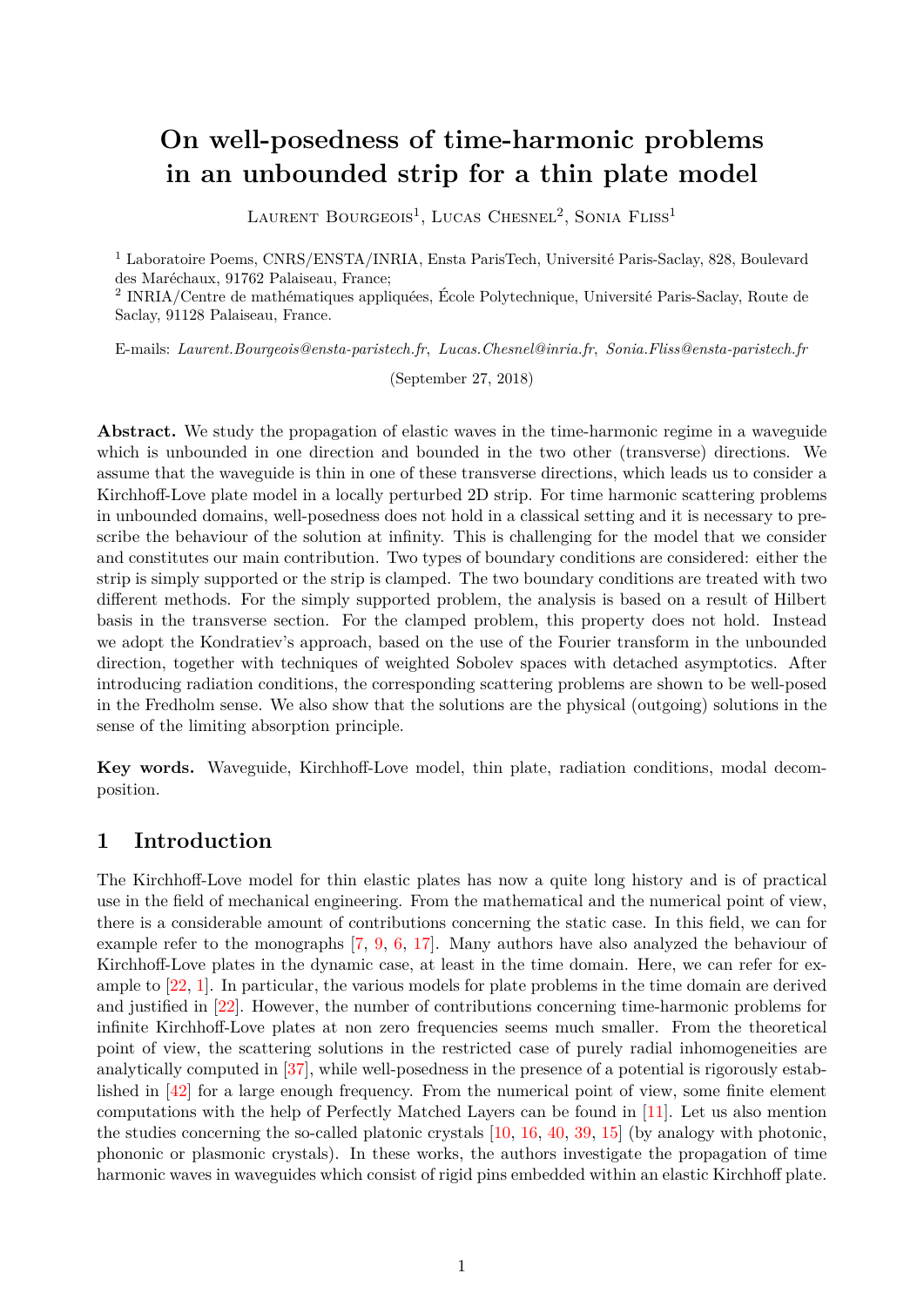Our paper focuses on a two dimensional waveguide which is infinite in one direction and bounded in the perpendicular direction: it will be referred to as the strip in the following. We consider the Kirchhoff-Love model in such strip. We acknowledge that the Kirchhoff-Love model is the simplest possible one to describe plates – see for instance [\[22\]](#page-35-0) where various models for plate problems are derived and justified. However, to the best of our knowledge, well-posedness of time-harmonic problems in a strip for such model has not been investigated up to now. This study can be considered as a first step for the analysis of richer plate models.

The standard Helmholtz equation in a waveguide has been extensively studied (see for example [\[23,](#page-35-5) [14,](#page-34-9) [13,](#page-34-10) [4,](#page-34-11) [5\]](#page-34-12)). Let us remind the reader of the main results for this simpler case. In the classical functional framework  $(L^2)$ , existence of a solution may fail (the physical solution may propagate towards infinity without attenuation). If we extend the framework to only locally  $L^2$  functions, in turn uniqueness may fail. To cope with this problem, one has additionally to prescribe the behaviour of the solution at infinity imposing so-called *radiation conditions*. These radiation conditions are expressed thanks to a modal decomposition which is obtained by using the self-adjointness of the Laplace transverse operator, so that the corresponding eigenfunctions form a Hilbert basis. Some Dirichlet to Neumann operators, enclosing the radiation conditions, can then be introduced to reduce the problem to one set in a bounded domain. Finally, well-posedness in the Fredholm sense can be proved (see [\[26\]](#page-35-6) for more details on the Fredholm theory). More precisely, if uniqueness holds (which arises except for a countable set of frequencies, which corresponds in part to the trapped modes, see for example [\[8,](#page-34-13) [25\]](#page-35-7)) then existence holds as well. The solution is said to be physical if it satisfies the limiting absorption principle: it is the limit, in a certain sense, of the solutions to the Helmholtz equation in the presence of a damping term, when this damping term tends to zero.

In the present paper, for the strip governed by the Kirchhoff-Love model, we introduce radiation conditions and prove that the corresponding scattering problem is of Fredholm type, both in the case of a clamped strip and in the case of a simply supported strip. Let us mention that some analysis of modal solutions in a strip for various boundary conditions have already been conducted (see for example [\[36,](#page-35-8) [18\]](#page-34-14)). But a rigorous existence and uniqueness analysis of the scattering problem, whatever the boundary conditions, seems not to exist.

In our article, we propose two angles of attack, depending on the boundary condition. In the case of the simply supported strip, we benefit from the factorization of the transverse underlying differential operator to decompose any scattering solution in terms of the modes of the waveguide. Then we prescribe the radiation conditions with the help of these modes and introduce Dirichletto-Neumann operators – based on these radiation conditions – in order to reduce the analysis to the one of a problem set in a bounded domain. Such strategy also offers a method to compute the solution numerically. However this approach is not applicable to the case of a clamped strip, see Section [5.1](#page-17-0) for more details. For this problem, we shall obtain the result of modal decomposition needed to express the radiation conditions at infinity using a different approach due to Kondratiev [\[19\]](#page-35-9) (see also [\[24,](#page-35-10) [32,](#page-35-11) [20,](#page-35-12) [21\]](#page-35-13)). It consists in applying the Fourier transform in the unbounded direction. Then working in weighted Sobolev spaces and using the residue theorem, we shall get our decomposition. In a second step, in order to impose radiation conditions, we shall integrate it to the functional space in which we look for the solution. To proceed, we shall work with spaces with detached asymptotics introduced in [\[31\]](#page-35-14) (see also the reviews [\[29,](#page-35-15) [28\]](#page-35-16)). Let us mention that the methodology we follow to study the clamped problem could be used also to deal with the simply supported problem. We would obtain completely similar results. The goal of the present paper is first to investigate problems of thin plates in unbounded strips, as mentioned above, but also to show that when the result of Hilbert basis in the transverse section is not available, we can still use an alternative route. We hope that the successive presentation of the two methods will help the reader to get familiar with the second approach which may be less known and which requires a slightly longer analysis. For application of the technique to other situations, one may consult [\[34,](#page-35-17) [3,](#page-34-15) [30,](#page-35-18) [2,](#page-34-16) [33\]](#page-35-19). In [\[27,](#page-35-20) [35\]](#page-35-21), periodic problems are also considered.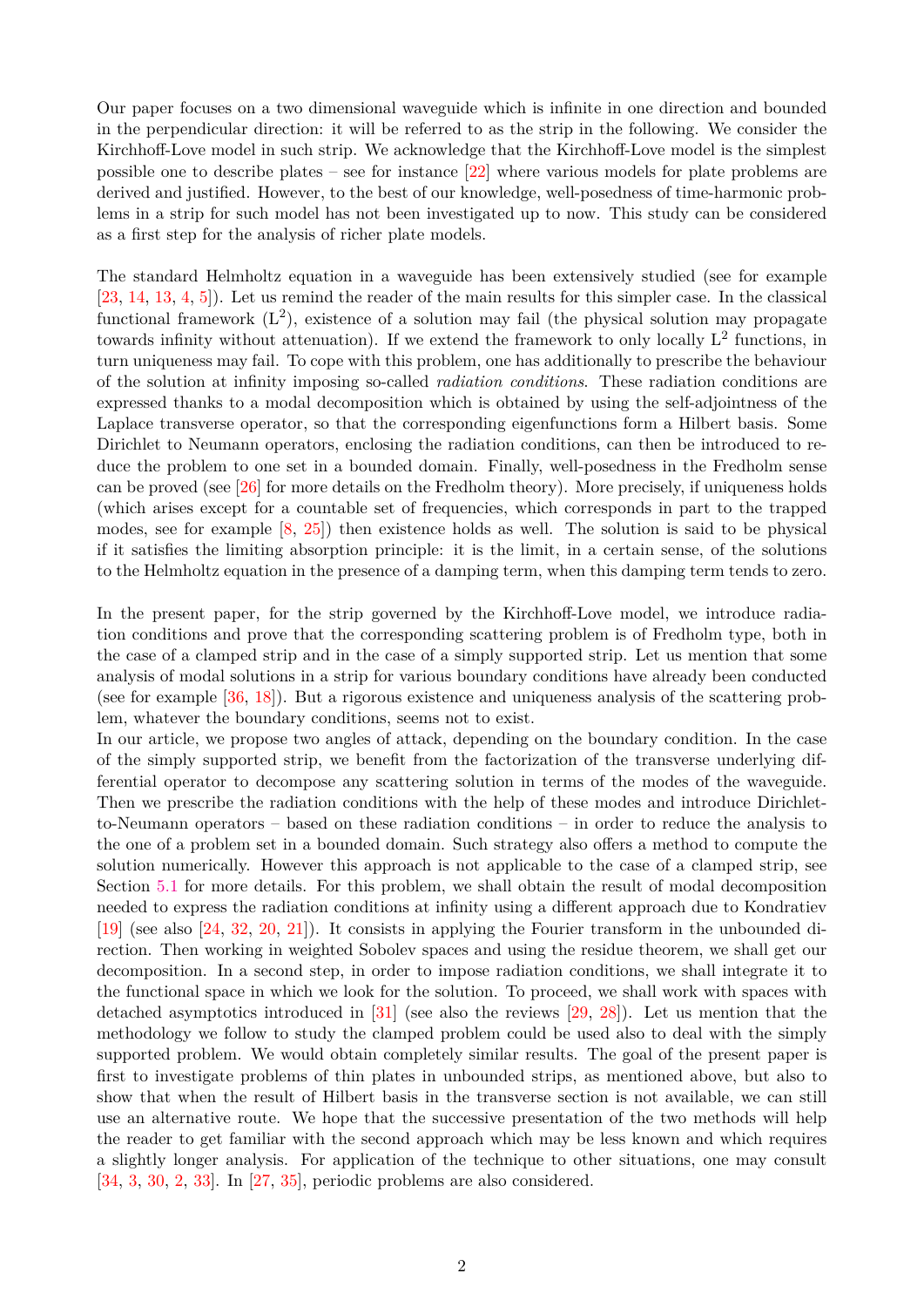The outline of the article is as follows. First, we describe the setting of our problems in Section [2.](#page-2-0) Then in Section [3,](#page-3-0) we compute the modal exponents both for the simply supported and clamped cases. The results of these computations are summarized in Proposition [3.2](#page-5-0) and Proposition [3.6.](#page-8-0) In Section [4,](#page-8-1) we detail the analysis for the simply supported problem. Section [5](#page-17-1) is dedicated to the study of the clamped problem. Note that Sections [4](#page-8-1) and [5](#page-17-1) can be read quite independently from Section [3.](#page-3-0) Finally, we justify the selection of the outgoing modes in Section [6](#page-30-0) before giving some short concluding remarks in Section [7.](#page-33-0) The main results of this article are Theorem [4.2](#page-15-0) (Fredholmness in the simply supported case) and Theorem [5.4](#page-26-0) (Fredholmness in the clamped case).

### <span id="page-2-0"></span>**2 Setting of the problem**



<span id="page-2-1"></span>Figure 1: Domains  $\Omega$  (left) and *D* (right).

We consider a waveguide  $\Omega = \{(x, y) \in \mathbb{R} \times (0, 1)\}\)$ , the boundary of which is denoted  $\partial \Omega$ . Let  $\mathscr{O} \subset \Omega$ be a  $\mathscr{C}^{1,1}$  domain such that  $\overline{\mathscr{O}} \subset \Omega$ . We define  $D := \Omega \setminus \overline{\mathscr{O}}$  (see Figure [1\)](#page-2-1). We assume that the domain *D* is occupied by a thin elastic plate described with the help of the Kirchhoff-Love model in the purely bending case. We will consider two kinds of boundary conditions on *∂*Ω: the plate is either simply supported by  $\partial\Omega$  or clamped on  $\partial\Omega$ , while  $\mathscr O$  is a hole within it. In our analysis, we will study the following source term problem: find *u* in *D* such that

<span id="page-2-2"></span>
$$
\begin{cases}\n\Delta^2 u - k^4 u &= f \text{ in } D \\
u = Cu = 0 \text{ on } \partial \Omega \\
Mu = Nu = 0 \text{ on } \partial \mathcal{O} \\
u \text{ satisfies (RC)}.\n\end{cases}
$$
\n(1)

Let us describe this system. From the physical point of view, the first equation of [\(1\)](#page-2-2) comes from the equation of the motion of the strip

$$
D\Delta^2 u + \rho h \frac{\partial^2 u}{\partial t^2} = p
$$

in the time harmonic regime. Here, we have  $D = Eh^3/12(1 - \nu^2)$ , where *E* is the Young's modulus,  $\nu \in [0, 1)$  is the Poisson's ratio and *h* is the thickness of the strip. Moreover,  $\rho$  refers to the density per unit of volume and *p* corresponds to the pressure applied to the strip. Hence the wavenumber *k* is defined by  $k^4 = \rho h \omega^2 / D$  and the volume source f by  $p/D$ .

In the third equation of [\(1\)](#page-2-2), *M* and *N* are the boundary differential operators defined by

<span id="page-2-3"></span>
$$
Mu = \nu \Delta u + (1 - \nu)M_0 u, \qquad Nu = -\frac{\partial}{\partial n} \Delta u - (1 - \nu)\frac{\partial}{\partial s} N_0 u,\tag{2}
$$

where  $n = (n_x, n_y)$  is the outward unit normal to  $\partial D$  and  $s = (-n_y, n_x)$ . Above, we use the notation

$$
\frac{\partial}{\partial n} := n_x \frac{\partial}{\partial x} + n_y \frac{\partial}{\partial y}, \qquad \qquad \frac{\partial}{\partial s} := -n_y \frac{\partial}{\partial x} + n_x \frac{\partial}{\partial y}.
$$

Moreover, in  $(2)$ , the operators  $M_0$  and  $N_0$  are respectively defined by

$$
M_0 u = \frac{\partial^2 u}{\partial x^2} n_x^2 + 2 \frac{\partial^2 u}{\partial x \partial y} n_x n_y + \frac{\partial^2 u}{\partial y^2} n_y^2, \qquad N_0 u = \frac{\partial^2 u}{\partial x \partial y} (n_x^2 - n_y^2) - \left(\frac{\partial^2 u}{\partial x^2} - \frac{\partial^2 u}{\partial y^2}\right) n_x n_y.
$$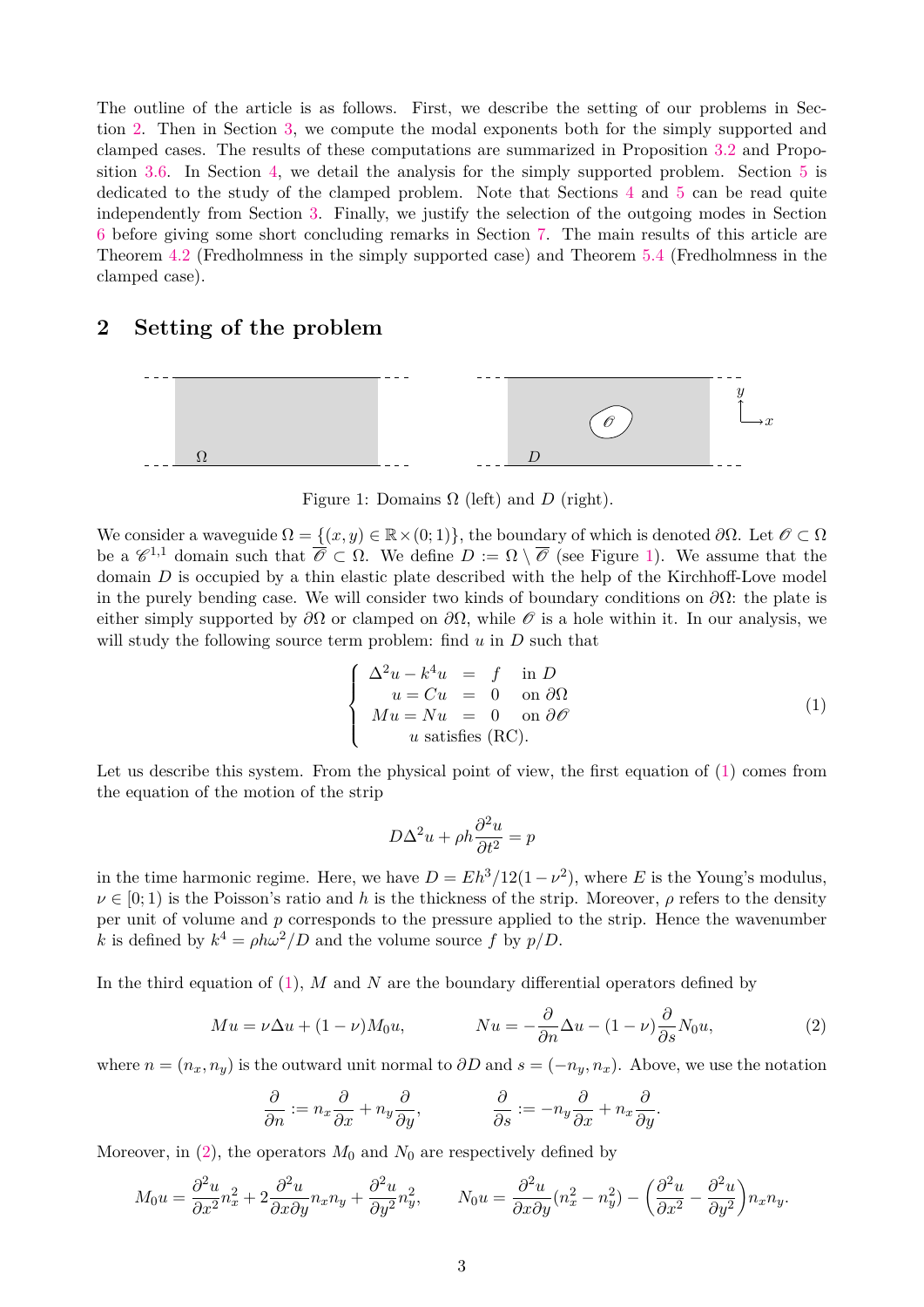In order to interpret the boundary conditions in [\(1\)](#page-2-2), we recall that  $D \times Mu$  is the bending moment while  $D \times Nu$  is the transverse force. The boundary condition  $Mu = 0$  and  $Nu = 0$  on  $\partial \mathcal{O}$  corresponds to a free obstacle, that is a hole.

Concerning the boundary condition on  $\partial\Omega$  (*i.e.* the second equation of [\(1\)](#page-2-2)), we shall consider the following two cases.

- *i*) When  $C = M$ , we have  $u = 0$  and  $Mu = 0$  on  $\partial\Omega$ . This corresponds to the simply supported strip.
- *ii*) When  $C = \partial_n$ , we have  $u = 0$  and  $\partial_n u = 0$  on  $\partial \Omega$ . This corresponds to the clamped strip.

It should be noted that simplified expressions of *Mu* and *Nu* on straight parts of the boundary are

<span id="page-3-3"></span>
$$
Mu = \frac{\partial^2 u}{\partial n^2} + \nu \frac{\partial^2 u}{\partial s^2}, \qquad Nu = -\left(\frac{\partial^3 u}{\partial n^3} + (2 - \nu)\frac{\partial^3 u}{\partial n \partial s^2}\right).
$$
 (3)

This implies that in the case of a simply supported strip, the boundary condition can by simplified as  $u = 0$  and  $\partial_{nn}u = 0$  on  $\partial\Omega$ , or equivalently  $u = 0$  and  $\Delta u = 0$  on  $\partial\Omega$ .

Finally, (RC) stands for the radiation conditions which will be specified later on, for the simply supported and the clamped cases.

The goal of the present article is to study the well-posedness of Problem [\(1\)](#page-2-2). For *k* larger than a given threshold, in order to obtain well-posedness for  $(1)$ , we will have to impose radiation conditions to prescribe the behaviour of the solution at infinity. To proceed, we will show that every function satisfying the first two equations of [\(1\)](#page-2-2) decomposes on what we call the modes of the waveguide. These modes are computed in the next section, for the simply supported case and then the clamped case. Later on, they will be helpful to define the radiation conditions.

### <span id="page-3-0"></span>**3 Computation of modal exponents**

The modes of the waveguide are defined as the functions of the form  $u(x, y) = e^{\lambda x} \varphi(y)$ , where  $\lambda \in \mathbb{C}$  and where  $\varphi$  is a function to determine, which satisfy the equations  $\Delta^2 u - k^4 u = 0$  in  $\Omega$ (the reference strip without the obstacle) and  $u = Cu = 0$  on  $\partial\Omega$ . In this section, we compute the modal exponents, that is the values of  $\lambda \in \mathbb{C}$  such that  $u(x, y) = e^{\lambda x} \varphi(y)$  is a mode. The results of the computations are summarized in Proposition [3.1](#page-4-0) and Proposition [3.3.](#page-5-1) The reader who wishes to skip details can proceed directly to Sections [4](#page-8-1) and [5.](#page-17-1)

Setting  $I := (0,1)$ , one finds that  $u(x,y) = e^{\lambda x} \varphi(y)$  is a mode if and only if, the pair  $(\lambda, \varphi) \in$  $\mathbb{C} \times \mathrm{H}^2(I) \setminus \{0\}$  solves, depending on the problem considered,

<span id="page-3-2"></span>*i)* 
$$
\begin{cases} (\lambda^2 + d_{yy})^2 \varphi - k^4 \varphi = 0 & \text{in } I \\ \varphi = d_{yy} \varphi = 0 & \text{on } \partial I \end{cases}
$$
 *ii)* 
$$
\begin{cases} (\lambda^2 + d_{yy})^2 \varphi - k^4 \varphi = 0 & \text{in } I \\ \varphi = d_y \varphi = 0 & \text{on } \partial I. \end{cases}
$$
 (4)

The first problem is related to the simply supported plate while the second one is related to the clamped plate.

Defining the Hilbert spaces  $H_0^1(I) := \{ \psi \in H^1(I) \mid \psi = 0 \text{ on } \partial I \}$  and  $H_0^2(I) := \{ \psi \in H^2(I) \mid \psi = 0 \}$  $d_y\psi = 0$  on  $\partial I$ , the variational formulations of these two spectral problems write

*i*) Find  $(\lambda, \varphi) \in \mathbb{C} \times H_0^1(I) \cap H^2(I) \setminus \{0\}$  such that

<span id="page-3-1"></span>
$$
\int_{I} (\lambda^2 \varphi + d_{yy}\varphi)(\lambda^2 \overline{\psi} + d_{yy}\overline{\psi}) - k^4 \varphi \overline{\psi} dy = 0, \qquad \forall \psi \in H_0^1(I) \cap H^2(I). \tag{5}
$$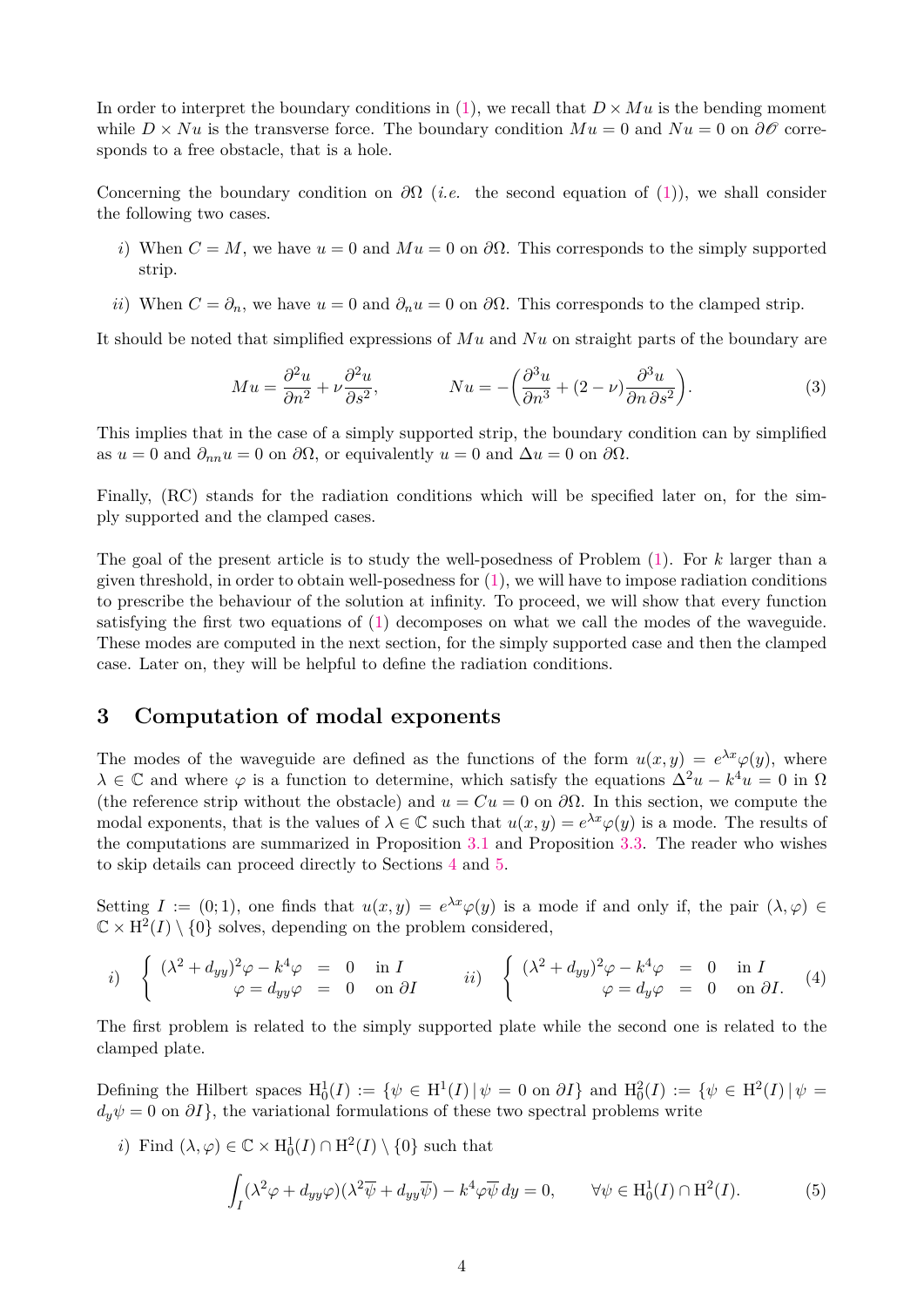*ii*) Find  $(\lambda, \varphi) \in \mathbb{C} \times H_0^2(I) \setminus \{0\}$  such that

<span id="page-4-5"></span>*ii*)

<span id="page-4-1"></span>
$$
\int_{I} (\lambda^2 \varphi + d_{yy}\varphi)(\lambda^2 \overline{\psi} + d_{yy}\overline{\psi}) - k^4 \varphi \overline{\psi} dy = 0, \qquad \forall \psi \in \mathcal{H}_0^2(I). \tag{6}
$$

Denoting  $(H_0^1(I) \cap H^2(I))^*$  (resp.  $H^{-2}(I)$ ) the topological dual space of  $H_0^1(I) \cap H^2(I)$  (resp.  $H_0^2(I)$ ), the underlying fourth-order differential operator  $\mathscr{L}(\lambda)$  appearing in the analysis of [\(5\)](#page-3-1), [\(6\)](#page-4-1) is, alternatively:

$$
i) \quad \mathscr{L}(\lambda): \quad \mathrm{H}_0^1(I) \cap \mathrm{H}^2(I) \rightarrow \quad (\mathrm{H}_0^1(I) \cap \mathrm{H}^2(I))^* \varphi \quad \mapsto \quad \mathscr{L}(\lambda)\varphi = (\lambda^2 + d_{yy})^2\varphi - k^4\varphi
$$

or

$$
\mathcal{L}(\lambda): H_0^2(I) \to H^{-2}(I) \n\varphi \mapsto \mathcal{L}(\lambda)\varphi = (\lambda^2 + d_{yy})^2 \varphi - k^4 \varphi.
$$
\n(7)

For any of the two spectral problems, if  $(\lambda, \varphi)$  is a solution then  $\lambda$  is called an eigenvalue of the symbol  $\mathscr L$  while  $\varphi$  is called an eigenfunction of  $\mathscr L$ . We denote  $\Lambda$  the set of all eigenvalues of  $\mathscr L$ . This set will be referred to as the set of modal exponents. Let us now solve these two spectral problems. We begin with the first one which, by using a factorization of the operator  $\mathscr{L}(\lambda)$  and the very special nature of the boundary condition, is much simpler.

In this article, the complex square root will be chosen so that for  $z = \rho e^{i\nu}$ , with  $\rho \geq 0$  and *v* ∈ [0; 2 $\pi$ ), we have  $\sqrt{z} = \sqrt{\rho}e^{i\nu/2}$ . In particular, we always have  $\Im m z \ge 0$ .

#### <span id="page-4-4"></span>**3.1 Modal exponents in the simply supported case**

In order to solve  $(4)-(i)$  $(4)-(i)$ , or equivalently  $(5)$ , first we introduce the eigenvalues  $\mu_n$  and eigenfunctions  $\theta_n$  of the auxiliary spectral problem: find  $(\mu, \theta) \in \mathbb{C} \times H^1(I) \setminus \{0\}$  such that

<span id="page-4-2"></span>
$$
\begin{cases}\n d_{yy}\theta + \mu \theta &= 0 \quad \text{in } I \\
 \theta &= 0 \quad \text{on } \partial I.\n\end{cases}
$$
\n(8)

A straightforward computation leads to  $\mu_p = \pi^2 p^2$  and  $\theta_p(y) = \sqrt{2} \sin(\pi p y)$  for  $p \in \mathbb{N}^* := \{1, 2, \dots\}$ . Let us remark that the  $\mu_p$  form a positive and increasing sequence of real numbers that tends to  $+\infty$  while the family  $(\theta_p)$  forms a complete orthonormal basis of  $L^2(I)$ .

<span id="page-4-0"></span>**Proposition 3.1.** *Assume that*  $k > 0$ *. Then the set of modal exponents*  $\Lambda$  *for*  $(4)$ *-(i) is given by* 

<span id="page-4-3"></span>
$$
\Lambda = \{\pm i\eta_p, \ p \in \mathbb{N}^*\} \cup \{\pm \gamma_p, \ p \in \mathbb{N}^*\} \quad with \quad \eta_p := \sqrt{k^2 - \pi^2 p^2} \quad and \quad \gamma_p := \sqrt{k^2 + \pi^2 p^2}.\tag{9}
$$

*Proof.* Let us consider some solution  $(\lambda, \varphi)$  to the spectral problem [\(4\)](#page-3-2)-(*i*) and let us define

$$
\tilde{\varphi} := (\lambda^2 + d_{yy})\varphi - k^2\varphi, \qquad \qquad \check{\varphi} := (\lambda^2 + d_{yy})\varphi + k^2\varphi.
$$

Using that  $d_{yy}\varphi = 0$  on  $\partial I$ , we observe that  $\tilde{\varphi}$  and  $\tilde{\varphi}$  satisfy the following problems:

$$
\begin{cases}\n(\lambda^2 + d_{yy})\tilde{\varphi} + k^2\tilde{\varphi} = 0 & \text{in } I \\
\tilde{\varphi} = 0 & \text{on } \partial I\n\end{cases}\n\text{ and }\n\begin{cases}\n(\lambda^2 + d_{yy})\tilde{\varphi} - k^2\tilde{\varphi} = 0 & \text{in } I \\
\tilde{\varphi} = 0 & \text{on } \partial I.\n\end{cases}
$$

Introducing the solutions  $(\mu_p, \theta_p)$  to Problem [\(8\)](#page-4-2), we only have two possibilities: either  $\lambda^2 = \mu_p - k^2$ ,  $\tilde{\varphi} = \tilde{C}\theta_p, \ \check{\varphi} = 0 \text{ for some } p \in \mathbb{N}^*, \ \tilde{C} \in \mathbb{C}, \text{ or } \lambda^2 = \mu_p + k^2, \ \check{\varphi} = \check{C}\theta_p, \ \tilde{\varphi} = 0 \text{ for some } p \in \mathbb{N}^*, \ \check{C} \in \mathbb{C}.$ Conversely, for any value  $\lambda$  such that either  $\lambda^2 = \mu_p - k^2$  or  $\lambda^2 = \mu_p + k^2$ , by choosing  $\varphi = \theta_p$ , one finds that  $(\lambda, \varphi)$  is an eigenpair of  $(4)-(i)$  $(4)-(i)$ .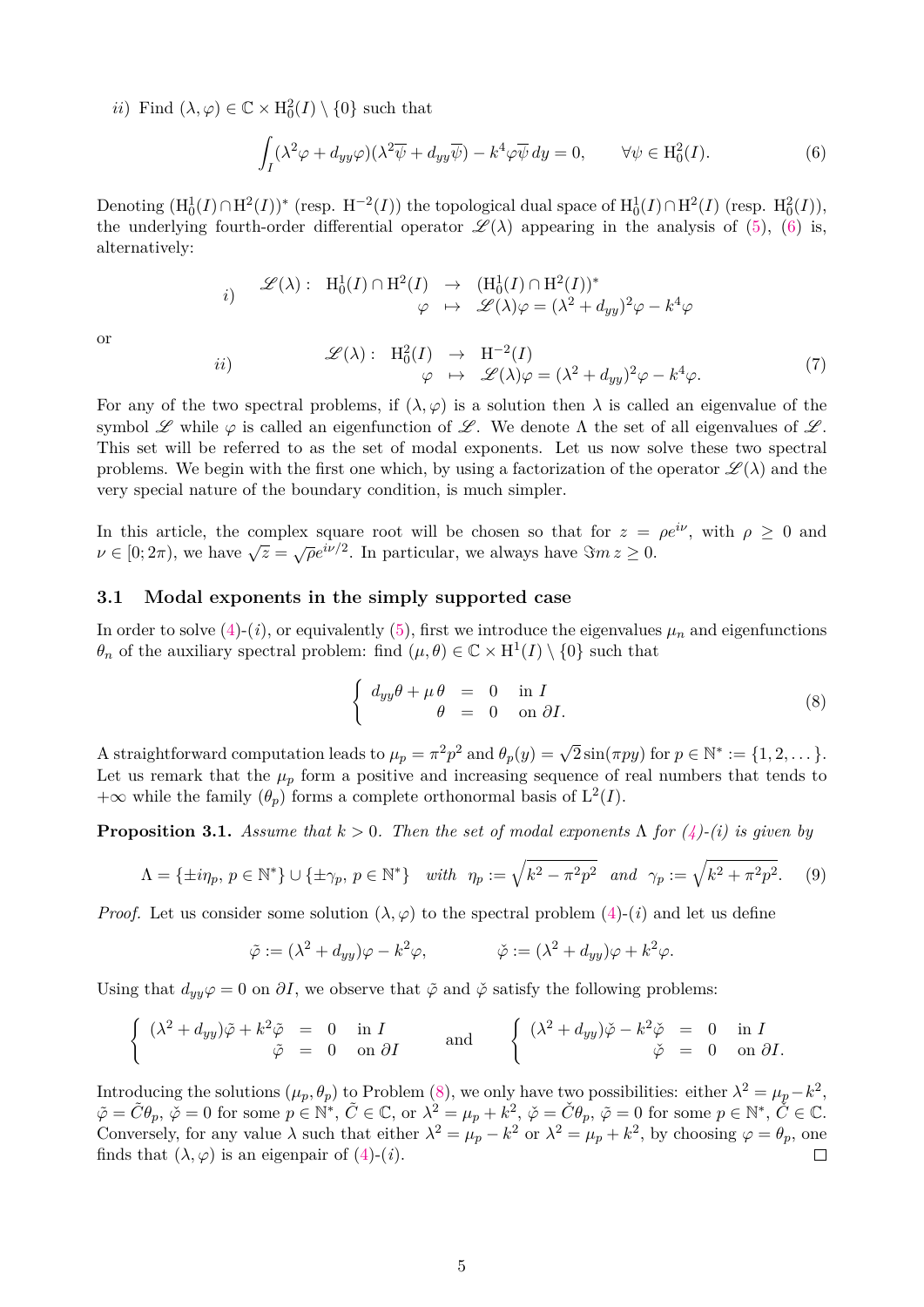Now let us focus our attention on the set  $\Lambda \cap \mathbb{R}i$ . The reason is that if  $\lambda \in \Lambda \cap \mathbb{R}i \setminus \{0\}$  and  $\varphi$  corresponds to a non zero element of ker  $\mathscr{L}(\lambda)$ , then the so-called mode  $(x, y) \mapsto e^{\lambda x} \varphi(y)$  is propagating. Such modes play a particular role in the definition of the radiation conditions and the well-posedness of the initial problem. Let us first remark from Proposition [3.1](#page-4-0) that  $0 \in \Lambda$  if and only if there exists  $n \in \mathbb{N}^*$  such that  $k = n\pi$ . These particular values are the so-called threshold wavenumbers. We have the following proposition, the proof of which is straightforward. We denote  $|\cdot|$  the floor function.

<span id="page-5-0"></span>**Proposition 3.2.** *For*  $k \in (0; \pi)$ *, we have*  $\Lambda \cap \mathbb{R}i = \emptyset$ *. For*  $k \geq \pi$ *, we have* 

$$
\Lambda \cap \mathbb{R}i = \{\pm i\eta_p, \quad p = 1, \cdots, \lfloor k/\pi \rfloor\}.
$$

*This implies* card  $(\Lambda \cap \mathbb{R}i) = 2n$  *when*  $k \in (n\pi; (n+1)\pi)$ ,  $n \in \mathbb{N}^*$  and card  $(\Lambda \cap \mathbb{R}i) = 2n - 1$  *when*  $k = n\pi, n \in \mathbb{N}^*$ .

#### **3.2 Modal exponents in the clamped case**

In this paragraph, we solve  $(4)-(ii)$  $(4)-(ii)$ , or equivalently  $(6)$ . We assume that  $k > 0$  is given. We remark that for  $\lambda \in \mathbb{C}$  such that  $\lambda^4 \neq k^4$ , the linearly independent functions  $a_1, a_2$  such that

<span id="page-5-3"></span>
$$
a_1(y) = \frac{\sin(\sqrt{\lambda^2 + k^2}y)}{\sqrt{\lambda^2 + k^2}} - \frac{\sin(\sqrt{\lambda^2 - k^2}y)}{\sqrt{\lambda^2 - k^2}}, \qquad a_2(y) = \cos(\sqrt{\lambda^2 + k^2}y) - \cos(\sqrt{\lambda^2 - k^2}y) \tag{10}
$$

satisfy the first equation of [\(4\)](#page-3-2)-(*ii*) as well as the boundary conditions  $\varphi(0) = d_y \varphi(0) = 0$ . On the other hand, for  $\lambda \in \mathbb{C}$  such that  $\lambda^4 = k^4$ , the linearly independent functions  $b_1$ ,  $b_2$  defined by

<span id="page-5-5"></span>
$$
b_1(y) = \frac{\sin(\sqrt{2}\lambda y)}{\sqrt{2}\lambda} - y, \qquad b_2(y) = \cos(\sqrt{2}\lambda y) - 1.
$$
 (11)

are solutions of the first equation of [\(4\)](#page-3-2)-(*ii*) satisfying  $\varphi(0) = d_y \varphi(0) = 0$ . In the analysis below, we will meet the following two sets

<span id="page-5-2"></span>
$$
\mathcal{K} := \left\{ \frac{\pi}{\sqrt{2}} \sqrt{m^2 - n^2}, \text{ with } m, n \in \mathbb{N}^*, m > n, \text{ such that } m - n \text{ is even} \right\}
$$
 (12)

$$
\Lambda_{\text{part}} := \left\{ \frac{\pi}{\sqrt{2}} \sqrt{m^2 + n^2}, \text{ with } m, n \in \mathbb{N}^*, m > n, \text{ such that } m - n \text{ is even} \right\}. \tag{13}
$$

In the proposition below, we give a characterization of the set of modal exponents  $\Lambda$  for the clamped problem. We remind the reader that the geometric multiplicity of an eigenvalue  $\lambda$  of  $\mathscr{L}$  is by definition equal to dim ker  $\mathscr{L}(\lambda)$ .

<span id="page-5-1"></span>**Proposition 3.3.** *Assume that*  $k > 0$ *. Let*  $\Lambda$  *refer here to the set of modal exponents for*  $(4)$ *-(ii). 1)* The number  $\lambda \in \mathbb{C}$  such that  $\lambda^4 \neq k^4$  belongs to  $\Lambda$  *if and only if*  $\lambda$  *satisfies* 

<span id="page-5-4"></span>
$$
\left(\sqrt{\frac{\lambda^2 + k^2}{\lambda^2 - k^2}} + \sqrt{\frac{\lambda^2 - k^2}{\lambda^2 + k^2}}\right) \sin(\sqrt{\lambda^2 + k^2}) \sin(\sqrt{\lambda^2 - k^2}) = 2 - 2\cos(\sqrt{\lambda^2 + k^2})\cos(\sqrt{\lambda^2 - k^2}).
$$
 (14)

*Moreover, if*  $k \notin \mathcal{K}$  *(see definition [\(12\)](#page-5-2) above), then for all*  $\lambda \in \Lambda$ *, we have* ker  $\mathcal{L}(\lambda) = \text{span}(\varphi_0)$ *(geometric multiplicity equal to one) with*  $\varphi_0(y) = A_1 a_1(y) + A_2 a_2(y)$ *. Here*  $(A_1, A_2)^\top$  *is an eigenvector of the matrix*  $\mathbb{A}(\lambda)$  *defined in [\(16\)](#page-6-0).* 

*If*  $k \in \mathcal{K}$ , then for  $\lambda \in \Lambda_{part} \cap \Lambda$  (see [\(13\)](#page-5-2)), we have ker  $\mathcal{L}(\lambda) = span(a_1, a_2)$  (geometric multi*plicity equal to two). For*  $\lambda \in \Lambda \setminus \Lambda_{part}$ *, we have* ker  $\mathcal{L}(\lambda) = \text{span}(\varphi_0)$  *(geometric multiplicity equal to one)* with  $\varphi_0(y) = A_1 a_1(y) + A_2 a_2(y)$  (again here  $(A_1, A_2)^\top$  *is an eigenvector of the matrix*  $\mathbb{A}(\lambda)$ ).

*2)* The number  $\lambda \in \mathbb{C}$  such that  $\lambda^4 = k^4$  belongs to  $\Lambda$  if and only if  $\lambda$  satisfies

<span id="page-5-6"></span>
$$
\sqrt{2}\lambda\sin(\sqrt{2}\lambda) = 2 - 2\cos(\sqrt{2}\lambda). \tag{15}
$$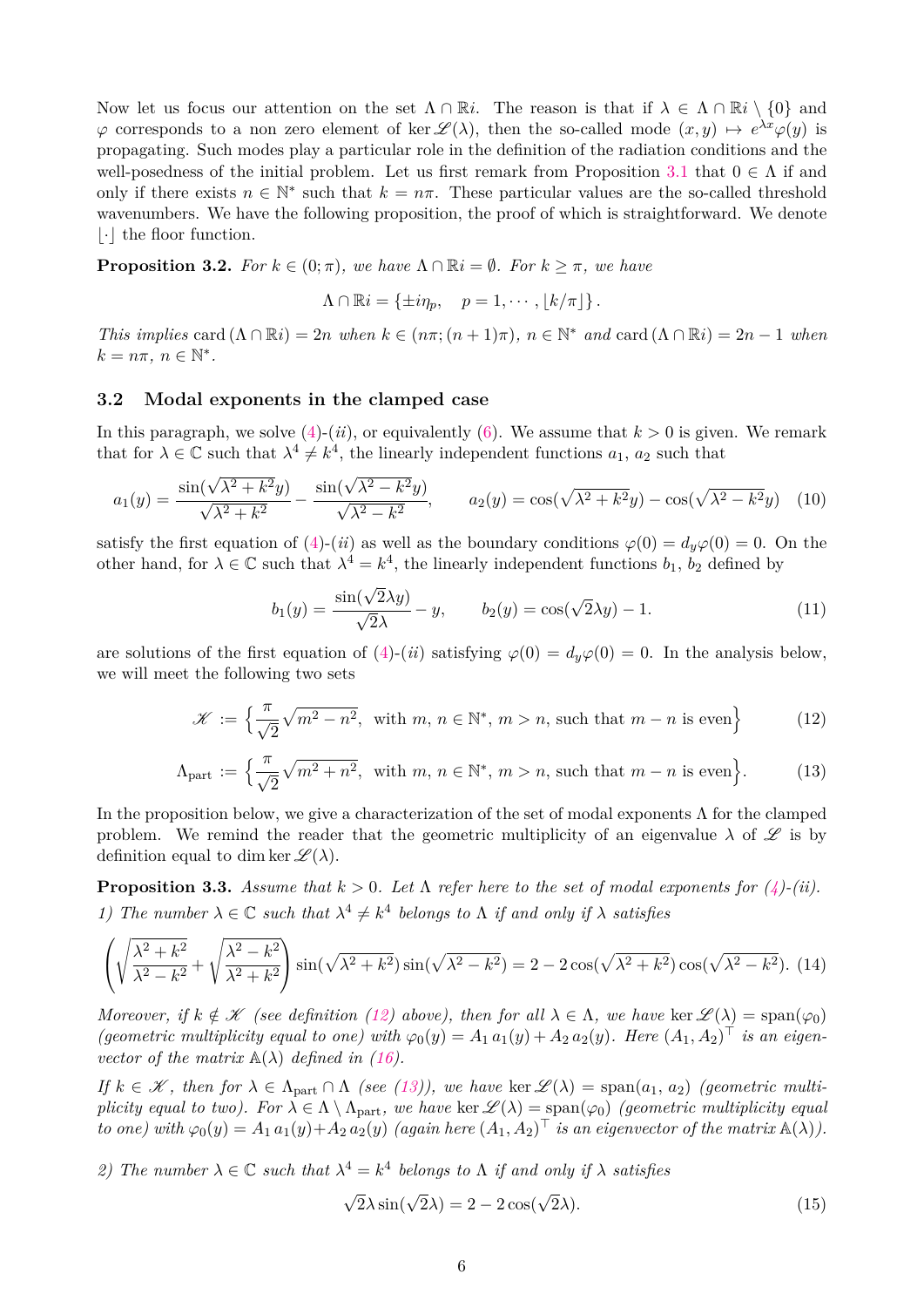*In that case, we have* ker  $\mathscr{L}(\lambda) = \text{span}(\varphi_0)$  *(geometric multiplicity equal to one) with*  $\varphi_0(y) =$  $B_1 b_1(y) + B_2 b_2(y)$ . Here  $(B_1, B_2)^\top$  is an eigenvector of the matrix  $\mathbb{B}(\lambda)$  defined in [\(17\)](#page-6-1).

*Proof.* 1) First we study the eigenvalues  $\lambda \in \mathbb{C}$  of  $\mathscr{L}$  such that  $\lambda^4 \neq k^4$ . As

$$
\dim \left\{ \varphi, \ (\lambda^2 + d_{yy})^2 \varphi - k^4 \varphi = 0, \ \varphi(0) = \varphi'(0) = 0 \right\} = 2,
$$

if  $\varphi$  satisfies  $\mathscr{L}(\lambda)\varphi = 0$  then there are constants  $A_1, A_2 \in \mathbb{C}$  such that  $\varphi(y) = A_1 a_1(y) + A_2 a_2(y)$ where  $a_1, a_2$  are defined in [\(10\)](#page-5-3). Writing the two boundary conditions at  $y = 1$ , we obtain that  $\varphi$ is a non-zero function satisfying  $\mathscr{L}(\lambda)\varphi = 0$  if and only if the matrix

<span id="page-6-0"></span>
$$
\mathbb{A}(\lambda) := \left( \begin{array}{cc} a_1(1) & a_2(1) \\ a'_1(1) & a'_2(1) \end{array} \right) \tag{16}
$$

has a non trivial kernel. An explicit computation shows that  $\det A(\lambda) = 0$  if and only if [\(14\)](#page-5-4) holds. Moreover, one sees that the geometric multiplicity of  $\lambda$  coincides with dim ker  $\mathbb{A}(\lambda)$ . Clearly, if  $\lambda \in \Lambda$ , then dim ker  $\mathbb{A}(\lambda) = 1$  except if  $\mathbb{A}(\lambda) = 0$  (in this case dim ker  $\mathbb{A}(\lambda) = 2$ ). Assume that  $A(\lambda) = 0$ . Then in particular, we must have  $a_1(1) = a_2'(1) = 0$ . Using expressions [\(10\)](#page-5-3), this implies  $\sin(\sqrt{\lambda^2 + k^2}) = \sin(\sqrt{\lambda^2 - k^2}) = 0$  leading to  $k = \pi \sqrt{m^2 - n^2}/\sqrt{2}$  and  $\lambda = \pi \sqrt{m^2 + n^2}/\sqrt{2}$ , where  $m, n \in \mathbb{N}^*$  are such that  $m > n$ . The additional constrain  $a_2(1) = a'_1(1) = 0$  imposes that  $m, n$ must have same parity. This leads to the definition of the set  $\mathcal K$  in [\(12\)](#page-5-2) and to the statement of the proposition.

2) Then we study the eigenvalues  $\lambda \in \mathbb{C}$  of  $\mathscr{L}$  such that  $\lambda^4 = k^4$ . If  $\varphi$  satisfies  $\mathscr{L}(\lambda)\varphi = 0$  then there are constants  $B_1, B_2 \in \mathbb{C}$  such that  $\varphi(y) = B_1 b_1(y) + B_2 b_2(y)$  where  $b_1, b_2$  are defined in [\(11\)](#page-5-5). Writing the two boundary conditions at  $y = 1$ , we obtain that  $\varphi$  is a non-zero function satisfying  $\mathscr{L}(\lambda)\varphi=0$  if and only if the matrix

<span id="page-6-1"></span>
$$
\mathbb{B}(\lambda) := \left(\begin{array}{cc} b_1(1) & b_2(1) \\ b'_1(1) & b'_2(1) \end{array}\right) \tag{17}
$$

has a non trivial kernel. An explicit computation shows that  $\det \mathbb{B}(\lambda) = 0$  if and only [\(15\)](#page-5-6) holds. Moreover, one can check that one has always  $\mathbb{B}(\lambda) \neq 0$ . As a consequence, if  $\lambda$  is an eigenvalue of  $\mathscr{L}$  such that  $\lambda^4 = k^4$ , then dim ker  $\mathscr{L}(\lambda) = 1$ .  $\Box$ 

In the remaining part of the paragraph, we focus our attention on the set  $\Lambda \cap \mathbb{R}i$ , in other words on the propagating modes.

From [\(6\)](#page-4-1), we remark that if  $\lambda$  belongs to  $\Lambda$ , then  $-\lambda$  is also an element of  $\Lambda$ . Therefore, it is sufficient to study  $\Lambda \cap [0; +i\infty)$ . In the proof of Lemma [5.1](#page-19-0) below, we will see that  $\Lambda \cap [ik; +i\infty) = \emptyset$ . As a consequence, we can look for  $\lambda \in \Lambda$  writing as  $\lambda = i\tau k$  with  $\tau \in [0,1)$ . From [\(14\)](#page-5-4), we see that we must have  $h_k(\tau) = 0$  with

<span id="page-6-2"></span>
$$
h_k(\tau) = \left(\sqrt{\frac{1-\tau^2}{1+\tau^2}} - \sqrt{\frac{1+\tau^2}{1-\tau^2}}\right) \sin(k\sqrt{1-\tau^2}) \sinh(k\sqrt{1+\tau^2})
$$
  
 
$$
-(2-2\cos(k\sqrt{1-\tau^2})\cosh(k\sqrt{1+\tau^2})).
$$
 (18)

In Corollary [5.1,](#page-19-1) we show that such dispersion relation is satisfied only by a finite number of  $\tau \in [0, 1)$ . From Proposition [3.3,](#page-5-1) we know that if  $\lambda$  belongs to  $\Lambda \cap \mathbb{R}i$ , then its geometric multiplicity is equal to one. In the following, we will also need to know the algebraic multiplicity of  $\lambda$  (see the definition e.g. in  $[20, §5.1.1]$  $[20, §5.1.1]$ .

<span id="page-6-3"></span>**Proposition 3.4.** *Assume that*  $k > 0$  *is given.* If  $\lambda \in \Lambda \cap \mathbb{R}$ *i*  $\setminus \{0\}$ *, then its algebraic multiplicity is equal to one. If*  $\lambda = 0 \in \Lambda$  *then its algebraic multiplicity is equal to two.*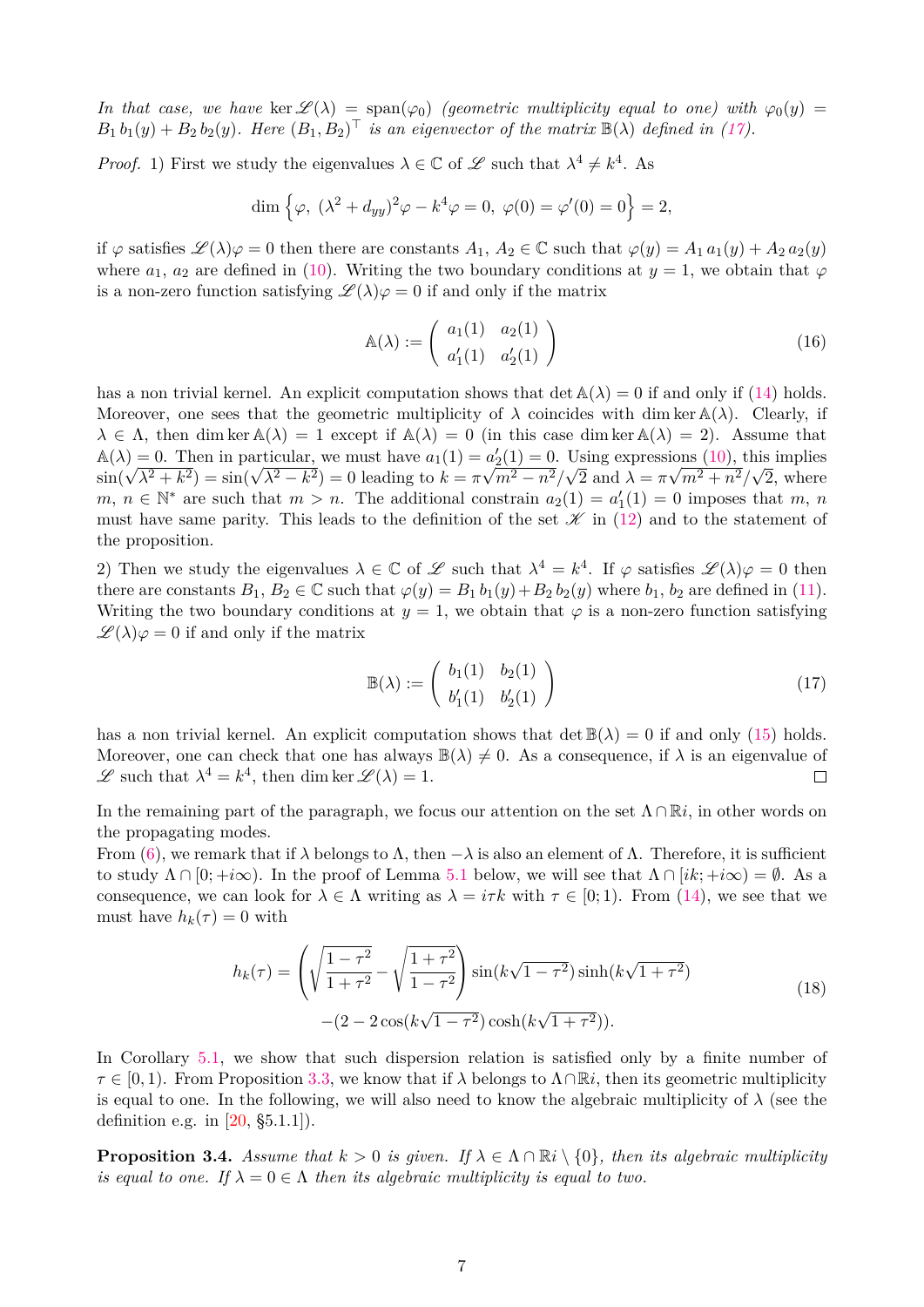*Proof.* We remind the reader that for  $\lambda \in \mathbb{C}$ , we denote  $\mathscr{L}(\lambda) : H_0^2(I) \to H^{-2}(I)$  the operator such that  $\mathscr{L}(\lambda)\varphi = d_y^4\varphi + 2\lambda^2d_y^2\varphi + (\lambda^4 - k^4)\varphi$ . Assume that  $\lambda_0 \in \Lambda$ . Then there is  $\varphi_0 \not\equiv 0$  such that  $\mathscr{L}(\lambda_0)\varphi_0=0$ . Assume that the algebraic multiplicity of  $\lambda_0$  is larger than one. By definition, this means that there is  $\varphi_1 \in H_0^2(I)$ , with  $\varphi_1 \not\equiv 0$ , such that

<span id="page-7-0"></span>
$$
\mathscr{L}(\lambda_0)\varphi_1 + \frac{d\mathscr{L}}{d\lambda}\big|_{\lambda = \lambda_0} \varphi_0 = 0 \qquad \Leftrightarrow \qquad 4\lambda_0(d_y^2\varphi_0 + \lambda_0^2\varphi_0) = -\mathscr{L}(\lambda_0)\varphi_1. \tag{19}
$$

Multiplying by  $\overline{\varphi_0}$  the identities of [\(19\)](#page-7-0) and integrating by parts, we obtain

<span id="page-7-1"></span>
$$
4\lambda_0(\|d_y\varphi_0\|_{\mathcal{L}^2(I)}^2 - \lambda_0^2 \|\varphi_0\|_{\mathcal{L}^2(I)}^2) = -\langle \mathcal{L}(\lambda_0)\varphi_1, \overline{\varphi_0} \rangle_I = -\langle \mathcal{L}(\lambda_0)\overline{\varphi_0}, \varphi_1 \rangle_I. \tag{20}
$$

where  $\langle \cdot, \cdot \rangle_I$  stands for the bilinear duality pairing between H<sup>-2</sup>(*I*) and H<sub>0</sub><sup>2</sup>(*I*). Assume that  $\lambda_0 \in \Lambda \cap \mathbb{R}i \setminus \{0\}$ . Then we have  $\mathscr{L}(\lambda_0) \overline{\varphi_0} = \overline{\mathscr{L}(\lambda_0) \varphi_0} = 0$ . Therefore, since identity [\(20\)](#page-7-1) leads to  $\varphi_0 \equiv 0$ . This is absurd and shows that the algebraic multiplicity of the elements of  $\Lambda \cap \mathbb{R}i \setminus \{0\}$  is equal to one.

Now, let us focus on the algebraic multiplicity of  $\lambda_0 = 0$ , assuming that  $\lambda_0 = 0$  belongs to  $\Lambda$ . From Equation [\(19\)](#page-7-0), by taking  $\varphi_1 = \varphi_0$ , we see that its algebraic multiplicity is at least two. Assume that it is larger than two. Then there is  $\varphi_2 \in H_0^2(I)$ , with  $\varphi_2 \not\equiv 0$ , such that

<span id="page-7-2"></span>
$$
\mathscr{L}(0)\varphi_2 + \frac{d\mathscr{L}}{d\lambda}|_{\lambda=0}\varphi_1 + \frac{d^2\mathscr{L}}{d\lambda^2}|_{\lambda=0}\varphi_0 = 0 \qquad \Leftrightarrow \qquad 4d_y^2\varphi_0 = -\mathscr{L}(0)\varphi_2. \tag{21}
$$

Multiplying by  $\overline{\varphi_0}$  the identities of [\(21\)](#page-7-2) and integrating by parts, this implies

$$
4||d_y\varphi_0||^2_{\mathbf{L}^2(I)} = \langle \mathcal{L}(0)\overline{\varphi_0}, \varphi_2 \rangle_I = \langle \overline{\mathcal{L}(0)\varphi_0}, \varphi_2 \rangle_I = 0.
$$

Thus, we obtain a contradiction and we can conclude that if  $\lambda_0 = 0$  is an eigenvalue of  $\mathscr{L}$ , then its algebraic multiplicity is equal to two.  $\Box$ 

**Remark 3.1.** *We specify the algebraic multiplicity of modal exponents in the previous proposition because it will be required in the proof of Proposition [5.1](#page-22-0) (where the Residue theorem is implicitly used).*

In the following, for a given  $k > 0$ , we will need to know the cardinal of the set  $\Lambda \cap \mathbb{R}$ *i*. From [\(18\)](#page-6-2), we find that 0 belongs to  $\Lambda$  if  $k > 0$  is such that

<span id="page-7-3"></span>
$$
h_k(0) = 0 \qquad \Leftrightarrow \qquad \cos(k)\cosh(k) = 1. \tag{22}
$$

The set of  $k > 0$  such that [\(22\)](#page-7-3) holds (threshold wavenumbers) forms an increasing unbounded sequence

<span id="page-7-5"></span>
$$
0 < k_1 < k_2 < \dots < k_n < \dots \qquad \text{such that} \qquad k_n \underset{n \to +\infty}{\sim} \pi/2 + n\pi. \tag{23}
$$

Taking  $\lambda = 0$  in [\(4\)](#page-3-2)-(*ii*), we observe that  $k_n^4$  corresponds to the  $n^{th}$  eigenvalue of the problem

<span id="page-7-4"></span>
$$
\begin{cases}\n d_y^4 \varphi - \mu \varphi &= 0 \quad \text{in } I \\
 \varphi = d_y \varphi &= 0 \quad \text{on } \partial I.\n\end{cases}
$$
\n(24)

 $\overline{2}$ 

In the proposition below, we prove that for all  $n \in \mathbb{N}^*$ , the threshold wavenumbers  $k_n$  for the clamped strip are larger than the threshold wavenumbers  $n\pi$  for the simply supported strip.

**Proposition 3.5.** For all  $n \in \mathbb{N}^*$ , we have  $k_n \geq n\pi$ .

*Proof.* By the min-max principle, the  $n^{th}$  eigenvalue of the problem [\(24\)](#page-7-4) is given by

$$
\mu_n := \min_{V_n \in \mathcal{V}_n(H_0^2(I))} \max_{\varphi \in V_n} \frac{\|d_{yy}\varphi\|_{\mathbf{L}^2(I)}^2}{\|\varphi\|_{\mathbf{L}^2(I)}^2},
$$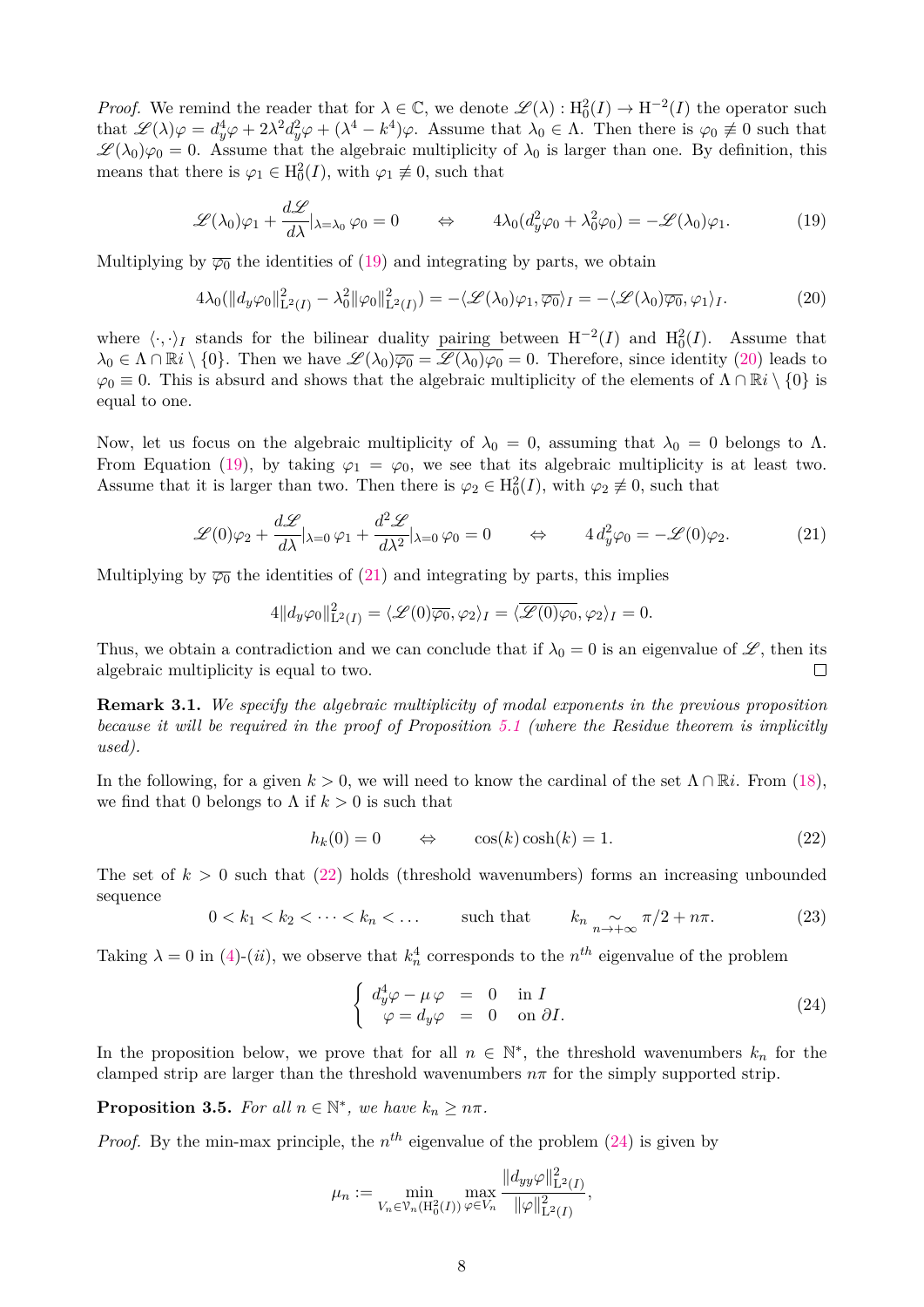where  $\mathcal{V}_n(H)$  denotes the set of all *n* dimensional subspaces of H. Since  $H_0^2(I) \subset H_0^1(I) \cap H^2(I)$ , we have  $\overline{112}$ 

$$
\mu_n \geq \tilde{\mu}_n := \min_{V_n \in \mathcal{V}_n(H_0^1(I) \cap H^2(I))} \max_{\varphi \in V_n} \frac{\|d_{yy}\varphi\|_{\mathbf{L}^2(I)}^2}{\|\varphi\|_{\mathbf{L}^2(I)}^2}.
$$

We observe that  $\tilde{\mu}_n$  coincides with the  $n^{th}$  eigenvalue of the problem

$$
\begin{cases}\n d_y^4 \varphi - \tilde{\mu} \varphi &= 0 \quad \text{in } I \\
 \varphi = d_{yy} \varphi &= 0 \quad \text{on } \partial I,\n\end{cases}
$$

that is  $\tilde{\mu}_n = n^4 \pi^4$ . We end up with  $k_n = (\mu_n)^{1/4} \ge n\pi$  for all  $n \ge 1$ .

The approximated values of the first  $k_n$  are given in Figure [2.](#page-8-2)

|       | $k_n$       | $\pi/2 + n\pi$ |
|-------|-------------|----------------|
| $n=1$ | 4.730040745 | 4.712388981    |
| $n=2$ | 7.853204624 | 7.853981635    |
| $n=3$ | 10.99560784 | 10.99557429    |
| $n=4$ | 14.13716549 | 14.13716694    |
| $n=5$ | 17.27875966 | 17.27875960    |

<span id="page-8-2"></span>Figure 2: Approximated values of the first *kn*.

<span id="page-8-0"></span>**Proposition 3.6.** For  $k \in (0; k_1) \Leftrightarrow k^4 < \mu_1$  where  $\mu_1$  is the first eigenvalue of Problem  $(24)$ , *we have*  $\Lambda \cap \mathbb{R}i = \emptyset$ *. For*  $k \in (k_n; k_{n+1})$ ,  $n \in \mathbb{N}^*$ , we have card  $(\Lambda \cap \mathbb{R}i) = 2P$  where P is the *number of zeros of the function*  $h_k(\cdot)$  *defined in* [\(18\)](#page-6-2) *on* (0;1)*. For*  $k = k_n$ ,  $n \in \mathbb{N}^*$ , we have card  $(\Lambda \cap \mathbb{R}i) = 2P - 1$  *where P is the number of zeros of the function*  $h_k(\cdot)$  *on* (0; 1)*.* 

**Remark 3.2.** *Numerically, it seems that*  $P = n$  *as in the simply supported case.* 

### <span id="page-8-1"></span>**4 Well-posedness in the simply supported case**

In this section, we suppose that *k* is not a threshold wavenumber, *i.e.*  $k \notin \mathbb{N}\pi$ .

#### <span id="page-8-5"></span>**4.1 Construction of Dirichlet-to-Neumann operators**

In order to study Problem  $(1)$  in the case when  $C = M$ , let us first consider the following system of equations set in the reference strip (without hole):

<span id="page-8-3"></span>
$$
\begin{cases}\n\Delta^2 u - k^4 u = 0 & \text{in } \Omega \\
u = \Delta u = 0 & \text{on } \partial\Omega.\n\end{cases}
$$
\n(25)

We remind the reader that since  $\partial\Omega$  is made of straight lines, we have  $u = Mu = 0$  on  $\partial\Omega \Leftrightarrow$  $u = \Delta u = 0$  on  $\partial\Omega$  (see [\(3\)](#page-3-3)). In [\(25\)](#page-8-3), we do not prescribe any behaviour at infinity. As a consequence, this problem can have non zeros solutions. Let us compute them. Noting (again) that  $\Delta^2 - k^4 = (\Delta - k^2)(\Delta + k^2)$  and defining

<span id="page-8-4"></span>
$$
\tilde{u} := (\Delta - k^2)u, \qquad \tilde{u} := (\Delta + k^2)u,\tag{26}
$$

we see that  $\tilde{u}, \tilde{u}$  solve the problems

$$
\begin{cases}\n\Delta \tilde{u} + k^2 \tilde{u} = 0 & \text{in } \Omega \\
\tilde{u} = 0 & \text{on } \partial \Omega\n\end{cases}\n\quad \text{and} \quad\n\begin{cases}\n\Delta \tilde{u} - k^2 \tilde{u} = 0 & \text{in } \Omega \\
\tilde{u} = 0 & \text{on } \partial \Omega.\n\end{cases}
$$

 $\Box$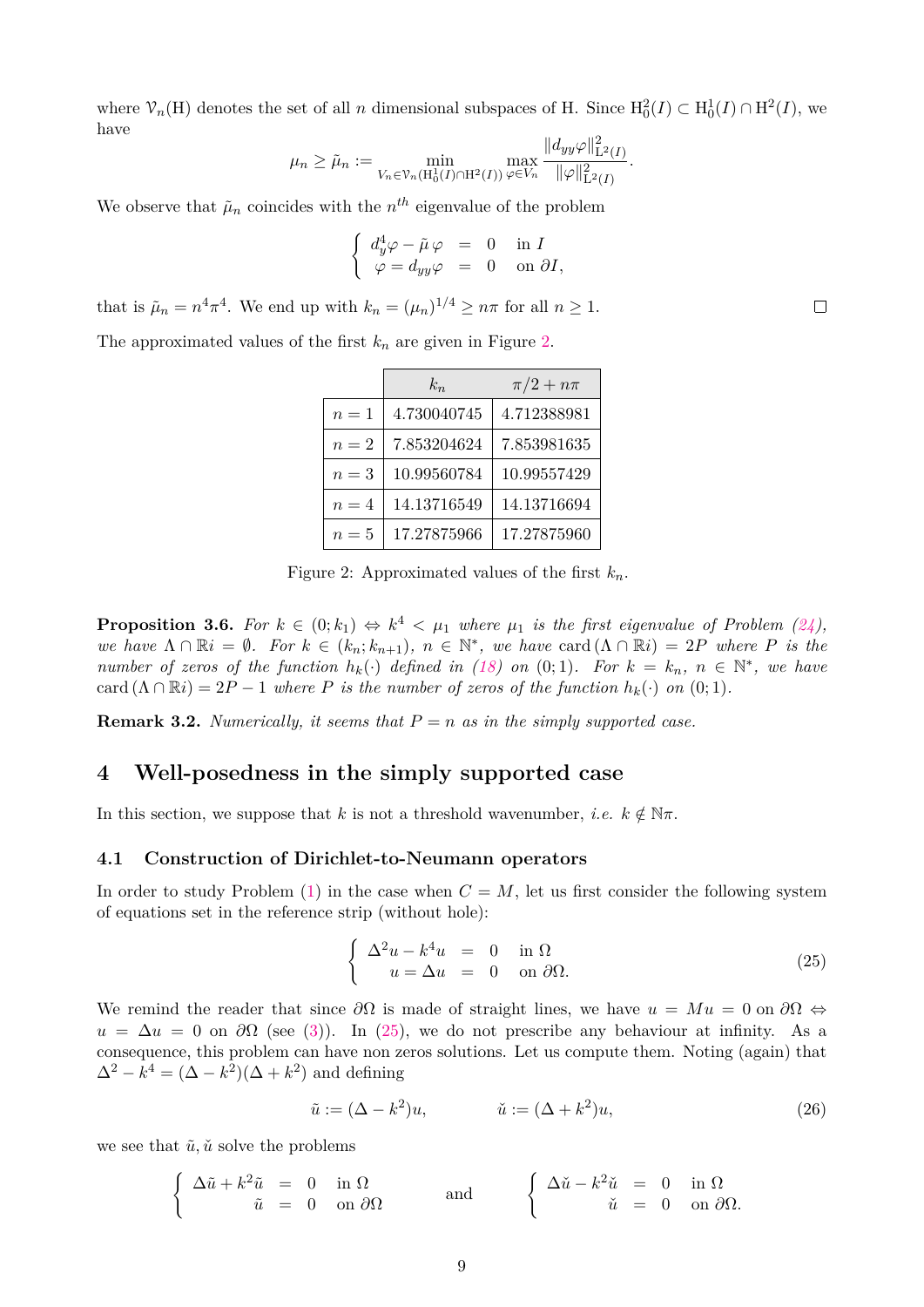Using that the family  $(\theta_p)$  of the eigenfunctions of Problem [\(8\)](#page-4-2) forms a Hilbert basis of  $L^2(I)$ , we can decompose  $\tilde{u}$ ,  $\tilde{u}$  as

$$
\tilde{u}(x,y) = \sum_{p=1}^{+\infty} \tilde{u}_p(x)\theta_p(y), \qquad \qquad \tilde{u}(x,y) = \sum_{p=1}^{+\infty} \tilde{u}_p(x)\theta_p(y).
$$

Then we find that the  $\tilde{u}_p$ ,  $\tilde{u}_p$  satisfy

$$
d_{xx}\tilde{u}_p + (k^2 - \mu_p)\tilde{u}_p = 0 \quad \text{and} \quad d_{xx}\tilde{u}_p - (k^2 + \mu_p)\tilde{u}_p = 0 \quad \text{in} \quad \mathbb{R}.
$$

Since  $k \notin \mathbb{N}\pi$ , we obtain that  $\tilde{u}$ ,  $\tilde{u}$  are given by

$$
\tilde{u}(x,y) = \sum_{p=1}^{+\infty} \left( a_p e^{i\eta_p x} + b_p e^{-i\eta_p x} \right) \theta_p(x) \quad \text{and} \quad \tilde{u}(x,y) = \sum_{p=1}^{+\infty} \left( c_p e^{-\gamma_p x} + d_p e^{\gamma_p x} \right) \theta_p(u),
$$

where  $\eta_p, \gamma_p$  are defined in [\(9\)](#page-4-3) and where  $a_p, b_p, c_p, d_p$  are complex numbers. Observing that  $u =$  $(\check{u} - \tilde{u})/2k^2$  (see [\(26\)](#page-8-4)), we deduce that the general form of the solutions to Problem [\(25\)](#page-8-3) is

<span id="page-9-0"></span>
$$
u(x,y) = \sum_{p=1}^{+\infty} \left( a_p e^{i\eta_p x} + b_p e^{-i\eta_p x} + c_p e^{-\gamma_p x} + d_p e^{\gamma_p x} \right) \theta_p(y),\tag{27}
$$

with new complex numbers  $a_p, b_p, c_p, d_p$ .

<span id="page-9-4"></span>**Remark 4.1.** We see that [\(27\)](#page-9-0) is an expansion on the modes  $e^{\lambda x}\varphi(y)$  computed in [§3.1](#page-4-4) (here  $\lambda$ *belongs to*  $\Lambda$ *, the set of modal exponents given in Proposition* [3.1,](#page-4-0) and  $\varphi \in \text{ker } \mathscr{L}(\lambda)$ *).* Note that *this strong result of modal decomposition has been obtained thanks to the fact that the family*  $(\theta_n)$ *forms a Hilbert basis of*  $L^2(I)$ *.* 

For  $k \in (0, \pi)$  all the modes appearing in [\(27\)](#page-9-0) are exponentially growing at one end of  $\Omega$  and exponentially decaying at the other end. In this case, we shall look for solutions to [\(1\)](#page-2-2) which are exponentially decaying at infinity. For  $k \in (n\pi; (n+1)\pi)$  with  $n \in \mathbb{N}^*$ , the modes  $e^{\pm i n_p x} \theta_p(y)$ ,  $p = 1, \ldots, n$ , are propagating while the other ones are exponentially growing at one end of  $\Omega$  and exponentially decaying at the other end.

In the sequel, we will say that

<span id="page-9-1"></span>
$$
u \text{ is rightgoing iff } \begin{vmatrix} \text{for some } L > 0 \text{ and some complex numbers } a_p^+, b_p^+, \\ u(x, y) = \sum_{p=1}^{+\infty} \left( a_p^+ e^{+i\eta_p x} + b_p^+ e^{-\gamma_p x} \right) \theta_p(y) & \text{for } x \ge L, \end{vmatrix}
$$
 (28)

<span id="page-9-2"></span>*u* is leftgoing iff 
$$
\begin{cases} \text{for some } L > 0 \text{ and some complex numbers } a_p^-, b_p^-, \\ u(x, y) = \sum_{p=1}^{+\infty} \left( a_p^-\, e^{-i\eta_p x} + b_p^-\, e^{\gamma_p x} \right) \theta_p(y) \quad \text{for } x \le -L, \end{cases}
$$
 (29)

<span id="page-9-3"></span> $u$  is outgoing iff  $u$  is rightgoing and leftgoing. (RC)

This terminology will be justified in Section [6.](#page-30-0) Equivalently, a function *u* satisfies the radiation conditions or is outgoing.

Now, we introduce adapted Dirichlet-to-Neumann (DtN) operators in order to enclose this outgoing behaviour. On the transverse sections  $\Sigma_{\pm L} := {\pm L} \times (0, 1)$ , we define for  $j \in {\{-3/2, -1/2, 1/2, 3/2\}}$ , the spaces

$$
\mathrm{H}^j(\Sigma_{\pm L}) = \{u|_{\Sigma_{\pm L}} \mid u \in \mathrm{H}^j(\{\pm L\} \times \mathbb{R})\}, \quad \tilde{\mathrm{H}}^j(\Sigma_{\pm L}) = \{u \in \mathrm{H}^j(\{\pm L\} \times \mathbb{R}) \mid \mathrm{supp}(u) \in \overline{\Sigma_{\pm L}}\}.
$$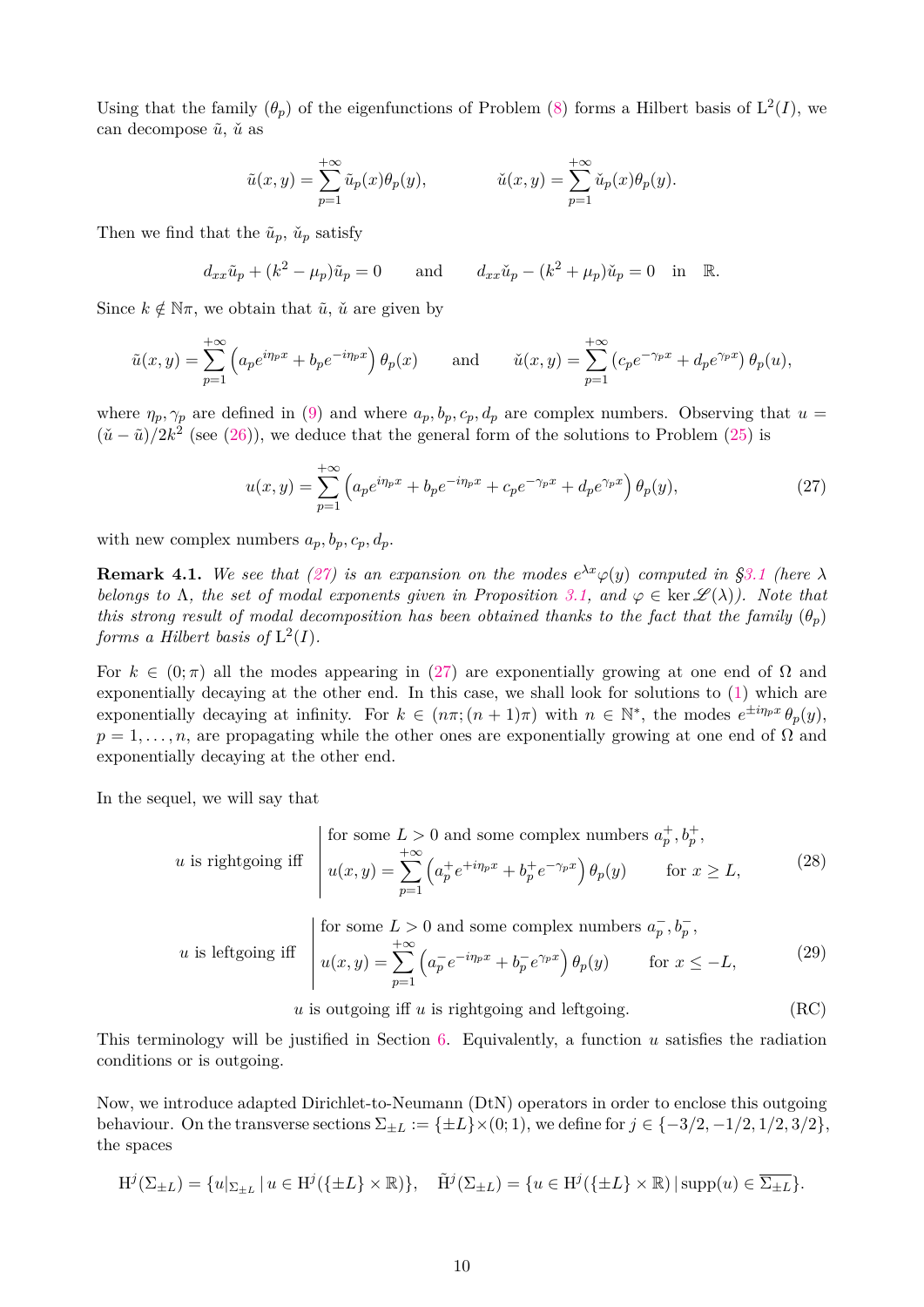It is well-known (see [\[26\]](#page-35-6)) that  $(H^{j}(\Sigma_{\pm L}))^* = \tilde{H}^{-j}(\Sigma_{\pm L})$ . We define the two operators

$$
T_{\pm} : \tilde{H}^{3/2}(\Sigma_{\pm L}) \times H^{1/2}(\Sigma_{\pm L}) \to H^{-3/2}(\Sigma_{\pm L}) \times \tilde{H}^{-1/2}(\Sigma_{\pm L})
$$

by

$$
T_{\pm} \left( \begin{array}{c} g_{\pm} \\ h_{\pm} \end{array} \right) = \left( \begin{array}{c} Nu_{\pm} |_{\Sigma_{\pm L}} \\ Mu_{\pm} |_{\Sigma_{\pm L}} \end{array} \right),
$$

where *u*<sup>+</sup> (resp. *u*−) is rightgoing as defined in [\(28\)](#page-9-1) (resp. leftgoing as defined in [\(29\)](#page-9-2)), satisfies [\(25\)](#page-8-3) and is such that  $(u_+, \partial_x u_+)|_{\Sigma_L} = (g_+, h_+)$  on  $\Sigma_L$  (resp.  $(u_-, -\partial_x u_-)|_{\Sigma_{-L}} = (g_-, h_-)$  on  $\Sigma_{-L}$ ). Let us give an explicit definition of  $u_{\pm}$  leading to an explicit expression for  $T_{\pm}$ . We detail the computation for *T*<sub>+</sub>. Since  $\partial_n = \partial_x$  and  $\partial_s = \partial_y$  on  $\Sigma_L$ , we have

$$
Mu_{+} = \frac{\partial^2 u_{+}}{\partial x^2} + \nu \frac{\partial^2 u_{+}}{\partial y^2}, \qquad Nu_{+} = -\frac{\partial^3 u_{+}}{\partial x^3} - (2 - \nu) \frac{\partial^3 u_{+}}{\partial x \partial y^2} \qquad \text{on } \Sigma_L.
$$

Decomposition [\(RC\)](#page-9-3) and the fact that  $u_+$  is rightgoing imply the following expansion for  $u_+$ 

$$
u_{+}(x,y) = \sum_{p=1}^{+\infty} \left( a_p e^{i\eta_p(x-L)} + b_p e^{-\gamma_p(x-L)} \right) \theta_p(y). \tag{30}
$$

Hence we have

$$
u_+|_{\Sigma_L} = \sum_{p=1}^{+\infty} (a_p + b_p) \theta_p(y) \quad \text{and} \quad \frac{\partial u_+}{\partial x}\Big|_{\Sigma_L} = \sum_{p=1}^{+\infty} (i\eta_p a_p - \gamma_p b_p) \theta_p(y).
$$

By using the decompositions

$$
g_+ = u_+|_{\Sigma_L} = \sum_{p=1}^{+\infty} g_p^+ \theta_p
$$
,  $h_+ = \frac{\partial u_+}{\partial x}\Big|_{\Sigma_L} = \sum_{p=1}^{+\infty} h_p^+ \theta_p$ ,

we obtain  $g_p^+ = a_p + b_p$  and  $h_p^+ = i\eta_p a_p - \gamma_p b_p$  for all  $p \in \mathbb{N}^*$ . Inverting this system gives

<span id="page-10-0"></span>
$$
\begin{pmatrix} a_p \\ b_p \end{pmatrix} = \frac{1}{\gamma_p + i\eta_p} \begin{pmatrix} \gamma_p & 1 \\ i\eta_p & -1 \end{pmatrix} \begin{pmatrix} g_p^+ \\ h_p^+ \end{pmatrix} . \tag{31}
$$

From the above expressions of *Mu* and *Nu*, is follows that

$$
\begin{cases}\nM u_{+}|_{\Sigma_L} = \sum_{p=1}^{+\infty} (-\eta_p^2 a_p + \gamma_p^2 b_p) \theta_p(y) - \nu \sum_{p=1}^{+\infty} (\mu_p a_p + \mu_p b_p) \theta_p(y), \\
N u_{+}|_{\Sigma_L} = -\sum_{p=1}^{+\infty} (-i \eta_p^3 a_p - \gamma_p^3 b_p) \theta_p(y) + (2 - \nu) \sum_{p=1}^{+\infty} (i \mu_p \eta_p a_p - \mu_p \gamma_p b_p) \theta_p(y).\n\end{cases}
$$

We hence have

$$
\begin{pmatrix}\nN u_{+}|_{\Sigma_L} \\
Mu_{+}|_{\Sigma_L}\n\end{pmatrix} = \sum_{p=1}^{+\infty} \begin{pmatrix}\n\imath \eta_p^3 + i(2-\nu)\mu_p \eta_p & \gamma_p^3 - (2-\nu)\mu_p \gamma_p \\
-(\eta_p^2 + \nu \mu_p) & \gamma_p^2 - \nu \mu_p\n\end{pmatrix} \begin{pmatrix}\na_p \\
b_p\n\end{pmatrix} \theta_p.
$$

We are now in position to obtain the expression of  $T_{+}$ :

$$
T_+\left(\begin{array}{c}g_+\\h_+\end{array}\right)=\sum_{p=1}^{+\infty}T_p\left(\begin{array}{c}g_p^+\\h_p^+\end{array}\right)\theta_p,
$$

where the 2 by 2 matrices  $T_p$  are given by

$$
T_p=\frac{1}{\gamma_p+i\eta_p}\left(\begin{array}{cc} i\eta_p^3+i(2-\nu)\mu_p\eta_p & \gamma_p^3-(2-\nu)\mu_p\gamma_p \\ -(\eta_p^2+\nu\mu_p) & \gamma_p^2-\nu\mu_p \end{array}\right)\left(\begin{array}{cc} \gamma_p & 1 \\ i\eta_p & -1 \end{array}\right).
$$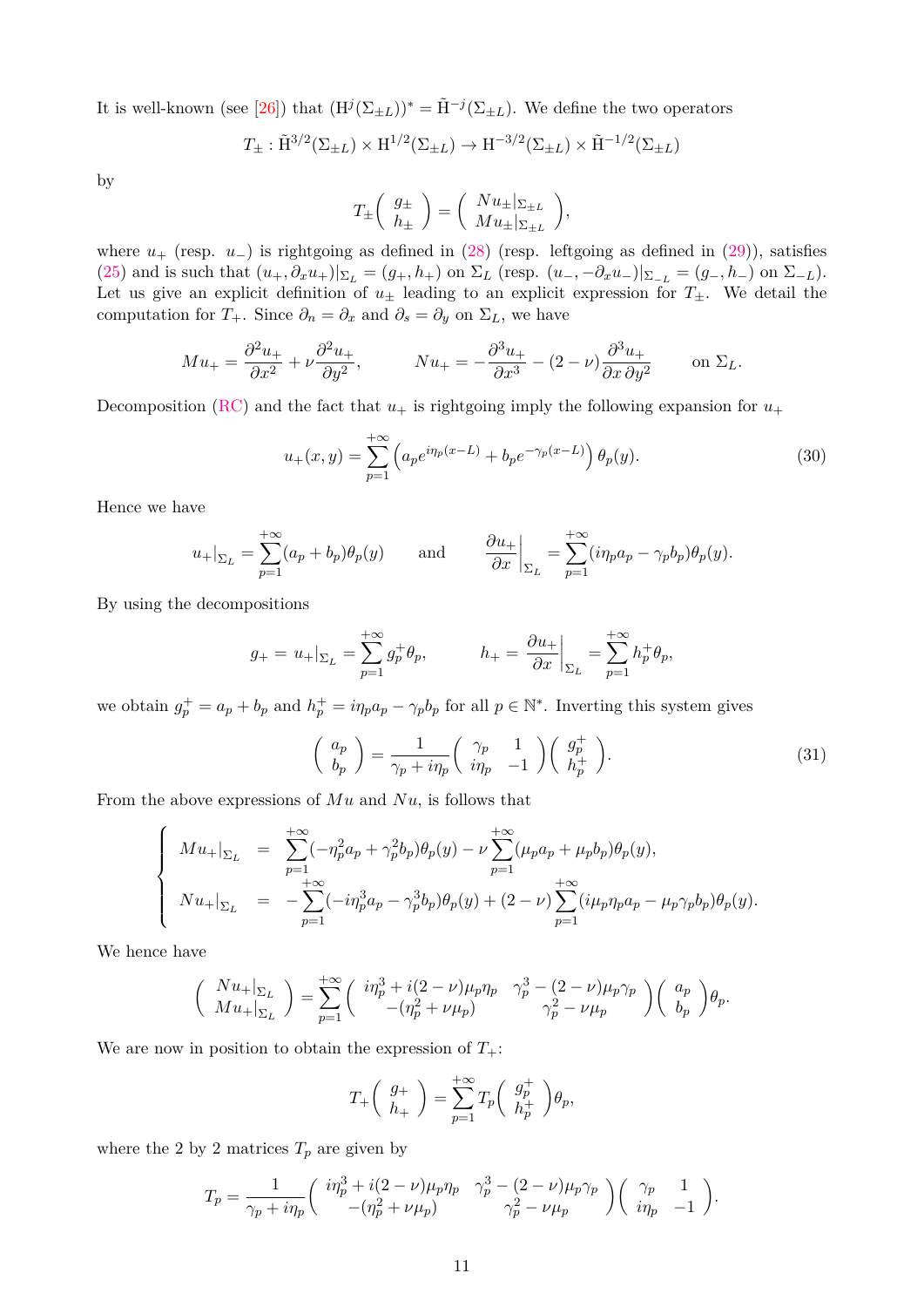Using [\(9\)](#page-4-3), we deduce that

<span id="page-11-0"></span>
$$
T_p = \begin{pmatrix} i\gamma_p \eta_p (\gamma_p - i\eta_p) & i\gamma_p \eta_p - \nu \mu_p \\ i\gamma_p \eta_p - \nu \mu_p & -(\gamma_p - i\eta_p) \end{pmatrix}.
$$
 (32)

Concerning *T*−, we prove similarly that for

$$
g_{-} = u_{-}|_{\Sigma_{-L}} = \sum_{p=1}^{+\infty} g_{p}^{-} \theta_{p}, \quad h_{-} = -\frac{\partial u_{-}}{\partial x} \Big|_{\Sigma_{-L}} = \sum_{p=1}^{+\infty} h_{p}^{-} \theta_{p},
$$

we have

$$
T_-\bigg(\begin{array}{c}g_-\\h_-\end{array}\bigg)=\sum_{p=1}^{+\infty}T_p\bigg(\begin{array}{c}g_p^-\\h_p^-\end{array}\bigg)\theta_p,
$$

where the matrix  $T_p$  is defined by [\(32\)](#page-11-0). This concludes the construction of the Dirichlet-to-Neumann operators  $T_{\pm}$  which enclose the outgoing behaviour for Problem [\(1\)](#page-2-2) with  $C = M$  as  $x \to \pm \infty$ . In the following, we explain how to use these operators to reduce the analysis of [\(1\)](#page-2-2) to a bounded domain and establish Fredholmness.

#### **4.2 Source term problem in the reference strip with radiation conditions**



<span id="page-11-2"></span>Figure 3: Domains  $\Omega_L$  (left) and  $D_L$  (right).

Before addressing Problem [\(1\)](#page-2-2) for  $C = M$  with a hole, let us consider the simpler problem in the reference strip Ω without hole. For some compactly supported function  $f \in L^2(\Omega)$ , this problem states: find *u* in  $H^2_{loc}(\Omega)$  such that

<span id="page-11-1"></span>
$$
\begin{cases}\n\Delta^2 u - k^4 u = f \quad \text{in } \Omega \\
u = M u = 0 \quad \text{on } \partial \Omega \\
u \text{ satisfies (RC)}.\n\end{cases}
$$
\n(33)

Here  $H^2_{loc}(\Omega)$  denotes the set of distributions *u* in  $\Omega$  such that  $\varphi(x)u(x,y) \in H^2(\Omega)$ , for all  $\varphi \in$  $\mathscr{C}_0^{\infty}(\mathbb{R})$ . Again, we assume that  $k \in (n\pi; (n+1)\pi)$  for some  $n \in \mathbb{N}$ .

For  $k \in (0, \pi)$ , the radiation conditions (RC) imply that the solution is exponentially decaying at  $\pm\infty$ . In this case, the analysis is a bit simpler. We can prove the following proposition.

<span id="page-11-3"></span>**Proposition 4.1.** When  $k \in (0; \pi)$ , for all  $f \in (H_0^1(\Omega) \cap H^2(\Omega))^*$ , the problem

$$
\begin{cases}\n\Delta^2 u - k^4 u &= f \quad \text{in } \Omega \\
u = Mu &= 0 \quad \text{on } \partial \Omega\n\end{cases}
$$

*admits a unique solution in*  $H_0^1(\Omega) \cap H^2(\Omega)$ .

*Proof.* Using the integration by parts formula given in Lemma [4.1](#page-12-0) and the Lax-Milgram theorem. one finds that proving the well-posedness of the problem amounts to showing the coercivity in  $H_0^1(\Omega) \cap H^2(\Omega)$  of the sesquilinear form given by

$$
a(u,v) = \int_{\Omega} \nu \Delta u \Delta \overline{v} \, dx dy + \int_{\Omega} (1-\nu) \left( \frac{\partial^2 u}{\partial x^2} \frac{\partial^2 \overline{v}}{\partial x^2} + 2 \frac{\partial^2 u}{\partial x \partial y} \frac{\partial^2 \overline{v}}{\partial x \partial y} + \frac{\partial^2 u}{\partial y^2} \frac{\partial^2 \overline{v}}{\partial y^2} \right) dx dy - \int_{\Omega} k^4 u \overline{v} \, dx dy.
$$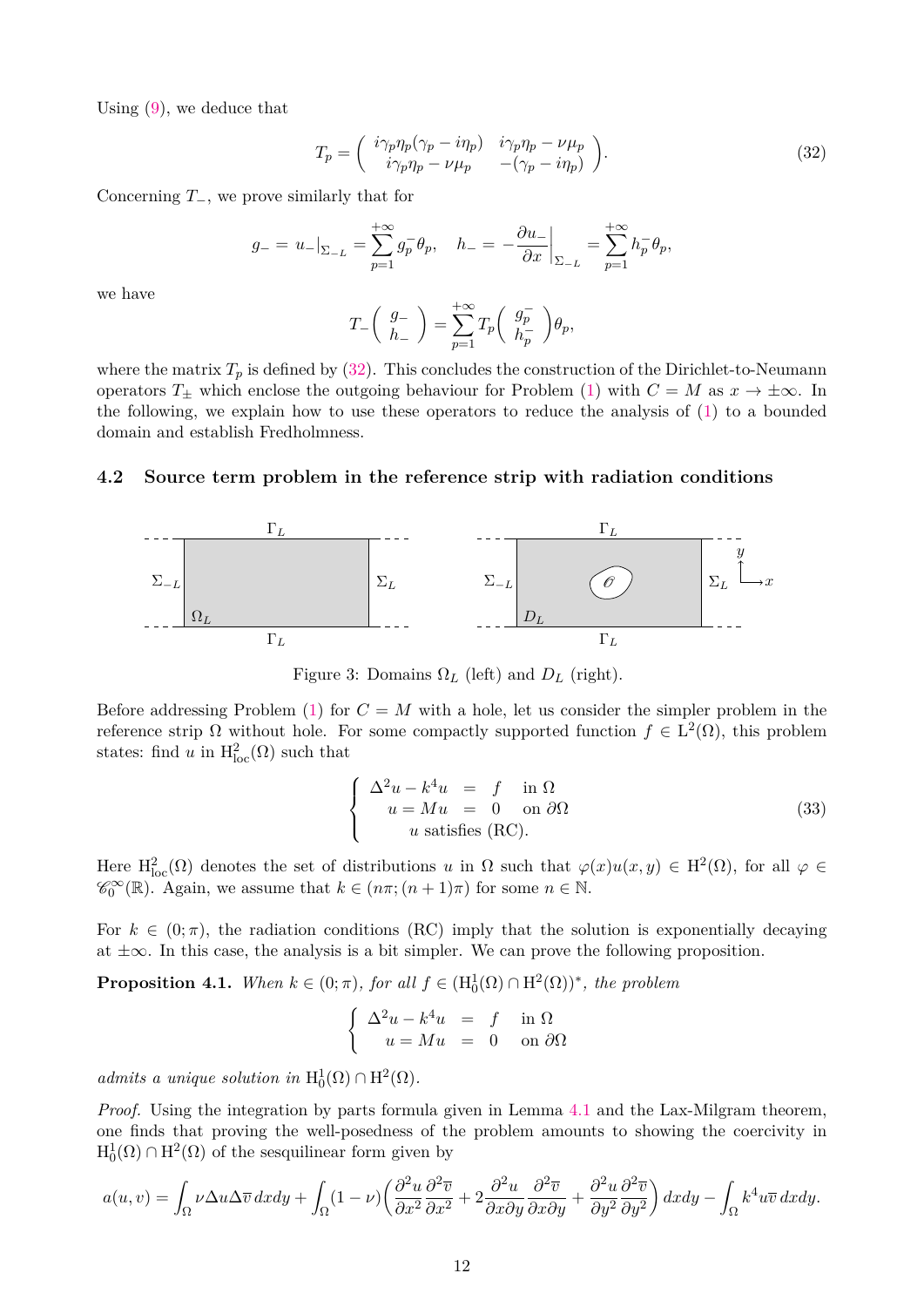We can easily check that

$$
\forall u \in H_0^1(\Omega) \cap H^2(\Omega), \quad \int_{\Omega} \frac{\partial^2 u}{\partial x \partial y} \frac{\partial^2 \overline{u}}{\partial x \partial y} dx dy = \int_{\Omega} \frac{\partial^2 u}{\partial x^2} \frac{\partial^2 \overline{u}}{\partial y^2} dx dy = \int_{\Omega} \frac{\partial^2 u}{\partial y^2} \frac{\partial^2 \overline{u}}{\partial x^2} dx dy \tag{34}
$$

where we have used that  $u \in H_0^1(\Omega)$  so  $\partial_x u = 0$  on  $\partial\Omega$  and that  $\nu_x = 0$  on  $\partial\Omega$ . This implies that

<span id="page-12-1"></span>
$$
\int_{\Omega} \left| \frac{\partial^2 u}{\partial x^2} \right|^2 + 2 \left| \frac{\partial^2 u}{\partial x \partial y} \right|^2 + \left| \frac{\partial^2 u}{\partial y^2} \right|^2 dx dy = \int_{\Omega} |\Delta u|^2 dx dy. \tag{35}
$$

By using successively [\(35\)](#page-12-1) and the Poincaré inequality  $||u||_{\mathcal{L}^2(\Omega)}^2 \leq \pi^{-4}||\partial_{yy}u||_{\mathcal{L}^2(\Omega)}^2$  for all  $u \in$  $\mathrm{H}_0^1(\Omega) \cap \mathrm{H}^2(\Omega)$ , we can write

$$
a(u, u) = \int_{\Omega} |\Delta u|^2 dx dy - \int_{\Omega} k^4 |u|^2 dx dy
$$
  
\n
$$
\geq \int_{\Omega} |\Delta u|^2 dx dy - (k/\pi)^4 \int_{\Omega} |\partial_{yy} u|^2 dx dy \geq (1 - (k/\pi)^4) \int_{\Omega} |\Delta u|^2 dx dy
$$
  
\n
$$
\geq \alpha \int_{\Omega} (|\Delta u|^2 + |u|^2) dx dy.
$$

for some  $\alpha > 0$  since  $k \in (0, \pi)$ . The identity [\(35\)](#page-12-1) can be rewritten  $|u|_{\mathrm{H}^2(\Omega)}^2 = ||\Delta u||_{\mathrm{L}^2(\Omega)}^2$ . Moreover, we have

$$
\|\nabla u\|_{\mathcal{L}^2(\Omega)}^2 = -\int_{\Omega} \Delta u \, \overline{u} \, dxdy \le (1/2) (\|\Delta u\|_{\mathcal{L}^2(\Omega)}^2 + \|u\|_{\mathcal{L}^2(\Omega)}^2).
$$

Thus, for  $k \in (0; \pi)$ , there exists  $\tilde{\alpha} > 0$  such that  $a(u, u) \geq \tilde{\alpha} ||u||^2_{\mathcal{H}^2(\Omega)}$ , for all  $u \in \mathrm{H}_0^1(\Omega) \cap \mathrm{H}^2(\Omega)$ .  $\Box$ 

Now, for general  $k \notin \mathbb{N}\pi$ , we use the DtN operators we have constructed in the previous paragraph to derive a problem equivalent to [\(33\)](#page-11-1) set in a bounded domain  $\Omega_L := (-L, L) \times (0, 1)$ . Here  $L > 0$ is chosen so that we have  $\text{supp}(f) \subset (-L; L) \times [0; 1]$ . In what follows, we set  $\Gamma_L := \partial \Omega_L \setminus (\Sigma_L \cup \Sigma_{-L})$ (see Figure [3](#page-11-2) left). Classical operations allow one to check that Problem [\(33\)](#page-11-1) is equivalent to find  $u \in H^2(\Omega_L)$  such that

<span id="page-12-2"></span>
$$
\begin{cases}\n\Delta^2 u - k^4 u = f & \text{in } \Omega_L \\
u = Mu = 0 & \text{on } \Gamma_L \\
\begin{pmatrix} Nu \\
Mu \end{pmatrix} = T_{\pm} \begin{pmatrix} u \\
\partial_n u \end{pmatrix} & \text{on } \Sigma_{\pm L}.\n\end{cases}
$$
\n(36)

Let us give an equivalent variational formulation to Problem  $(36)$ . Define the Hilbert space  $V_L$  :=  ${u \in H^2(\Omega_L) \mid u = 0 \text{ on } \Gamma_L}.$  We have the following integration by parts formula:

<span id="page-12-0"></span>**Lemma 4.1.** *For all*  $u \in V_L \cap H^4(\Omega_L)$  *and for all*  $v \in V_L$ 

$$
\int_{\Omega_L} \Delta^2 u \, v \, dx dy = a(u, v) - \int_{\Gamma_L} (Mu) \frac{\partial \overline{v}}{\partial n} \, ds - \int_{\Sigma_{\pm L}} \left( (Nu) \overline{v} + (Mu) \frac{\partial \overline{v}}{\partial n} \right) \, ds,
$$

*where*

<span id="page-12-3"></span>
$$
a(u,v) = \int_{\Omega_L} \nu \Delta u \Delta \overline{v} \, dx dy + \int_{\Omega_L} (1 - \nu) \left( \frac{\partial^2 u}{\partial x^2} \frac{\partial^2 \overline{v}}{\partial x^2} + 2 \frac{\partial^2 u}{\partial x \partial y} \frac{\partial^2 \overline{v}}{\partial x \partial y} + \frac{\partial^2 u}{\partial y^2} \frac{\partial^2 \overline{v}}{\partial y^2} \right) dx dy. \tag{37}
$$

*The above integration by parts formula is still valid for*  $u \in V_L$  *such that*  $\Delta^2 u \in L^2(\Omega_L)$  *provided we interpret the integrals with the help of suitable duality brackets. In particular it is true if*  $(Mu)|_{\Gamma_L}$  ∈  $\tilde{H}^{-1/2}(\Gamma_L)$ ,  $(Mu)|_{\Sigma_{\pm L}} \in \tilde{H}^{-1/2}(\Sigma_{\pm L})$  and  $(Nu)|_{\Sigma_{\pm L}} \in H^{-3/2}(\Sigma_{\pm L})$ . In this case the integral on  $\Gamma_L$  *has to be understood in the sense of duality pairing between*  $\tilde{H}^{-1/2}(\Gamma_L)$  *and*  $H^{1/2}(\Gamma_L)$  *while the integrals on*  $\Sigma_{\pm L}$  *have the sense of duality pairing on the one hand between*  $H^{-3/2}(\Sigma_{\pm L})$  *and*  $\tilde{H}^{3/2}(\Sigma_{\pm L})$  and on the other hand between  $\tilde{H}^{-1/2}(\Sigma_{\pm L})$  and  $H^{1/2}(\Sigma_{\pm L})$ .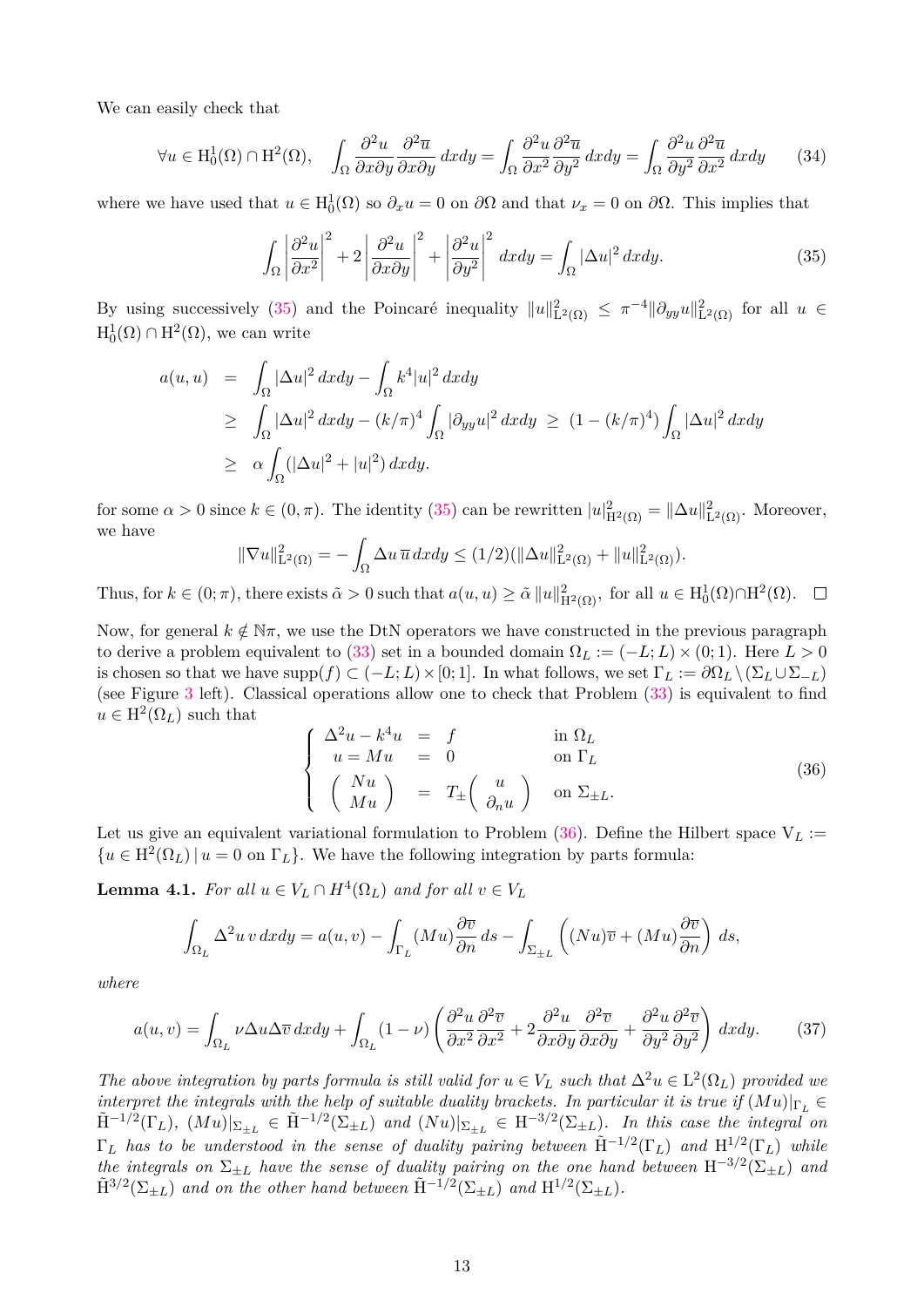**Remark 4.2.** The integration by parts formula given in Lemma [4.1](#page-12-0) is justified in [\[17\]](#page-34-3) for  $\mathscr{C}^{1,1}$ *domains.* Note that our domain  $\Omega_L$  is not  $\mathcal{C}^{1,1}$  but is polygonal, which is why we need compatibility *conditions at corners (see for example [\[12\]](#page-34-17)). Here, due do the chosen spaces for the traces of u on the different edges, such compatibility conditions are satisfied.*

By Lemma [4.1,](#page-12-0) Problem [\(36\)](#page-12-2) is equivalent to the following variational formulation: find  $u \in V_L$ such that for all  $v \in V_L$ ,

$$
a(u, v) - k4(u, v)L2(\Omega_L) - t(u, v) = \ell(v),
$$
\n(38)

where

<span id="page-13-4"></span>
$$
t(u,v) = \int_{\Sigma_{\pm L}} T_{\pm} \left( \begin{array}{c} u \\ \partial_n u \end{array} \right) \cdot \left( \begin{array}{c} \overline{v} \\ \partial_n \overline{v} \end{array} \right) d\sigma \quad \text{and} \quad \ell(v) = \int_{\Omega_L} f \, \overline{v} \, dx dy. \quad (39)
$$

Define the linear and bounded operator  $A^{\text{out}} : V_L \to V_L^*$  such that

<span id="page-13-0"></span>
$$
\langle A^{out}u, \overline{v} \rangle_{\Omega_L} = a(u, v) - k^4(u, v)_{L^2(\Omega_L)} - t(u, v), \qquad \forall (u, v) \in V_L \times V_L.
$$
 (40)

Here  $\langle \cdot, \cdot \rangle_{\Omega_L}$  refers to the bilinear duality pairing between  $V_L^*$  and  $V_L$ .

Let us prove that the operator  $A<sup>out</sup>$  defined in [\(40\)](#page-13-0) is Fredholm of index 0. We first need the following Poincaré type lemma.

<span id="page-13-2"></span>**Lemma 4.2.** *There exists*  $c_0 > 0$  *such that for all*  $v \in V_L$ *,* 

$$
|v|_{\mathrm{H}^2(\Omega_L)} \ge c_0 \|v\|_{\mathrm{H}^2(\Omega_L)},
$$

where  $|\cdot|_{H^2(\Omega_L)}$  and  $\|\cdot\|_{H^2(\Omega_L)}$  stand for the semi-norm and the norm in  $H^2(\Omega_L)$ , respectively.

*Proof.* By contradiction, assume that for all  $n \in \mathbb{N}^*$ , there exists some  $v_n \in V_L$  such that

$$
|v_n|_{\mathcal{H}^2(\Omega_L)} \leq \frac{1}{n} ||v_n||_{\mathcal{H}^2(\Omega_L)}.
$$

Setting  $u_n = v_n / ||v_n||_{\mathcal{H}^2(\Omega_L)}$ , we obtain that

$$
|u_n|_{\mathrm{H}^2(\Omega_L)} \leq \frac{1}{n}
$$
 and  $||u_n||_{\mathrm{H}^2(\Omega_L)} = 1$ .

We conclude that there exists some subsequence of  $(u_n)$ , still denoted  $(u_n)$ , such that

$$
u_n \rightharpoonup u
$$
 in  $H^2(\Omega_L)$  and  $u_n \rightharpoonup u$  in  $H^1(\Omega_L)$ .

Hence,  $(u_n)$  is a Cauchy sequence in  $H^2(\Omega_L)$ , that is  $(u_n)$  converges to some  $w \in H^2(\Omega_L)$ , which coincides with *u*. Then  $u_n \to u$  in  $H^2(\Omega_L)$ , which then satisfies  $|u|_{H^2(\Omega_L)} = 0$ . In other words, all the second derivatives of *u* vanish. Therefore, we get  $u(x, y) = ax + by + c$  for some constants *a, b, c.* From the boundary condition in the space  $V_L$ , we have  $u(x, 0) = 0$  and  $u(x, 1) = 0$  for all *x* ∈ (−*L*; *L*), hence  $a = b = c = 0$ , that is  $u = 0$ . We obtain a contradiction with  $||u||_{H^2(\Omega_L)} = 1$ . □

We also need the following lemma.

<span id="page-13-3"></span>**Lemma 4.3.** *There exists*  $c_1 > 0$  *such that for all*  $u \in V_L$ *,* 

<span id="page-13-1"></span>
$$
-\operatorname{Re} t(u, u) \ge -c_1^2 \|u\|_{\mathcal{L}^2(\Sigma_{\pm L})}^2. \tag{41}
$$

*Proof.* Let *u* be an element of  $V_L$ . Using the obvious decompositions  $t = t_+ + t_-$  and  $(u, \partial_x u)$  $\sum_{p} (g_p, h_p) \theta_p$  on  $\Sigma_{+L}$ , we find

$$
t_{+}(u, u) = \sum_{p=1}^{+\infty} T_p \begin{pmatrix} g_p \\ h_p \end{pmatrix} \cdot (\overline{g_p}, \overline{h_p})
$$
  
= 
$$
\sum_{p=1}^{+\infty} \left\{ i \gamma_p \eta_p (\gamma_p - i \eta_p) |g_p|^2 - (\gamma_p - i \eta_p) |h_p|^2 + 2(i \gamma_p \eta_p - \nu \mu_p) \text{Re}(g_p \overline{h_p}) \right\}.
$$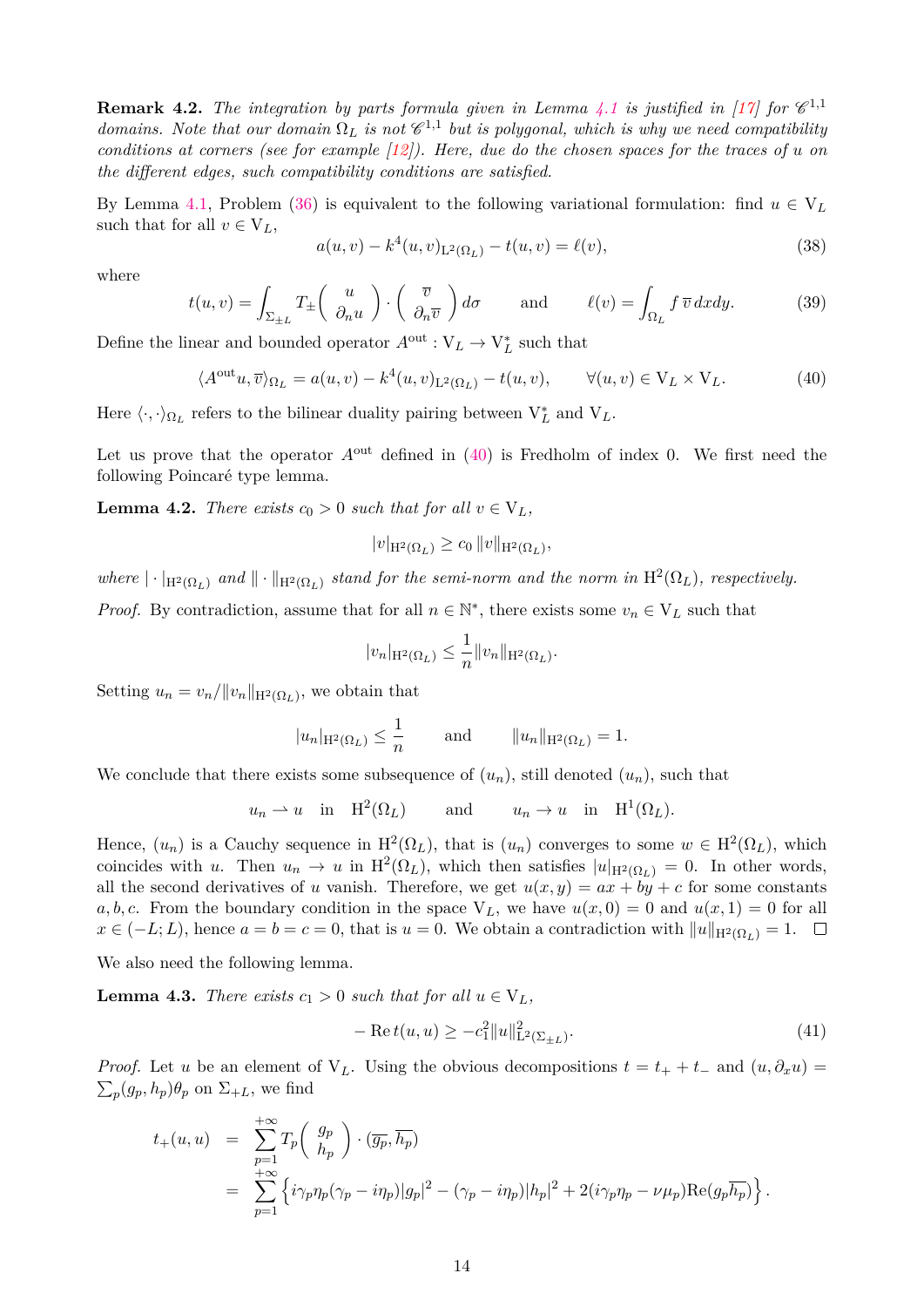Assume that  $k \in (n\pi; (n+1)\pi)$  with  $n \in \mathbb{N}^*$  (the case  $k \in (0;\pi)$ , simpler to study, is left to the reader). Since  $\eta_p = \sqrt{k^2 - \pi^2 p^2}$  (see [\(9\)](#page-4-3)), we observe that for  $p = 1, \ldots, n$ , the number  $\eta_p$  is purely real, while for  $p \ge n+1$ , we have  $\eta_p = i\beta_p$  with  $\beta_p = \sqrt{\pi^2 p^2 - k^2} \in \mathbb{R}$ . Hence

$$
t_{+}(u, u) = \sum_{p=1}^{n} \left\{ i\gamma_p \eta_p (\gamma_p - i\eta_p) |g_p|^2 - (\gamma_p - i\eta_p) |h_p|^2 + 2(i\gamma_p \eta_p - \nu \mu_p) \text{Re}(g_p \overline{h_p}) \right\} - \sum_{p \ge n+1} \left\{ \gamma_p \beta_p (\gamma_p + \beta_p) |g_p|^2 + (\gamma_p + \beta_p) |h_p|^2 + 2(\gamma_p \beta_p + \nu \mu_p) \text{Re}(g_p \overline{h_p}) \right\}.
$$

We show that

<span id="page-14-2"></span>
$$
-\operatorname{Re} t_{+}(u, u) = \sum_{p=1}^{n} u_{p} + \sum_{p=n+1}^{+\infty} v_{p}.
$$
\n(42)

where

$$
\begin{cases}\nu_p := -\gamma_p \eta_p^2 |g_p|^2 + \gamma_p |h_p|^2 + 2\nu \mu_p \text{Re}(g_p \overline{h_p}) \\
v_p := \gamma_p \beta_p (\gamma_p + \beta_p) |g_p|^2 + (\gamma_p + \beta_p) |h_p|^2 + 2(\gamma_p \beta_p + \nu \mu_p) \text{Re}(g_p \overline{h_p})\n\end{cases}
$$

Since we have  $2\nu\mu_p \text{Re}(g_p\overline{h_p}) \geq -\gamma_p |h_p|^2 - \gamma_p^{-1}\nu^2\mu_p^2|g_p^2|$ , we deduce  $u_p \geq -(\gamma_p \eta_p^2 + \gamma_p^{-1}\nu^2\mu_p^2)|g_p|^2$ . Therefore, for  $p = 1, \ldots, n$ , we obtain

<span id="page-14-0"></span>
$$
u_p \ge -c_1^2 |g_p|^2 \tag{43}
$$

for some constant  $c_1 > 0$ . On the other hand, we can write

$$
v_p = (\gamma_p + \beta_p)(\gamma_p \beta_p |g_p|^2 + |h_p|^2 + 2c_p \text{Re}(g_p \overline{h_p})) \text{ with } c_p := (\gamma_p \beta_p + \nu \mu_p)/(\gamma_p + \beta_p).
$$

This gives  $v_p \ge (\gamma_p + \beta_p)(\gamma_p \beta_p |g_p|^2 + |h_p|^2 - c_p^2 |g_p|^2 - |h_p|^2) = (\gamma_p + \beta_p)(\gamma_p \beta_p - c_p^2)|g_p|^2$ . Using the fact that  $\gamma_p^2 = k^2 + \mu_p$ ,  $\beta_p^2 = \mu_p - k^2$  and  $\nu \in [0; 1)$ , we find

$$
c_p \le \frac{\gamma_p \beta_p + \mu_p}{\gamma_p + \beta_p} = \frac{\gamma_p \beta_p + (\gamma_p^2 + \beta_p^2)/2}{\gamma_p + \beta_p} = \frac{1}{2}(\gamma_p + \beta_p).
$$

Hence, we get  $\gamma_p \beta_p - c_p^2 \ge \gamma_p \beta_p - \frac{1}{4}$  $\frac{1}{4}(\gamma_p + \beta_p)^2 = -\frac{1}{4}$  $\frac{1}{4}(\gamma_p - \beta_p)^2$ , and so

$$
v_p \ge -\frac{1}{4}(\gamma_p + \beta_p)(\gamma_p - \beta_p)^2|g_p|^2 = -\frac{k^4}{\gamma_p + \beta_p}|g_p|^2 \ge -k^3|g_p|^2.
$$

where the last inequality is due to  $\gamma_p > k$  and  $\beta_p > 0$ . As a consequence, there is a constant  $c_1 > 0$ such that for  $p \geq n+1$ , there holds

<span id="page-14-1"></span>
$$
v_p \ge -c_1^2 |g_p|^2. \tag{44}
$$

Using [\(43\)](#page-14-0) and [\(44\)](#page-14-1) in [\(42\)](#page-14-2), we get  $-{\rm Re} t_+(u, u) \ge -c_1^2 \sum_{p=1}^{\infty} |g_p|^2 = -c_1 ||u||_{\mathcal{L}^2(\Sigma_L)}^2$ . Working analogously with  $-Re t_-(u, u)$ , we obtain the desired result [\(41\)](#page-13-1).  $\Box$ 

Let us now state the main result of this section.

<span id="page-14-3"></span>**Theorem 4.1.** *Assume that*  $k \in (n\pi; (n+1)\pi)$  *with*  $n \in \mathbb{N}$ *. The operator*  $A^{out}$  *defined in* [\(40\)](#page-13-0) *is* an isomorphism. As a consequence, for any compactly supported function  $f \in L^2(\Omega)$ , Problem [\(33\)](#page-11-1) *has a unique solution in*  $H^2_{loc}(\Omega)$ *.* 

*Proof.* Let us decompose the operator  $A<sup>out</sup>$  defined in [\(40\)](#page-13-0) as

$$
A^{\text{out}} = A_0 + A_c
$$

with 
$$
\begin{cases} \langle A_0 u, \overline{v} \rangle_{\Omega_L} = a(u, v) - t(u, v) + c_1^2(u, v)_{L^2(\Sigma_{\pm L})} \\ \langle A_c u, \overline{v} \rangle_{\Omega_L} = -k^4(u, v)_{L^2(\Omega_L)} - c_1^2(u, v)_{L^2(\Sigma_{\pm L})}, \end{cases} \forall u, v \in V_L.
$$

From Lemma [4.2](#page-13-2) and Lemma [4.3,](#page-13-3) we have, for all  $u \in V_L$ ,

$$
\mathrm{Re}\langle A_0 u, \overline{u} \rangle_{\Omega_L} \ge a(u, u) \ge (1 - \nu) |u|_{\mathrm{H}^2(\Omega_L)}^2 \ge c_0^2 (1 - \nu) \|u\|_{\mathrm{H}^2(\Omega_L)}^2.
$$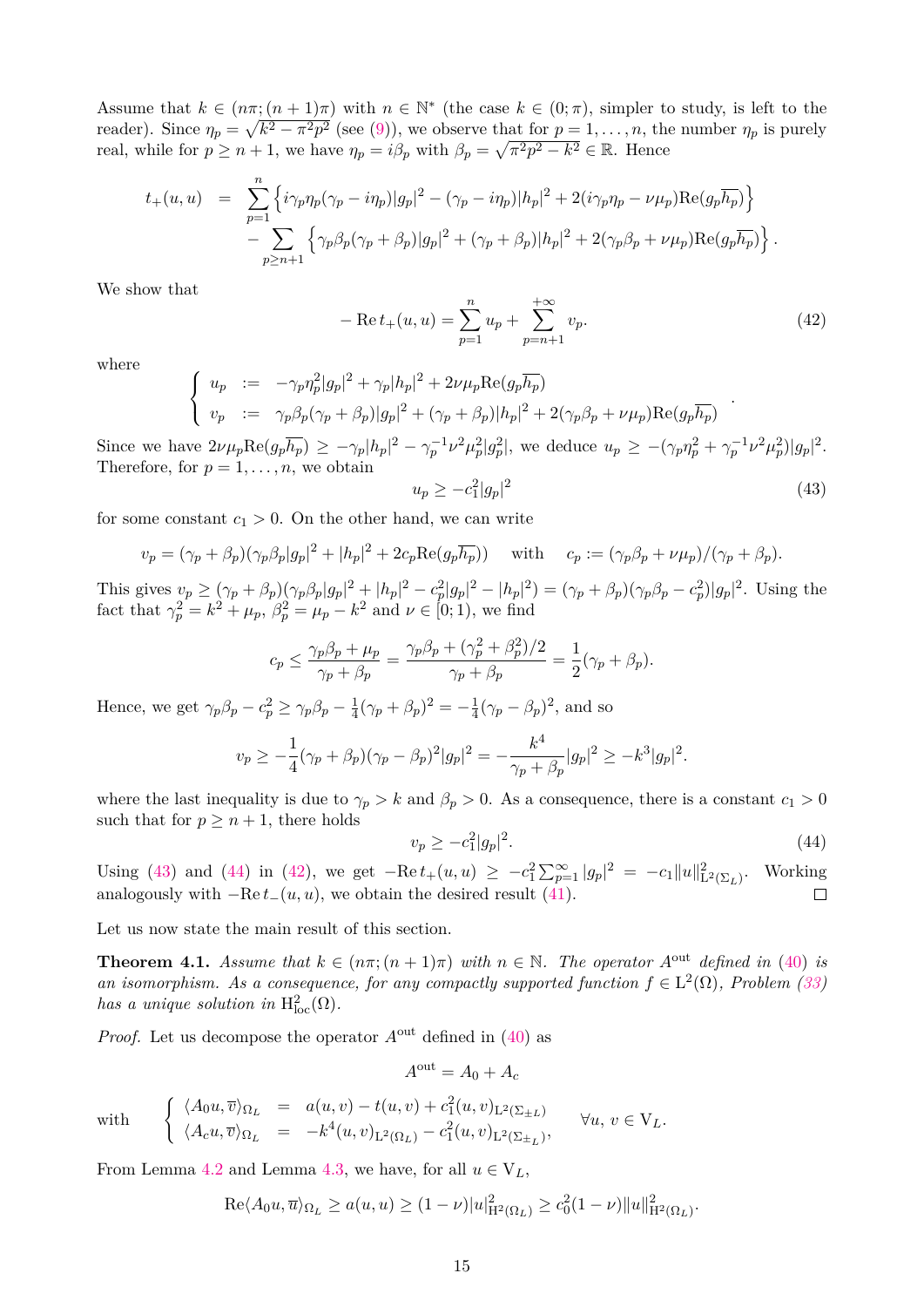Due to Lax-Milgram theorem, the operator  $A_0$  is an isomorphism. Since the operator  $A_c$  is compact, we conclude that the operator  $A<sup>out</sup>$  is Fredholm of index 0. In particular, injectivity implies surjectivity. It remains to prove injectivity. By definition of the operator  $A<sup>out</sup>$  and since we have equivalence between problems [\(33\)](#page-11-1) and [\(36\)](#page-12-2), any element *u* of ker *A*out satisfies Problem [\(33\)](#page-11-1) with  $f = 0$ , that is in particular Problem  $(25)$ . The solutions to that problem are given by  $(27)$ . The radiation conditions (RC) eventually imply that  $u = 0$ .  $\Box$ 

#### **4.3 Source term problem in the perturbed strip with radiation conditions**

Let us now address the source term Problem  $(1)$  (with a hole) when  $C = M$ . We remind the reader that this problem states, for a compactly supported function  $f \in L^2(D)$ , find *u* in  $H^2_{loc}(D)$  such that

<span id="page-15-1"></span>
$$
\begin{cases}\n\Delta^2 u - k^4 u = f & \text{in } D \\
u = Mu = 0 & \text{on } \partial \Omega \\
Mu = Nu = 0 & \text{on } \partial \mathcal{O} \\
u \text{ satisfies (RC)}.\n\end{cases}
$$
\n(45)

Again, we assume that  $k \in (n\pi; (n+1)\pi)$  with  $n \in \mathbb{N}$  (note that when  $k \in (0; \pi)$ , using the result of Proposition [4.1,](#page-11-3) one can prove Fredholmness of [\(45\)](#page-15-1) in  $\{u \in H^2(D) | u = 0 \text{ on } \partial\Omega\}$ . We define the domain  $D_L := \{(x, y) \in D \mid |x| < L\}$  where *L* is chosen large enough so that both the hole  $\mathcal O$  and *f* are supported in  $D_L$  (see Figure [3](#page-11-2) right). We use the DtN operators  $T_{\pm}$  defined in [§4.1.](#page-8-5) Problem  $(45)$  is equivalent to finding  $u \in H^2(D_L)$  such that

<span id="page-15-2"></span>
$$
\begin{cases}\n\Delta^2 u - k^4 u = f & \text{in } D_L \\
u = Mu = 0 & \text{on } \Gamma_L \\
Mu = Nu = 0 & \text{on } \partial \mathcal{O} \\
\begin{pmatrix} Nu \\
Mu \end{pmatrix} = T_{\pm} \begin{pmatrix} u \\
\partial_n u \end{pmatrix} & \text{on } \Sigma_{\pm L}.\n\end{cases}
$$
\n(46)

We now introduce a variational formulation of  $(46)$  exactly as we did in the reference strip. First we define the Hilbert space  $W_L := \{u \in H^2(D_L) | u = 0 \text{ on } \Gamma_L\}$ . Problem [\(46\)](#page-15-2) is equivalent to the variational formulation: find  $u \in W_L$  such that for all  $v \in W_L$ ,

<span id="page-15-4"></span>
$$
b(u, v) - k4(u, v)L2(DL) - t(u, v) = m(v).
$$
\n(47)

Here *t* is defined in [\(39\)](#page-13-4) while the sesquilinear (resp. antilinear) form *b* (resp. *m*) is the analogous of *a* (resp.  $\ell$ ) defined in [\(37\)](#page-12-3) (resp. [\(39\)](#page-13-4)) with  $\Omega_L$  replaced by  $D_L$ . Define the linear and bounded operator  $B^{\text{out}}: W_L \to W_L^*$  such that

<span id="page-15-3"></span>
$$
\langle B^{out}u, \overline{v} \rangle_{D_L} = b(u, v) - k^4(u, v)_{L^2(D_L)} - t(u, v), \qquad \forall (u, v) \in W_L \times W_L.
$$
 (48)

Here  $\langle \cdot, \cdot \rangle_{D_L}$  refers to the bilinear duality pairing between W<sup>\*</sup><sub>L</sub> and W<sub>L</sub>. Working as in the proof of Theorem [4.1](#page-14-3) (in Lemma [4.2,](#page-13-2) replace the space V*<sup>L</sup>* by W*L*) and using the Fredholm theory, we obtain the main result of this section.

<span id="page-15-0"></span>**Theorem 4.2.** *Assume that*  $k \in (n\pi; (n+1)\pi)$  *with*  $n \in \mathbb{N}$ . The operator  $B^{\text{out}}$  defined in [\(48\)](#page-15-3) is *Fredholm of index zero. As a consequence,*

*a*) If ker  $B^{out} = \{0\}$ , then  $B^{out}$  *is an isomorphism.* 

*b*) *If* ker  $B^{out} = \text{span}(z_1, \ldots, z_d)$  *for some*  $d \geq 1$ *, then the equation*  $B^{out}u = F \in W_L^*$  *admits a solution (defined up to an element of* ker *B*out*) if and only if F satisfies the compatibility conditions*  $\langle F, \overline{z_j} \rangle_{D_L} = 0$  *for*  $j = 1, \ldots, d$ *.* 

**Remark 4.3.** *From Theorem [4.2,](#page-15-0)* we deduce that if Problem  $(45)$  for  $f = 0$  has only the zero solution in  $H_{loc}^2(D)$ , then Problem [\(45\)](#page-15-1) has a unique solution in  $H_{loc}^2(D)$  for any  $f \in L^2(D)$  which *is compactly supported.*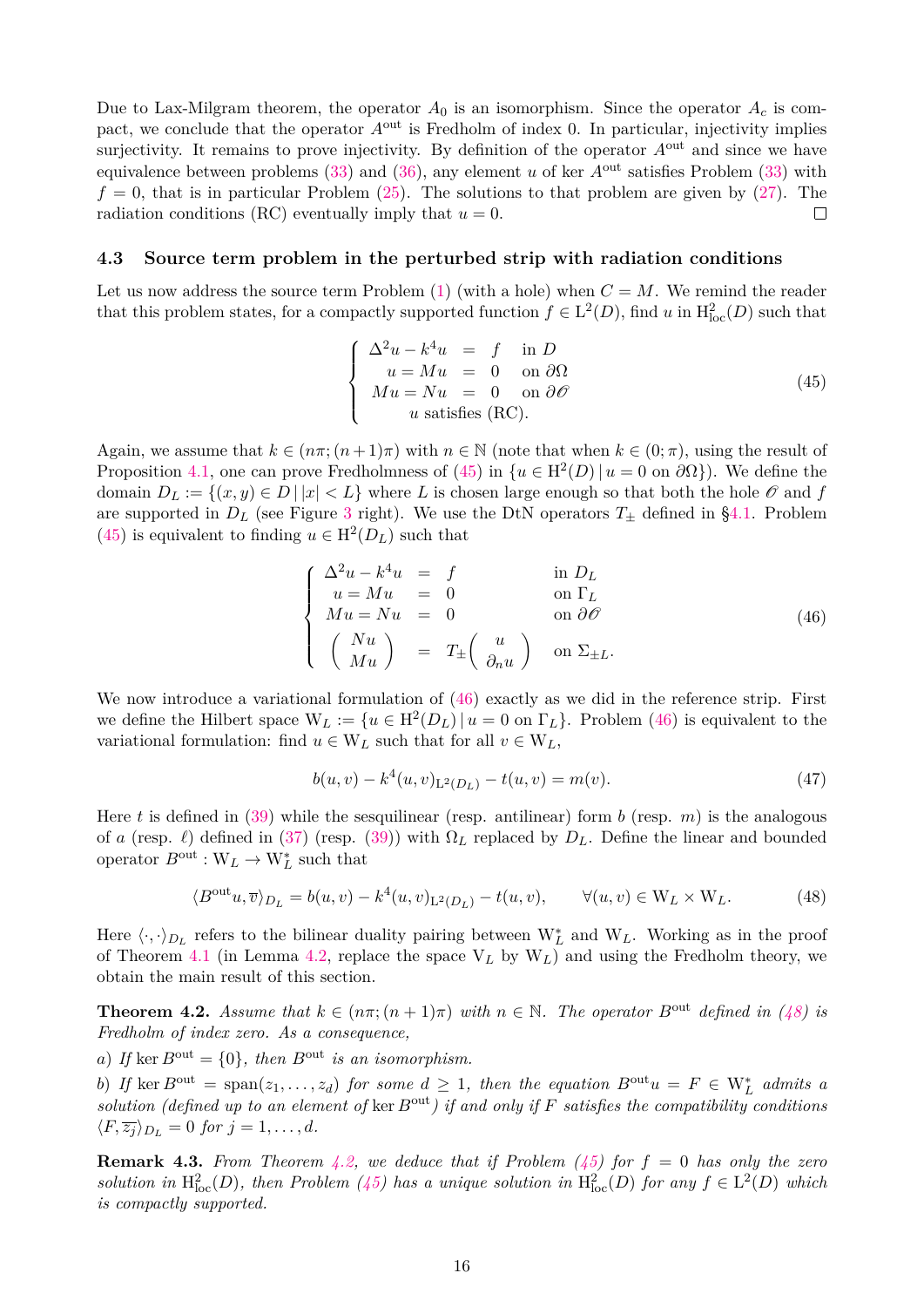<span id="page-16-3"></span>**Remark 4.4.** *Assume that*  $u \in H_{loc}^2(D)$  *satisfies Problem* [\(45\)](#page-15-1) with  $f = 0$ . Then *u is a trapped mode, in the sense that*  $u \in H^2(D)$ *. Indeed, if*  $m = 0$ *, setting*  $v = u$  *in* [\(47\)](#page-15-4)*,* we obtain

$$
\operatorname{Im} t(u, u) = 0.
$$

*Using the decomposition*  $(u, \partial_x u) = \sum_{p=1}^{+\infty} (g_p^{\pm}, h_p^{\pm}) \theta_p$  *on*  $\Sigma_{\pm L}$ *, we find* 

Im 
$$
t(u, u) = \sum_{\mu = \pm} \sum_{p=1}^{n} \eta_p (\gamma_p^2 |g_p^{\mu}|^2 + |h_p^{\mu}|^2 + 2\gamma_p \text{Re}(g_p^{\mu} \overline{h_p^{\mu}})) = \sum_{\mu = \pm} \sum_{p=1}^{n} \eta_p |\gamma_p g_p^{\mu} + h_p^{\mu}|^2.
$$

*We deduce that*  $\gamma_p g_p^{\pm} + h_p^{\pm} = 0$  *for*  $p = 1, \ldots, n$ *. Then working as in [\(31\)](#page-10-0), we find that the coefficients*  $a_p^{\pm}$  in *[\(RC\)](#page-9-3)* satisfy  $a_p^{\pm} = 0$  for  $p = 1, ..., n$  *(the projection on the propagating modes is null).* We *infer that u is exponentially decaying for*  $|x| > L$ *. As a consequence, u belongs to*  $H^2(D)$ *.* 

#### **4.4 Scattering problem in the perturbed strip with radiation conditions**

Finally, we use the results of the previous paragraph to study the following scattering problem: find the total field *u* such that

<span id="page-16-1"></span>
$$
\begin{cases}\n\Delta^2 u - k^4 u = 0 & \text{in } D \\
u = Mu = 0 & \text{on } \partial \Omega \\
Mu = Nu = 0 & \text{on } \partial \mathcal{O} \\
u - u_i \text{ satisfies (RC)}\n\end{cases}
$$
\n(49)

where  $u_i$  is an incident field which solves

$$
\begin{cases} \Delta^2 u_i - k^4 u_i &= 0 & \text{in } \Omega \\ u_i = C u_i &= 0 & \text{on } \partial \Omega. \end{cases}
$$

In the following, we take  $k \in (n\pi; (n+1)\pi)$  with  $n \in \mathbb{N}^*$  and  $u_i \in \{w_p^{\pm} | p = 1, \ldots, n\}$ , where  $w_p^{\pm}$  is the propagating mode such that

<span id="page-16-0"></span>
$$
w_p^{\pm}(x,y) = (2\eta_p)^{-1/2} e^{\pm i\eta_p x} \theta_p(y) = \eta_p^{-1/2} e^{\pm i\sqrt{k^2 - \pi^2 p^2} x} \sin(\pi p y). \tag{50}
$$

The normalization in [\(50\)](#page-16-0) is chosen so that the scattering matrix below is unitary.

<span id="page-16-4"></span>**Theorem 4.3.** *Assume that*  $k \in (n\pi; (n+1)\pi)$  *with*  $n \in \mathbb{N}^*$ . *Then for*  $u_i = w_p^{\pm}$ ,  $p = 1, \ldots, n$ , *Problem [\(49\)](#page-16-1)* admits a solution  $u_p^{\pm}$ . This solution is uniquely defined if and only if trapped modes *are absent at the wavenumber k.*

*Proof.* Let  $\zeta$  be a smooth cut-off function which depends only on x, which vanishes in a neighborhood of the hole  $\mathscr O$ , and which is equal to one for  $|x| > L - \varepsilon$  for some small given  $\varepsilon > 0$ . Theorem [4.2](#page-15-0) guarantees that there is a function  $v \in H^2_{loc}(D)$  which solves the problem

<span id="page-16-2"></span>
$$
\begin{cases}\n\Delta^2 v - k^4 v &= f \text{ in } D \\
v = Mv &= 0 \text{ on } \partial \Omega \\
Mv = Nv &= 0 \text{ on } \partial \mathcal{O} \\
v \text{ satisfies (RC)}.\n\end{cases}
$$
\n(51)

with  $f := -(\Delta^2(\zeta u_i) - k^4(\zeta u_i))$ . Indeed, first we observe that f belongs to  $L^2(D)$  and is compactly supported. Now, if trapped modes are absent at the given wavenumber  $k$ ,  $B<sup>out</sup>$  is an isomorphism and the existence of *v* is clear. If ker  $B^{out} = \text{span}(z_1, \ldots, z_d)$  for some  $d \ge 1$ , one observes that for  $j = 1, \ldots, d$ , we have

$$
\int_{D_L} f \overline{z_j} \, dx \, dy = -\int_{D_L} (\Delta^2(\zeta u_i) - k^4(\zeta u_i)) \overline{z_j} \, dx \, dy
$$
\n
$$
= -\int_{\Sigma_{\pm L}} \left( (Nu_i) \overline{z_j} + (Mu_i) \frac{\partial \overline{z_j}}{\partial n} \right) \, ds + \int_{\Sigma_{\pm L}} \left( u_i N \overline{z_j} + \frac{\partial u_i}{\partial n} M \overline{z_j} \right) \, ds
$$
\n
$$
- \int_{D_L} \zeta u_i (\Delta^2 \overline{z_j} - k^4 \overline{z_j}) \, dx \, dy = 0.
$$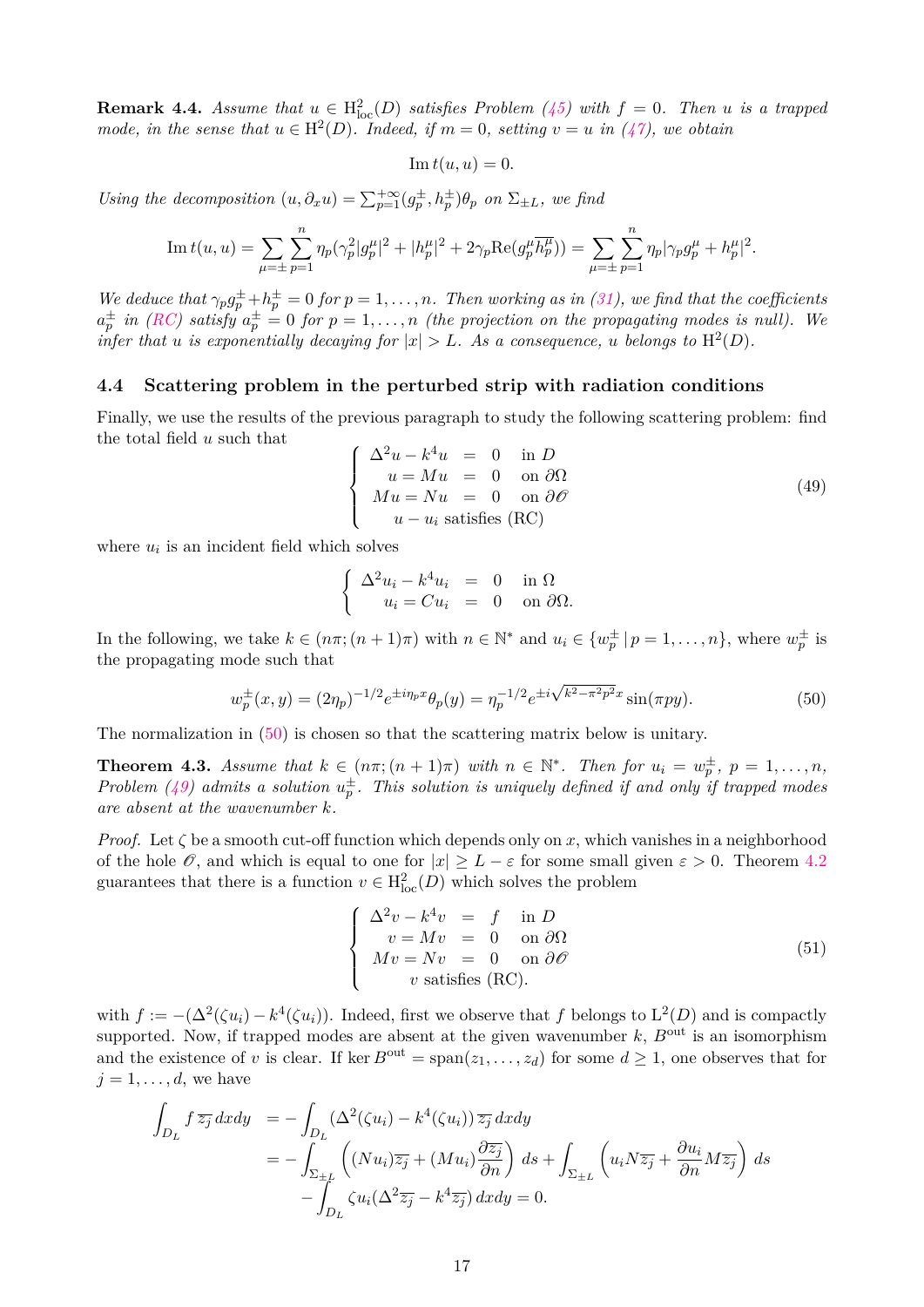To obtain the second identity, we used twice the integration by parts formula of Lemma [4.1](#page-12-0) (observe that  $\zeta$  vanishes in a neighbourhood of  $\mathscr{O}, \zeta$  depends only on *x* so that the integrals on  $\Gamma_L$  vanish and finally  $\zeta$  is equal to 1 in the neighborhood of  $\Sigma_{\pm L}$ ). To obtain the third equality, we used the formulas [\(3\)](#page-3-3), the orthonormality of the family  $(\theta_p)$  in  $L^2(I)$  and the fact that the trapped modes  $z_j$ satisfy  $(51)$  with  $f = 0$  and do not decompose on the propagating modes (see Remark [4.4\)](#page-16-3). Once we have the guarantee that *v* is well-defined, we can set  $u := v + \zeta u_i$ . One can verify that *u* is a solution to problem [\(49\)](#page-16-1).  $\Box$ 

For  $p = 1, \ldots, n$ , denote  $\Psi_p$  the solution of [\(49\)](#page-16-1) for  $u_i = w_p^-$  and  $\Psi_{n+p}$  the solution for  $u_i = w_p^+$ . Introduce  $\chi^{\pm} \in \mathscr{C}^{\infty}(\mathbb{R}^2)$  a cut-off function equal to one for  $\pm x \geq 2L$  and to zero for  $\pm x \leq L$ , for a given  $L > 0$ . Decompose the  $\Psi_p$  as

$$
\Psi_p = \chi^+ w_p^- + \chi^+ \sum_{m=1}^n s_{p m} w_m^+ + \chi^- \sum_{m=1}^n s_{p n + m} w_m^- + \tilde{\Psi}_p,
$$
  

$$
\Psi_{n+p} = \chi^- w_p^+ + \chi^+ \sum_{m=1}^n s_{n+p m} w_m^+ + \chi^- \sum_{m=1}^n s_{n+p n + m} w_m^- + \tilde{\Psi}_{n+p},
$$

where the  $\tilde{\Psi}_p, p = 1, \ldots, 2n$ , are functions which are exponentially decaying at infinity and where the  $s_{pm}$ ,  $1 \leq p, m \leq 2n$ , are complex numbers. Define the scattering matrix

<span id="page-17-2"></span>
$$
\mathbb{S} := (s_{pm})_{1 \le p, m \le 2n} \in \mathbb{C}^{2n \times 2n}.
$$
\n
$$
(52)
$$

<span id="page-17-4"></span>**Theorem 4.4.** For all  $k \in (n\pi; (n+1)\pi)$ ,  $n \in \mathbb{N}^*$ , the scattering matrix [\(52\)](#page-17-2) is uniquely defined (even in presence of trapped modes), unitary  $(\mathbb{S}^{\overline{S}})^{\top} = \mathrm{Id}^{2n \times 2n}$ ) and symmetric  $(\mathbb{S}^{\top} = \mathbb{S})$ .

*Proof.* If trapped modes are absent at the wavenumber *k*, the Ψ*p*'s are uniquely defined and the scattering matrix as well. In the presence of trapped modes, assume that Problem [\(49\)](#page-16-1) admits two solutions  $u^1$  and  $u^2$  for a given  $u_i \in \{w_p^{\pm} \mid p = 1, \ldots, n\}$ . Then  $u^1 - u^2$  is a trapped mode which, according to Remark [4.4,](#page-16-3) do not decompose on the propagating modes. This is enough to show that S is uniquely defined. The unitarity and the symmetry of S will be established in the clamped  $\Box$ case (see Theorem [5.3\)](#page-26-1). The proof is exactly the same here.

### <span id="page-17-1"></span>**5 Well-posedness in the clamped case**

In this section, we suppose that *k* is not a threshold wavenumber, i.e.  $k \neq k_n$  for  $n \in \mathbb{N}$ , where  $k_n$ is defined in [\(23\)](#page-7-5).

#### <span id="page-17-0"></span>**5.1 Preliminaries**

In this section, our goal is to study Problem [\(1\)](#page-2-2) with clamped boundary conditions. To proceed, first we shall work on the problem set in the reference strip, without hole:

<span id="page-17-3"></span>
$$
\begin{cases}\n\Delta^2 u - k^4 u = f \quad \text{in } \Omega \\
u = \partial_n u = 0 \quad \text{on } \partial \Omega,\n\end{cases}
$$
\n(53)

where f is a given source term in a space to determine. In order to define radiation conditions at infinity, we will have to establish a modal decomposition for the solutions of  $(53)$  with  $f = 0$  similar to [\(27\)](#page-9-0) for the simply supported case. Expansion [\(27\)](#page-9-0) was derived thanks to a result of Hilbert basis (see Remark [4.1\)](#page-9-4). For the clamped problem, we do not know if the family of eigenfunctions of the symbol  $\mathscr L$  defined in [\(7\)](#page-4-5) forms a Hilbert basis of  $L^2(I)$ . As a consequence, as mentioned in the introduction, we will establish the modal decomposition with a different strategy based on the joint use of the Fourier-Laplace transform in the unbounded direction, of weighted Sobolev spaces defined in Section [5.1.1](#page-18-0) and of the residue theorem. The foundation of the theory is due to Kondratiev [\[19\]](#page-35-9). For a modern presentation of the technique, one may consult the monographs [\[32,](#page-35-11) [20,](#page-35-12) [21\]](#page-35-13). To help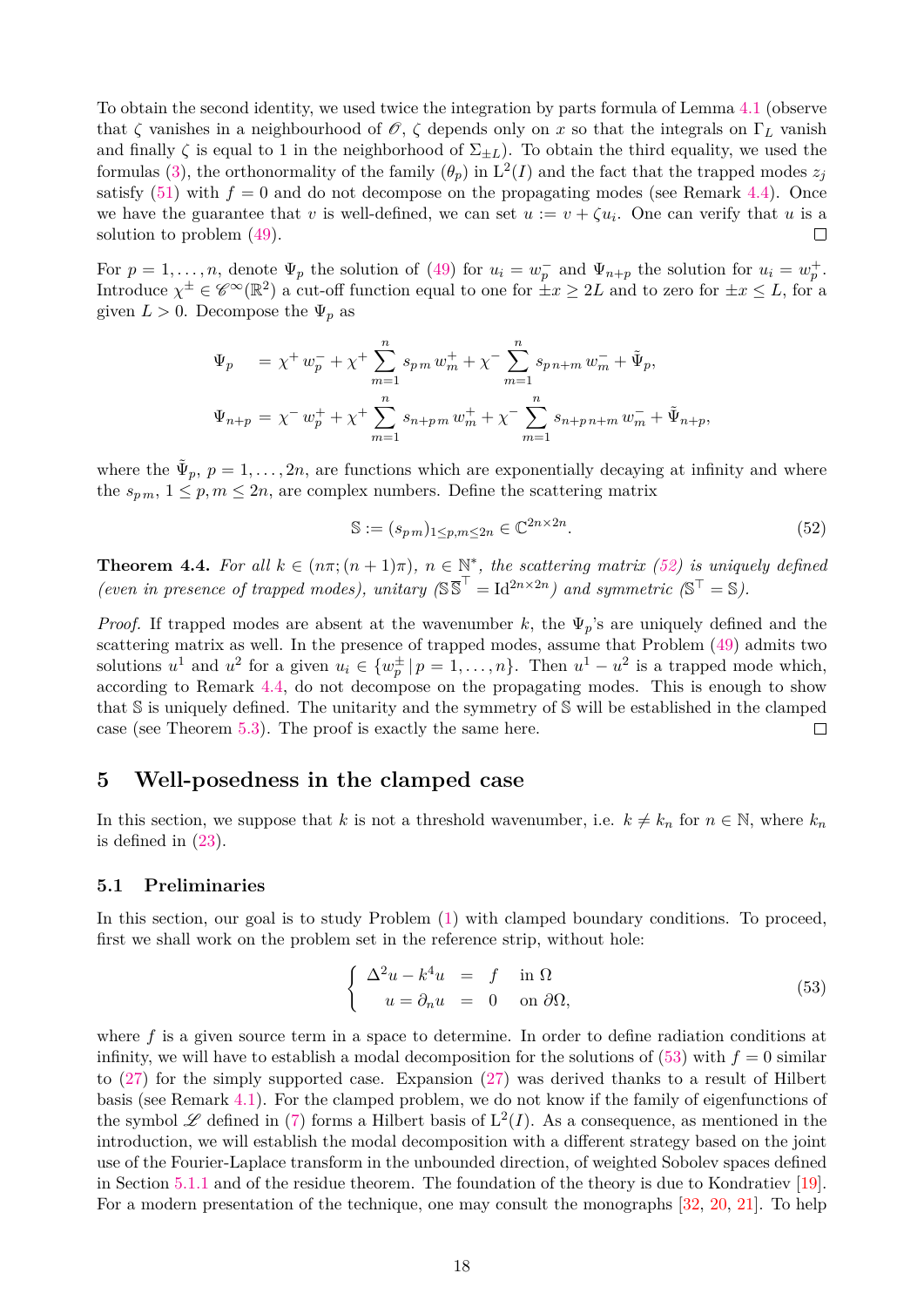the reader, below we try to give enough details to get a self-consistent presentation of the approach. Again, we emphasize that the method we develop in this section to study the clamped problem can also be used to consider the simply supported problem.

#### <span id="page-18-0"></span>**5.1.1 The weighted Sobolev spaces**

For  $\beta \in \mathbb{R}$ , define the space  $\mathring{W}^2_{\beta}(\Omega)$  as the completion of  $\mathscr{C}_0^{\infty}(\Omega)$  for the norm

<span id="page-18-4"></span>
$$
||v||_{\mathcal{W}_{\beta}^{2}(\Omega)} = \Big(\sum_{\alpha,\gamma \in \mathbb{N}, \ \alpha+\gamma\leq 2} ||e^{\beta x} \partial_{x}^{\alpha} \partial_{y}^{\gamma} v||_{\mathcal{L}^{2}(\Omega)}^{2}\Big)^{1/2}.
$$
\n(54)

Observe that for  $\beta = 0$ , we have  $W_0^2(\Omega) = H_0^2(\Omega)$  where  $H_0^2(\Omega)$  stands for the usual Sobolev space. We denote  $\mathring{W}^2_{\beta}(\Omega)^*$  the topological dual space of  $\mathring{W}^2_{\beta}(\Omega)$  endowed with the norm

$$
||f||_{\mathring{W}^2_{\beta}(\Omega)^*} = \sup_{v \in \mathring{W}^2_{\beta}(\Omega) \setminus \{0\}} \frac{|\langle f, \overline{v} \rangle_{\Omega}|}{||v||_{W^2_{\beta}(\Omega)}}.
$$

Here  $\langle \cdot, \cdot \rangle_{\Omega}$  refers to the bilinear duality pairing between  $\mathring{W}^2_{\beta}(\Omega)^*$  and  $\mathring{W}^2_{\beta}(\Omega)$ . For  $\beta \in \mathbb{R}$ , define the linear and bounded operator  $A_{\beta}: \mathring{W}_{\beta}^{2}(\Omega) \to \mathring{W}_{-\beta}^{2}(\Omega)^{*}$  such that

<span id="page-18-2"></span>
$$
\langle A_{\beta}u, \overline{v} \rangle_{\Omega} = \int_{\Omega} \Delta u \, \overline{\Delta v} - k^4 u \, \overline{v} \, dx \, dy, \qquad \forall (u, v) \in \mathring{W}_{\beta}^2(\Omega) \times \mathring{W}_{-\beta}^2(\Omega). \tag{55}
$$

Define the partial Fourier-Laplace transform  $\mathcal{L}_{x\to\lambda}$  with respect to the variable x such that, for *λ* ∈ C,

$$
\hat{v}(\lambda, \cdot) = (\mathcal{L}_{x \to \lambda} v)(\lambda, \cdot) := \int_{-\infty}^{+\infty} e^{-\lambda x} v(x, \cdot) dx.
$$

It is an isomorphism between

$$
\mathrm{W}^2_{\beta}(\Omega) \quad \text{and} \quad \widehat{\mathrm{W}}^2_{\beta} := \left\{\hat{v} \in \mathrm{L}^2(\ell_{-\beta}, \mathrm{H}^2_0(I)), \; \int_{\ell_{-\beta}} \|\hat{v}(\lambda,\cdot)\|_{\mathrm{H}^2(I,|\lambda|)}^2 \, d\lambda \; < +\infty \right\}
$$

where  $\ell_{-\beta} = {\lambda = -\beta + is, s \in \mathbb{R}}$ , for all  $\beta \in \mathbb{R}$  and where

<span id="page-18-1"></span>
$$
\|\varphi\|_{\mathcal{H}^2(I,|\lambda|)} := \Big(\sum_{\alpha,\gamma \in \mathbb{N}, \ \alpha + \gamma \le 2} \|\|\lambda|^\alpha \partial_y^\gamma \varphi\|_{\mathcal{L}^2(I)}^2\Big)^{1/2}, \qquad \forall \varphi \in \mathcal{H}_0^2(I). \tag{56}
$$

Note that for a fixed  $\lambda$ , the norms  $\|\cdot\|_{\mathrm{H}^2(I, |\lambda|)}$  and  $\|\cdot\|_{\mathrm{H}^2(I)}$  are equivalent on  $\mathrm{H}_0^2(I)$ . However the constants of equivalence depend on |*λ*|.

We have also the Plancherel formula

<span id="page-18-3"></span>
$$
||v||_{W_{\beta}^{2}(\Omega)}^{2} = \frac{1}{2\pi i} \int_{\ell_{-\beta}} ||\hat{v}(\lambda, \cdot)||_{H^{2}(I, |\lambda|)}^{2} d\lambda := ||\hat{v}||_{\widehat{W}_{\beta}^{2}}^{2},
$$
\n(57)

and the inverse  $\mathcal{L}_{x \to \lambda}^{-1}$  is given by

$$
\forall \hat{v} \in \widehat{\mathcal{W}}_{\beta}^2, \quad (\mathcal{L}_{x \to \lambda}^{-1} \hat{v})(x, \cdot) = \frac{1}{2\pi i} \int_{\ell_{-\beta}} e^{\lambda x} \hat{v}(\lambda, \cdot) d\lambda.
$$

Let us denote  $\widehat{W}_{\beta}^{2*}$  the topological dual space of  $\widehat{W}_{\beta}^{2}$  which can be characterized as

$$
\widehat{\mathcal{W}}_{\beta}^{2*} = \left\{ \widehat{g} \in \mathcal{L}^2(\ell_{\beta}, \mathcal{H}^{-2}(I)), \int_{\ell_{\beta}} ||\widehat{g}(\lambda, \cdot)||_{\mathcal{H}^{-2}(I, |\lambda|)}^2 d\lambda \right\}
$$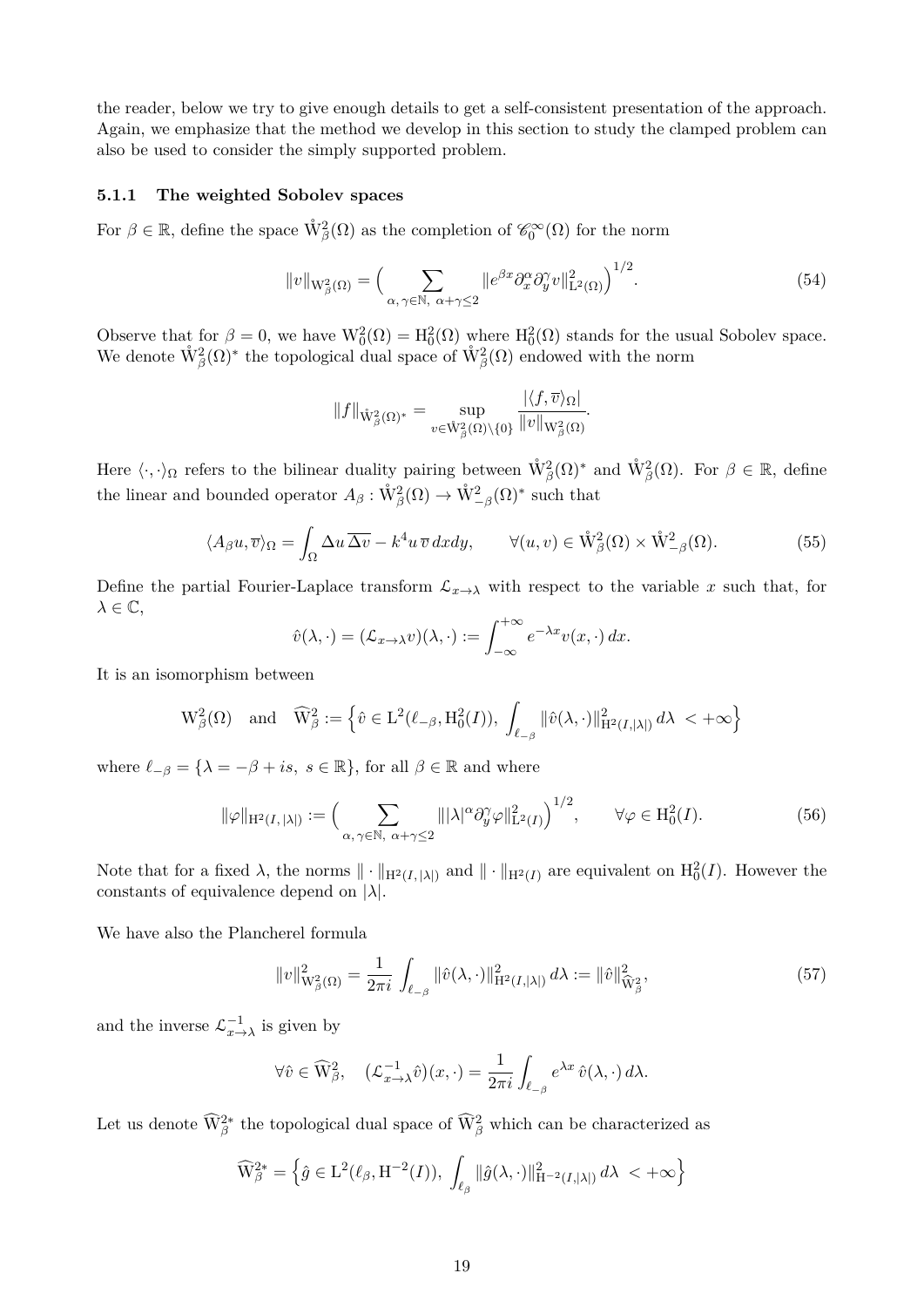where

<span id="page-19-3"></span>
$$
||g||_{\mathcal{H}^{-2}(I,|\lambda|)} := \sup_{\varphi \in \mathcal{H}_0^2(\Omega) \setminus \{0\}} \frac{|\langle g, \overline{\varphi} \rangle_I|}{\|\varphi\|_{\mathcal{H}^2(I,|\lambda|)}}, \qquad \forall g \in \mathcal{H}^{-2}(I),
$$
\n(58)

 $\langle \cdot, \cdot \rangle_I$  being the duality product between  $H^{-2}(I)$  and  $H_0^2(I)$ . The partial Laplace Fourier Transform  $\mathcal{L}_{x\to\lambda}$  can be defined by duality for functions in  $\mathring{W}^2_{\beta}(\Omega)^*$  as

$$
\forall f \in \mathring{\mathbb{W}}^2_{\beta}(\Omega)^*, \ \hat{v} \in \widehat{\mathbb{W}}^2_{\beta}, \quad \langle \mathcal{L}_{x \to \lambda} f, \hat{v} \rangle_{\hat{\Omega}} := \langle f, \mathcal{L}_{x \to \lambda}^{-1} \hat{v} \rangle_{\Omega}
$$

where  $\langle \cdot, \cdot \rangle_{\Omega}$  refers to the bilinear duality pairing between  $\mathring{W}^2_{\beta}(\Omega)$ <sup>\*</sup> and  $\mathring{W}^2_{\beta}(\Omega)$  and  $\langle \cdot, \cdot \rangle_{\hat{\Omega}}$  refers to the one between  $\widehat{W}^{2*}_{\beta}$  and  $\widehat{W}^{2}_{\beta}$ . Finally, we have also a Plancherel formula

<span id="page-19-7"></span>
$$
||f||_{\mathring{W}_{\beta}^{2}(\Omega)^{*}}^{2} = \frac{1}{2\pi i} \int_{\ell_{\beta}} ||\hat{f}(\lambda,\cdot)||_{H^{-2}(I,|\lambda|)}^{2} d\lambda. \tag{59}
$$

We can now apply  $\mathcal{L}_{x\to\lambda}$  to the equation  $A_\beta u = f$ , one is led to study the symbol  $\mathscr{L}(\lambda) : H^2(I, |\lambda|) \to$  $H^{-2}(I, |\lambda|)$  for  $\lambda \in -\beta + i\mathbb{R}$ , defined in [\(7\)](#page-4-5) and such that

<span id="page-19-2"></span>
$$
\langle \mathcal{L}(\lambda)\varphi, \overline{\psi} \rangle_I = \int_I (\lambda^2 \varphi + d_{yy}\varphi) (\lambda^2 \overline{\psi} + d_{yy} \overline{\psi}) - k^4 \varphi \overline{\psi} dy, \qquad \forall \varphi, \psi \in \mathcal{H}_0^2(I). \tag{60}
$$

In the following, we shall denote  $(\cdot, \cdot)_I$  the usual inner product of  $L^2(I)$ . Studying the properties of the symbol  $\mathscr{L}(\cdot)$  defined in [\(60\)](#page-19-2) leads to consider 1D problems set on *I* depending on a complex parameter *λ*.

#### **5.1.2 Properties of the symbol**

In this paragraph, we study the properties of the symbol  $\mathscr{L}(\cdot)$  defined in [\(60\)](#page-19-2). For a fixed  $\lambda$ , as the norms  $\|\cdot\|_{\mathrm{H}^2(I, |\lambda|)}$  and  $\|\cdot\|_{\mathrm{H}^2(I)}$  are equivalent on  $\mathrm{H}_0^2(I)$ , it suffices to study  $\mathscr{L}(\cdot)$  as an operator from  $H_0^2(I)$  in  $H^{-2}(I)$  and establish estimates in the  $\lambda$  dependent norms of  $H^2(I, |\lambda|)$  and  $H^{-2}(I, |\lambda|)$ .

<span id="page-19-0"></span>**Lemma 5.1.** *There is*  $\tau_0 > 0$  *such that for*  $\lambda = i\tau$  *with*  $|\tau| \geq \tau_0$ ,  $\mathscr{L}(\lambda) : H_0^2(I) \to H^{-2}(I)$  *is an isomorphism.*

*Proof.* For  $\lambda = i\tau$ , we have

<span id="page-19-5"></span>
$$
\langle \mathcal{L}(i\tau)\varphi, \overline{\psi}\rangle_I = \int_I d_{yy}\varphi \, d_{yy}\overline{\psi} + 2\tau^2 d_y\varphi \, d_y\overline{\psi} + \tau^4 \varphi \overline{\psi} - k^4 \varphi \overline{\psi} \, d_y. \tag{61}
$$

Therefore, the result is a consequence of the Lax-Milgram theorem (take  $\tau_0 = k$ ).  $\Box$ 

We remind the reader that we say that  $\lambda \in \mathbb{C}$  is an eigenvalue of  $\mathscr{L}$  if there is a non-zero  $\varphi \in H_0^2(I)$ such that  $\mathscr{L}(\lambda)\varphi = 0$ . We denote  $\Lambda$  the set of eigenvalues of  $\mathscr{L}$ . From Lemma [5.1,](#page-19-0) according to the analytic Fredholm theorem, we deduce the following result.

<span id="page-19-1"></span>**Corollary 5.1.** For all  $\lambda \in \mathbb{C}$ ,  $\mathscr{L}(\lambda) : H_0^2(I) \to H^{-2}(I)$  is an isomorphism if and only if  $\lambda$  is not *an eigenvalue of* L *. The set of eigenvalues of* L *is discrete and does not have any accumulation point in* C*.*

In order to apply the inverse Fourier-Laplace transform, we need estimates for  $\mathscr{L}(\lambda)^{-1}$  on lines  $\{\lambda \in \mathbb{C} \mid \Re e \lambda = \beta\}, \beta \in \mathbb{R}$ , in the parameter dependent norms [\(56\)](#page-18-1), [\(58\)](#page-19-3).

<span id="page-19-4"></span>**Lemma 5.2.** *There are real positive constants*  $\rho$ ,  $\delta$  *such that for all*  $\lambda \in \mathbb{C}$  *satisfying* 

 $|\lambda| > \rho$  *and*  $|\Re e \lambda| < \delta |\Im m \lambda|$ 

 $(see Figure 4), \mathscr{L}(\lambda) : H_0^2(I) \to H^{-2}(I)$  $(see Figure 4), \mathscr{L}(\lambda) : H_0^2(I) \to H^{-2}(I)$  $(see Figure 4), \mathscr{L}(\lambda) : H_0^2(I) \to H^{-2}(I)$  *is an isomorphism. Moreover, if*  $\varphi \in H_0^2(I)$  *satisfies*  $\mathscr{L}(\lambda)\varphi = g \in H^{-2}(I)$ , then there holds

<span id="page-19-6"></span>
$$
\|\varphi\|_{\mathcal{H}^2(I, |\lambda|)} \le C \, \|g\|_{\mathcal{H}^{-2}(I, |\lambda|)},\tag{62}
$$

*where*  $C > 0$  *is independent of q and*  $\lambda$ *.*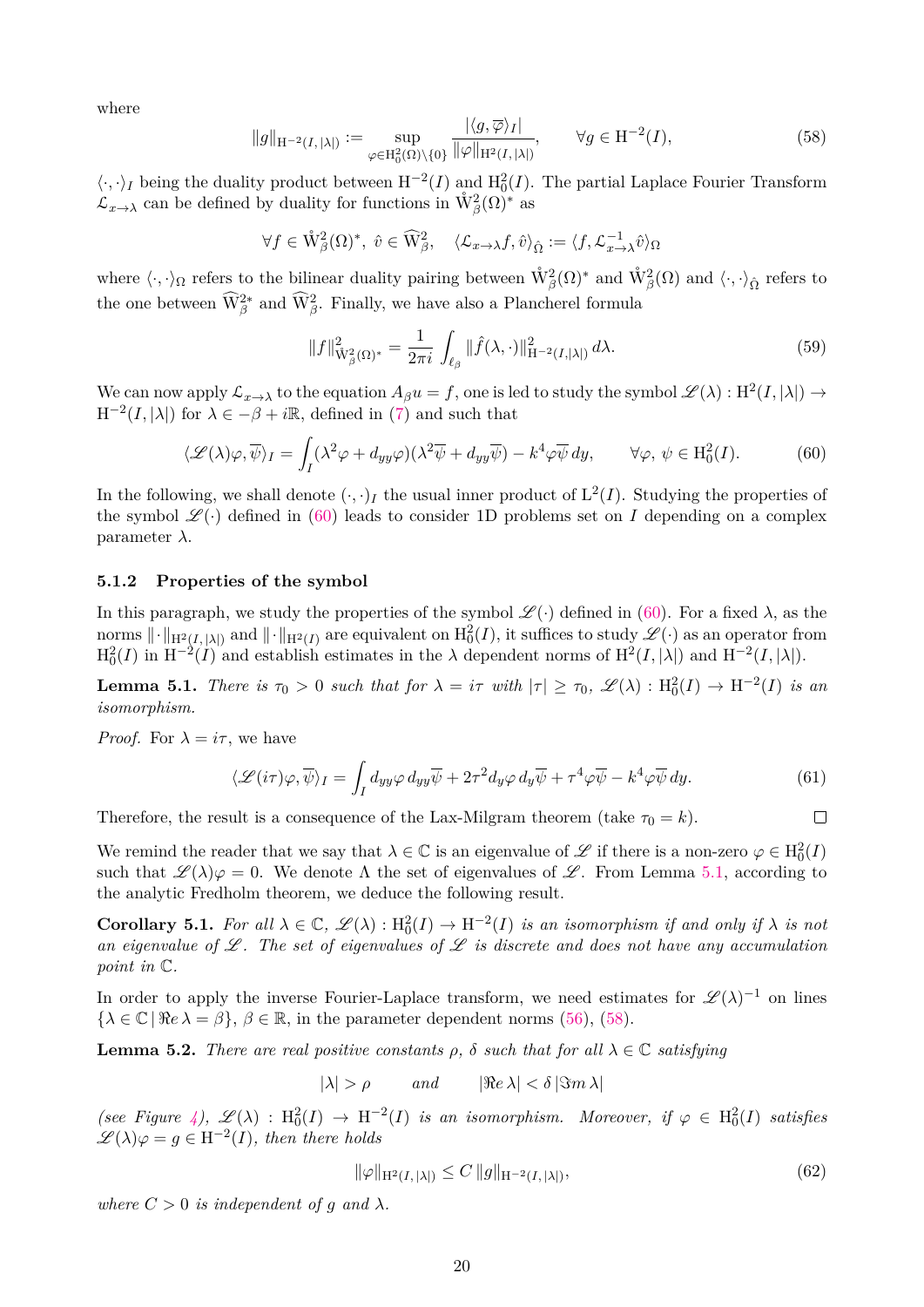

<span id="page-20-0"></span>Figure 4: Lemma [5.2](#page-19-4) ensures that the eigenvalues of  $\mathscr L$  are located in an infinite bow tie of the complex plane.

*Proof.* Lemma [5.1](#page-19-0) together with identity [\(61\)](#page-19-5) ensure that [\(62\)](#page-19-6) holds for  $\lambda \in i\mathbb{R}$  with  $|\lambda| \geq 2k$ . Now let us consider the case  $\lambda \notin i\mathbb{R}$ . We write  $\lambda$  as  $\lambda = \pm i|\lambda|e^{i\psi}$  with  $\psi \in (-\pi/2; \pi/2)$ . Set  $\tilde{\lambda} = \pm i|\lambda|$ . Since  $|\tilde{\lambda}| = |\lambda|$ , by definition of the parameter dependent norm [\(56\)](#page-18-1), for  $\varphi \in \mathrm{H}_0^2(I)$ , we have  $\|\varphi\|_{\mathcal{H}^2(I, |\lambda|)} = \|\varphi\|_{\mathcal{H}^2(I, |\tilde{\lambda}|)}$ . Define  $\tilde{g} = \mathscr{L}(\tilde{\lambda})\varphi$ . Assume that  $|\lambda| \geq k$ . In that case, according to the first step of the proof, we have

<span id="page-20-1"></span>
$$
\|\varphi\|_{\mathcal{H}^2(I, |\lambda|)} = \|\varphi\|_{\mathcal{H}^2(I, |\tilde{\lambda}|)} \le C \|\tilde{g}\|_{\mathcal{H}^{-2}(I, |\tilde{\lambda}|)}.
$$
\n(63)

Here and in what follows, *C >* 0 is a constant which can change from one line to another but which is independent of  $\lambda$ ,  $\varphi$ . Now we can write

$$
\|\tilde{g}\|_{H^{-2}(I, |\tilde{\lambda}|)} = \|\tilde{g}\|_{H^{-2}(I, |\lambda|)} \le \|g\|_{H^{-2}(I, |\lambda|)} + \|\tilde{g} - g\|_{H^{-2}(I, |\lambda|)}.
$$

A direct calculation gives, for all  $\psi \in \mathrm{H}_0^2(I)$ ,

$$
\langle \tilde{g} - g, \overline{\psi} \rangle_I = \langle \mathscr{L}(\tilde{\lambda}) \varphi - \mathscr{L}(\lambda) \varphi, \overline{\psi} \rangle_I = (\tilde{\lambda}^2 - \lambda^2) \Big( \int_I \varphi(\lambda^2 \overline{\psi} + 2d_{yy} \overline{\psi}) dy + \int_I \varphi(\tilde{\lambda}^2 \overline{\psi}) dy \Big).
$$

We deduce that

<span id="page-20-2"></span>
$$
\|\tilde{g} - g\|_{\mathcal{H}^{-2}(I, |\lambda|)} \le C \|\tilde{\lambda}^2 - \lambda^2\| \|\varphi\|_{\mathcal{L}^2(I)} \le C \|e^{2i\psi} - 1\| \|\varphi\|_{\mathcal{H}^2(I, |\lambda|)}.
$$
\n(64)

Thus for all  $\varsigma > 0$ , there is  $\delta$  small enough so that one has  $\|\tilde{g} - g\|_{H^{-2}(I, |\lambda|)} \leq \varsigma \|\varphi\|_{H^2(I, |\lambda|)}$  for all  $\lambda = \pm i |\lambda| e^{i\psi}$  such that  $|\psi| < \delta$ . Gathering the latter estimate, [\(63\)](#page-20-1) and [\(64\)](#page-20-2) leads to

$$
\|\varphi\|_{\mathrm{H}^2(I, |\lambda|)} \leq C \|g\|_{\mathrm{H}^{-2}(I, |\lambda|)} + C \,\varsigma \, \|\varphi\|_{\mathrm{H}^2(I, |\lambda|)}.
$$

Taking *ς* sufficiently small  $\zeta = 1/(2C)$  for example), finally we obtain [\(62\)](#page-19-6).

From this lemma, we deduce the following result.

<span id="page-20-3"></span>**Theorem 5.1.** Let  $\beta \in \mathbb{R}$  be such that L has no eigenvalue on the line  $\Re e \lambda = -\beta$ . Then the *operator*  $A_{\beta}: \mathring{W}_{\beta}^{2}(\Omega) \rightarrow \mathring{W}_{-\beta}^{2}(\Omega)^{*}$  *defined in [\(55\)](#page-18-2) is an isomorphism.* 

<span id="page-20-4"></span>**Remark 5.1.** Proposition [3.6](#page-8-0) quarantees that for  $k \in (0; k_1)$   $(k_1$  is the first positive threshold *defined in [\(23\)](#page-7-5)), we have*  $\Lambda \cap \mathbb{R}i = \emptyset$ *. From Theorem [5.1,](#page-20-3) we deduce that when*  $k \in (0; k_1)$ *, the operator*  $A_0$  *is an isomorphism from*  $H_0^2(\Omega)$  *to*  $H^{-2}(\Omega)$ *.* 

*Proof.* Assume that  $\mathscr L$  has no eigenvalue on the line  $\Re e \lambda = -\beta$ . Let us first suppose that  $u \in \mathring{W}^2_{\beta}(\Omega)$ is such that  $A_{\beta}u = 0$ . Applying the partial Fourier-Laplace transform with respect to *x*, we obtain

$$
\mathscr{L}(\lambda)\hat{u}(\lambda,\cdot)=0, \qquad \forall \lambda \in \mathbb{C}.
$$

From Corollary [5.1,](#page-19-1) we deduce that for all  $\lambda \in \ell_{-\beta}$ ,  $\hat{u}(\lambda, \cdot) = 0$ . From the properties of the inverse Fourier-Laplace transform, we deduce that  $u \equiv 0$ . This shows that  $A_\beta$  is injective.

 $\Box$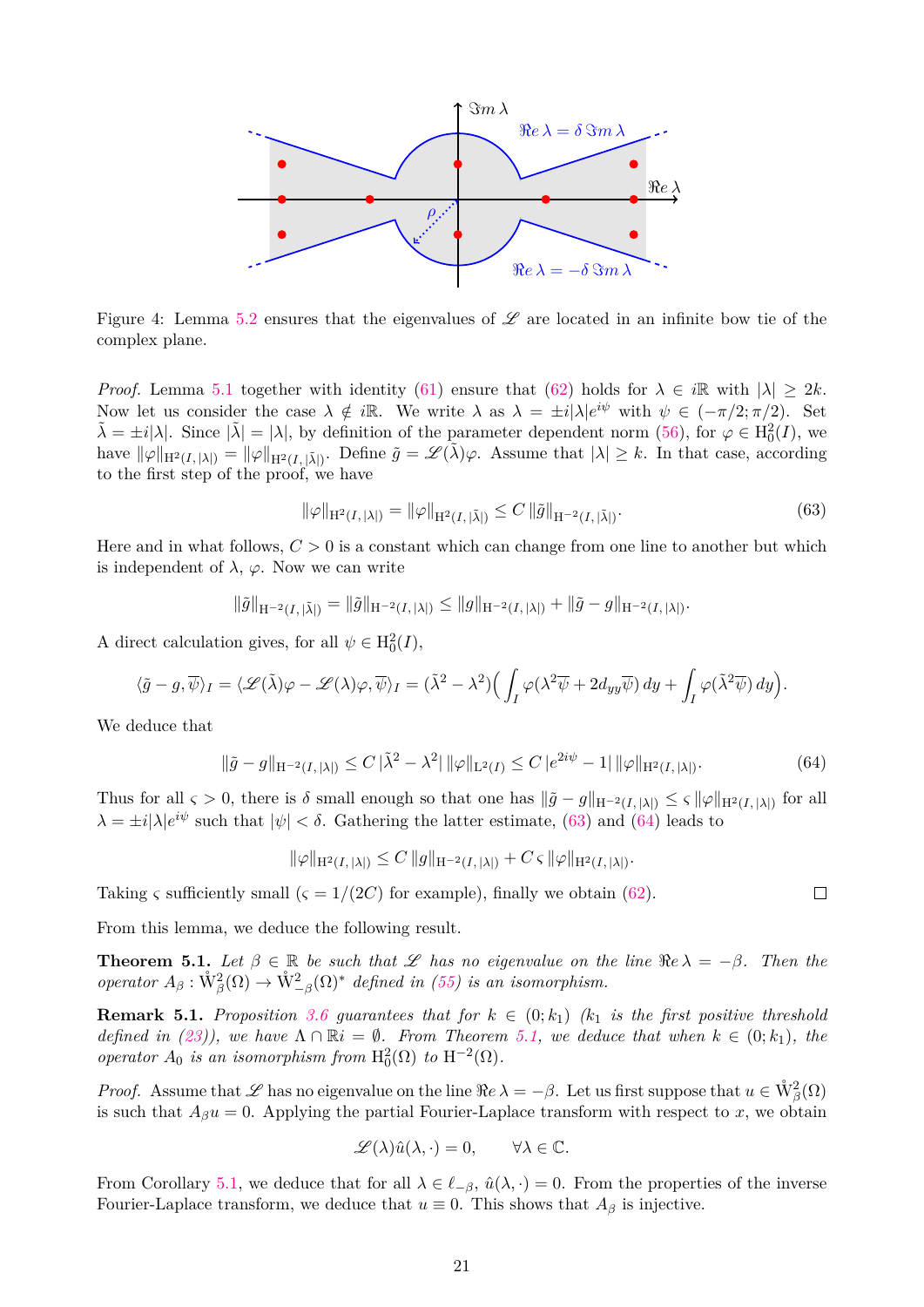We prove now that  $A_{\beta}$  is onto. Let  $f \in \mathring{W}^2_{-\beta}(\Omega)^*$ . Lemma [5.2](#page-19-4) guarantees that for  $\lambda \in \mathbb{C}$  such that  $\Re e \lambda = -\beta$  and  $|\Im m \lambda| \geq \nu_{\beta}$ , we have the estimate

<span id="page-21-0"></span>
$$
\|\mathcal{L}(\lambda)^{-1}\hat{f}(\lambda,\cdot)\|_{\mathcal{H}^2(I,|\lambda|)} \le C \|\hat{f}(\lambda,\cdot)\|_{\mathcal{H}^{-2}(I,|\lambda|)},\tag{65}
$$

where  $C > 0$  is independent of  $\lambda$  and  $\nu_{\beta}$  depends only  $\beta$ . For  $\lambda \in [-\beta - i\nu_{\beta}; -\beta + i\nu_{\beta}]$ , the operator  $\mathscr{L}(\lambda)$  is invertible according to Corollary [5.1.](#page-19-1) The continuity of  $\lambda \mapsto \mathscr{L}(\lambda)^{-1}$ , ensured by the analytic Fredholm theorem, guarantees that Estimate [\(65\)](#page-21-0) also holds for  $\lambda$  in the compact set  $[-\beta - i\nu_\beta; -\beta + i\nu_\beta]$ . Therefore [\(65\)](#page-21-0) is valid for all  $\lambda$  such that  $\Re e \lambda = -\beta$  with a constant  $C > 0$ independent of *λ*.

By definition

$$
f\in \mathring{\mathcal{W}}^2_{-\beta}(\Omega)^*\quad \Rightarrow \quad \frac{1}{2\pi i}\,\int_{\ell_{-\beta}}\|\widehat{f}(\lambda,\cdot)\|^2_{{\rm H}^{-2}(I,|\lambda|)}\,d\lambda <+\infty.
$$

We deduce that

<span id="page-21-2"></span>
$$
u(x,\cdot) = \frac{1}{2\pi i} \int_{\ell_{-\beta}} e^{\lambda x} \mathcal{L}(\lambda)^{-1} \hat{f}(\lambda,\cdot) d\lambda \quad \in \quad \mathring{W}^2_{\beta}(\Omega) \tag{66}
$$

 $\int_{\mathbb{R}}^{\mathbb{R}} |\mathbf{z}| \, d\mathbf{z} = \int_{\mathbb{R}}^{\mathbb{R}} |\mathbf{z}| \, d\mathbf{z}$  and  $\int_{\mathbb{R}}^{\mathbb{R}} |\mathbf{z}| \, d\mathbf{z} = \int_{\mathbb{R}}^{\mathbb{R}} |\mathbf{z}| \, d\mathbf{z} = \int_{\mathbb{R}}^{\mathbb{R}} |\mathbf{z}| \, d\mathbf{z} = \int_{\mathbb{R}}^{\mathbb{R}} |\mathbf{z}| \, d\mathbf{z} = \int_{\mathbb{R}}^{\mathbb{R}} |\mathbf{z}|$  $\Box$ 

#### **5.2 Source term problem in the reference strip with radiation conditions**

For  $k < k_1$  ( $k_1$  is the first positive threshold defined in [\(23\)](#page-7-5)), as noticed in Remark [5.1,](#page-20-4) Problem [\(53\)](#page-17-3) is well posed in  $H_0^2(\Omega)$  in particular for locally supported L<sup>2</sup> source term. For  $k > k_1$ , the problem is not well posed in this setting. Indeed, since in that case  $\mathscr L$  has an eigenvalue on the line  $\Re e \lambda = 0$ , one can show that the range of  $A_0$  is not closed. For  $\beta \neq 0$ , the solution to Problem [\(53\)](#page-17-3) defined via the operator  $A_\beta$  is *a priori* exponentially growing as  $x \to +\infty$  or as  $x \to -\infty$ . The results of the previous section do not provide a solution which is physically acceptable. In what follows, we explain how to impose radiation conditions at infinity to construct a solution to Problem [\(53\)](#page-17-3) which decomposes as the sum of outgoing propagating modes (defined later) plus an exponentially decaying remainder.

In order to measure exponentially growing or decaying behaviours as  $|x| \to \pm \infty$ , for  $\beta \in \mathbb{R}$ , introduce the weighted Sobolev space  $\mathring{W}^2_{\beta}(\Omega)$  defined as the completion of  $\mathscr{C}_0^{\infty}(\Omega)$  for the norm

$$
||v||_{W_{\beta}^{2}(\Omega)} = \Big(\sum_{\alpha,\gamma \in \mathbb{N}, \ \alpha + \gamma \leq 2} ||e^{-\beta|x|} \partial_{x}^{\alpha} \partial_{y}^{\gamma} v||_{\mathcal{L}^{2}(\Omega)}^{2}\Big)^{1/2}.
$$

Remark the absolute value in the weight  $e^{-\beta|x|}$ . Due to this absolute value, observe that

<span id="page-21-1"></span>
$$
\beta^1 \le \beta^2 \qquad \Rightarrow \qquad \mathring{\mathcal{W}}^2_{\beta^1}(\Omega) \subset \mathring{\mathcal{W}}^2_{\beta^2}(\Omega). \tag{67}
$$

Note that this property is not true for the spaces  $\mathring{W}^2_{\beta}(\Omega)$  introduced in [\(54\)](#page-18-4). Observe also that we have  $\mathring{W}^2_0(\Omega) = H^2_0(\Omega)$ . Let  $\langle \cdot, \cdot \rangle_{\Omega}$  stand for the bilinear duality pairing between  $\mathring{W}^2_{\beta}(\Omega)^*$  and  $\mathring{W}^2_{\beta}(\Omega)$ , where  $\mathring{\mathcal{W}}^2_{\beta}(\Omega)^*$  is the topological dual space of  $\mathring{\mathcal{W}}^2_{\beta}(\Omega)$  endowed with the norm

<span id="page-21-3"></span>
$$
||f||_{\mathring{W}^2_{\beta}(\Omega)^*} = \sup_{v \in \mathring{W}^2_{\beta}(\Omega) \setminus \{0\}} \frac{|\langle f, \overline{v} \rangle_{\Omega}|}{||v||_{W^2_{\beta}(\Omega)}}.
$$
(68)

Due to [\(67\)](#page-21-1), we have

$$
\beta^1 \le \beta^2 \qquad \Rightarrow \qquad \mathring{\mathcal{W}}^2_{\beta^2}(\Omega)^* \subset \mathring{\mathcal{W}}^2_{\beta^1}(\Omega)^*.
$$

For  $n \in \mathbb{N}^*$ , pick  $k \in (k_n; k_{n+1})$ , the threshold wavenumbers  $k_n$  being defined in [\(23\)](#page-7-5), and choose *β* > 0, once for all, small enough such that  $\{\lambda \in \Lambda \mid -\beta \leq \Re e \lambda \leq \beta\} = \Lambda \cap \mathbb{R}i \setminus \{0\}$ . According to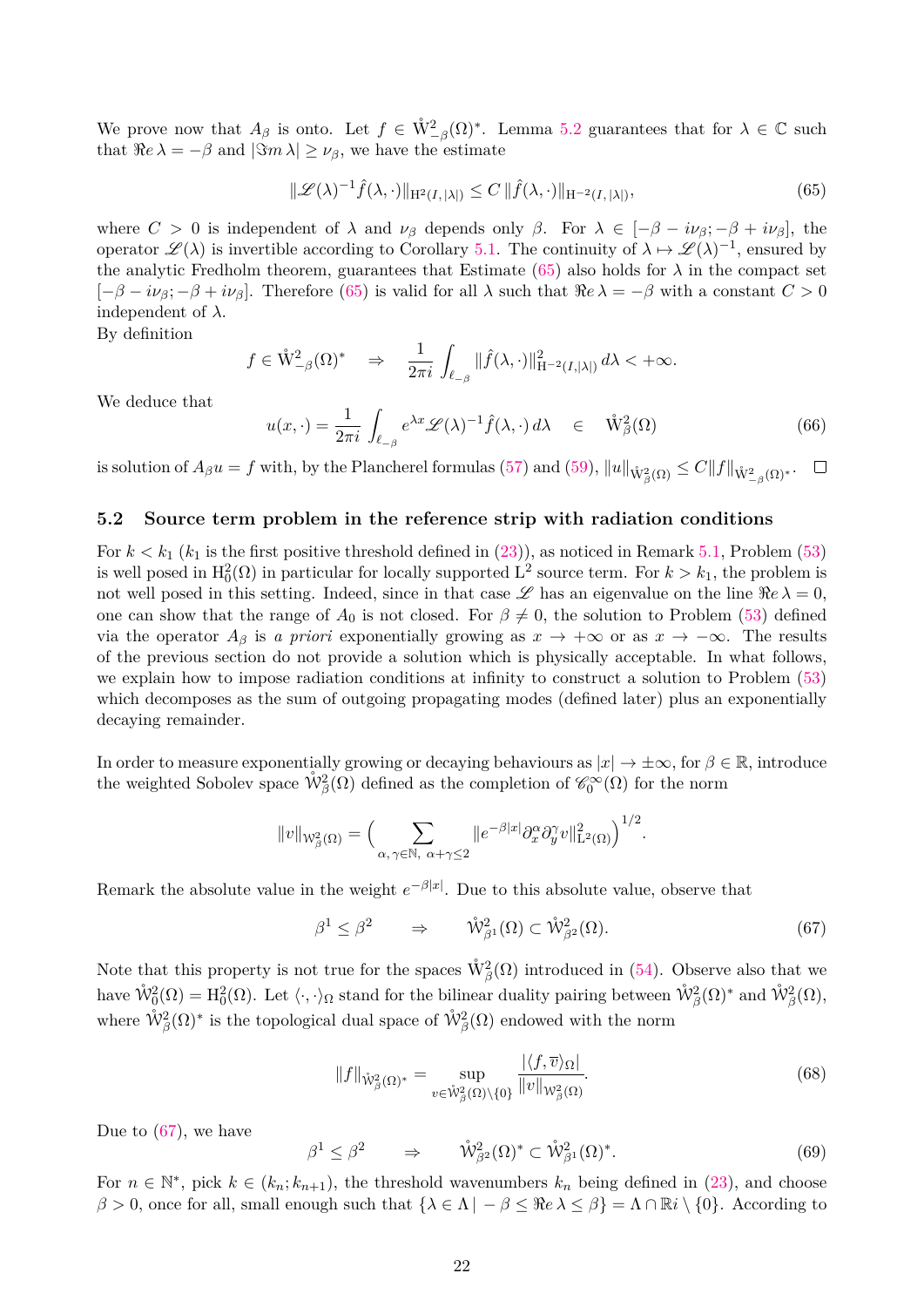Corollary [5.1](#page-19-1) and Lemma [5.2,](#page-19-4) we know that such a  $\beta$  exists. We denote  $\eta_1 < \cdots < \eta_P$  the positive real numbers (belonging to  $(0; k)$  according to the proof of Lemma [5.1\)](#page-19-0) such that

<span id="page-22-5"></span>
$$
\Lambda \cap \mathbb{R}i = \{\pm i\eta_p\}_{p=1}^P. \tag{70}
$$

For  $p = 1, \ldots, P$ , we define the propagating modes  $w_p^{\pm}$  as

<span id="page-22-6"></span>
$$
w_p^{\pm}(x,y) = e^{\pm i\eta_p x} \varphi_p(y),\tag{71}
$$

where  $\varphi_p$  is a non zero element of ker  $\mathscr{L}(i\eta_p)$ . Observe that we have  $(\Delta^2 - k^4)w_p^{\pm} = 0$ . We normalize the  $\varphi_p$  so that

<span id="page-22-4"></span>
$$
4\,\eta_p \int_I |d_y \varphi_p(y)|^2 + \eta_p^2 |\varphi_p(y)|^2 \, dy = 1. \tag{72}
$$

This special choice for the normalization will appear naturally in [\(80\)](#page-24-0). In the next step of the analysis, we shall use the following decomposition result. It can be proved exactly in the same manner as Theorem 5.4.2 of [\[20\]](#page-35-12) working with the residue theorem on formula [\(66\)](#page-21-2) which is a result of the use of the Fourier transform in the unbounded direction. The proof of Proposition [5.1](#page-22-0) uses the fact that all modal exponents have an algebraic multiplicity of 1, since the wavenumber is not a threshold wavenumber (see Proposition [3.4\)](#page-6-3). In this statement and in what follows,  $\chi^{\pm} \in \mathscr{C}^{\infty}(\mathbb{R}^2)$ is a cut-off function equal to one for  $\pm x \geq 2L$  and to zero for  $\pm x \leq L$ , for a given  $L > 0$ .

<span id="page-22-0"></span>**Proposition 5.1.** *Assume that*  $k \in (k_n; k_{n+1})$ *,*  $n \in \mathbb{N}^*$ *, the threshold wavenumbers*  $k_n$  *being defined in* [\(23\)](#page-7-5)*.* Assume that  $u \in \mathring{W}^2_{\beta}(\Omega)$  *is such that*  $(\Delta^2 - k^4)u \in \mathring{W}^2_{\beta}(\Omega)^* \subset \mathring{W}^2_{-\beta}(\Omega)^*$ *. Then there holds the following representation*

<span id="page-22-1"></span>
$$
u = \chi^{+} \sum_{p=1}^{P} (a_p^{+} w_p^{+} + a_p^{-} w_p^{-}) + \chi^{-} \sum_{p=1}^{P} (b_p^{-} w_p^{-} + b_p^{+} w_p^{+}) + \tilde{u}, \tag{73}
$$

 $with \ coefficients \ a_p^{\pm}, \ b_p^{\pm} \in \mathbb{C} \ and \ \tilde{u} \in \mathring{\mathcal{W}}^2_{-\beta}(\Omega).$ 

**Remark 5.2.** *Observe that Formula [\(73\)](#page-22-1) for the clamped problem is the equivalent of [\(27\)](#page-9-0) for the simply supported problem. But again we emphasize that the tools to derive the two decompositions are different (see the discussion at the beginning of the section).*

In the sequel, we will say that for any  $u \in \mathring{\mathcal{W}}^2_{\beta}(\Omega)$ ,

<span id="page-22-3"></span>*u* is outgoing iff 
$$
u = \chi^+ \sum_{p=1}^P a_p w_p^+ + \chi^- \sum_{p=1}^P b_p w_p^- + \tilde{u},
$$
 (RC)

with coefficients  $a_p$ ,  $b_p \in \mathbb{C}$  and  $\tilde{u} \in \mathring{W}_{-\beta}^2(\Omega)$ . We introduce the space with detached asymptotic (see, e.g., the reviews [\[29,](#page-35-15) [28\]](#page-35-16))  $\mathcal{W}^{\text{out}}(\Omega)$  that consists of functions in  $\mathring{\mathcal{W}}^2_{\beta}(\Omega)$  that satisfies [\(RC\)](#page-22-2). The space  $W<sup>out</sup>(\Omega)$  is a Hilbert space for the inner product naturally associated with the norm

$$
||u||_{\mathcal{W}^{\text{out}}(\Omega)} = \Big(\sum_{p=1}^{P} |a_p|^2 + \sum_{p=1}^{P} |b_p|^2 + ||\tilde{u}||^2_{\mathcal{W}^2_{-\beta}(\Omega)}\Big)^{1/2}.
$$

For  $u \in \mathcal{W}^{\text{out}} \subset \mathring{\mathcal{W}}^2_{\beta}(\Omega)$ , the map  $\phi \mapsto \mathfrak{a}(u, \phi)$  with

<span id="page-22-2"></span>
$$
\mathfrak{a}(u,\phi) = \int_{\Omega} \Delta u \, \overline{\Delta \phi} - k^4 u \, \overline{\phi} \, dx dy
$$

is well-defined in  $\mathring{W}_{-\beta}^2(\Omega)$ . Although  $u \notin \mathring{W}_{-\beta}^2(\Omega)$  in general when  $u \in \mathcal{W}^{out}$ , we will extend it as a map in  $\mathring{W}^2_{\beta}(\Omega)$ . For  $\phi \in \mathscr{C}_0^{\infty}(\Omega)$ , applying Green's formula yields

$$
\mathfrak{a}(u,\phi) = \sum_{p=1}^{P} a_p \int_{\Omega} (\Delta \Delta - k^4 \text{Id})(\chi^+ w_p^+) \, \overline{\phi} \, dx dy + b_p \int_{\Omega} (\Delta \Delta - k^4 \text{Id})(\chi^- w_p^-) \, \overline{\phi} \, dx dy + \mathfrak{a}(\tilde{u}, \phi). \tag{74}
$$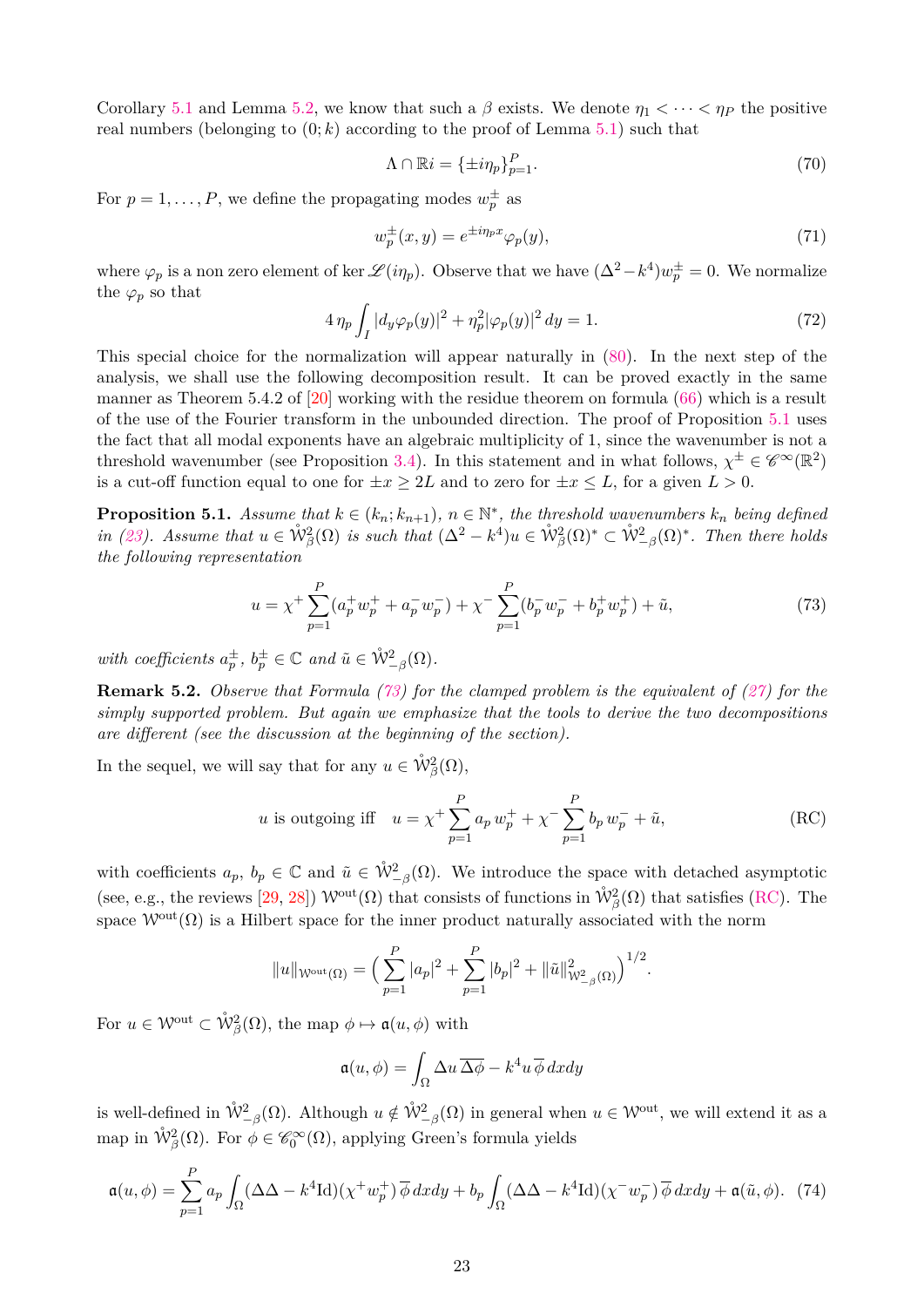Since the support of  $(\Delta \Delta - k^4 \text{Id})(\chi^{\pm} w_p^{\pm})$  is compact,  $p = 1, \ldots, P$ , we deduce that there is a constant  $C > 0$  independent of  $\phi \in \mathscr{C}_0^{\infty}(\Omega)$  such that

<span id="page-23-3"></span>
$$
|\mathfrak{a}(u,\phi)| \le C \|u\|_{\mathcal{W}^{\text{out}}(\Omega)} \|\phi\|_{\mathcal{W}^2_{\beta}(\Omega)}.
$$
\n
$$
(75)
$$

By density of  $\mathscr{C}_0^{\infty}(\Omega)$  in  $\mathring{W}^2_{\beta}(\Omega)$ , we deduce that  $\phi \mapsto \mathfrak{a}(u, \phi)$  can be uniquely extended as a continuous map in  $\mathring{W}^2_{\beta}(\Omega)$ . This discussion allows us to define the linear operator  $\mathscr{A}^{out}$  such that

<span id="page-23-0"></span>
$$
\mathscr{A}^{\text{out}}: \qquad \mathcal{W}^{\text{out}}(\Omega) \qquad \longrightarrow \hat{\mathcal{W}}^2_{\beta}(\Omega)^* \n u = \chi^+ \sum_{p=1}^P a_p w_p^+ + \chi^- \sum_{p=1}^P b_p w_p^- + \tilde{u} \longrightarrow \mathscr{A}^{\text{out}} u
$$
\n(76)

where  $\mathscr{A}^{\text{out}}u$  is the unique element of  $\mathring{W}^2_{\beta}(\Omega)^*$  such that  $\langle \mathscr{A}^{\text{out}}u, \overline{\phi} \rangle_{\Omega} = \mathfrak{a}(u, \phi)$  for all  $\phi \in \mathscr{C}_0^{\infty}(\Omega)$ . We deduce from [\(74\)](#page-22-3) that for  $v \in \mathring{\mathcal{W}}^2_{\beta}(\Omega)$ , we have

$$
\langle \mathscr{A}^{\mathrm{out}} u, \overline{v} \rangle_{\Omega} = \sum_{p=1}^{P} a_p \int_{\Omega} (\Delta \Delta - k^4 \mathrm{Id}) (\chi^+ w_p^+) \, \overline{v} \, dx dy + b_p \int_{\Omega} (\Delta \Delta - k^4 \mathrm{Id}) (\chi^- w_p^-) \, \overline{v} \, dx dy + \mathfrak{a}(\tilde{u}, v).
$$

<span id="page-23-1"></span>**Theorem 5.2.** *Assume that*  $k \in (k_n; k_{n+1})$ *,*  $n \in \mathbb{N}^*$ *, the threshold wavenumbers*  $k_n$  *being defined in [\(23\)](#page-7-5).* The operator  $\mathscr{A}^{out}$  defined in [\(76\)](#page-23-0) is an isomorphism.

**Remark 5.3.** *Let us reformulate Theorem [5.2](#page-23-1) in order to compare it with Theorem [4.1.](#page-14-3) For*  $f \in \mathring{\mathcal{W}}^2_{\beta}(\Omega)^*$ , Problem [\(53\)](#page-17-3) has a unique solution *u* in W<sup>out</sup>( $\Omega$ ). In particular, for all  $\beta > 0$ , any  $\text{compactly supported function } f \in L^2(\Omega) \text{ belongs to } \mathring{\mathcal{W}}^2_{\beta}(\Omega)^* \text{ while the solution } u \in \mathcal{W}^{\text{out}}(\Omega) \text{ belongs to } \mathring{\mathcal{W}}^{\text{out}}(\Omega)$  $\text{tr } H_{\text{loc}}^2(\Omega)$  and satisfies the radiation conditions. Note that the result of Theorem [5.2](#page-23-1) is slightly *stronger than the one of Theorem [4.1](#page-14-3) concerning the assumptions for the source term. Indeed the*  $\hat{p}_\beta$  *functions of*  $\mathring{\mathcal{W}}^2_\beta(\Omega)^*$  *do not need to be compactly supported.* 

In order to prove Theorem [5.2,](#page-23-1) we need to establish an intermediate result. Define  $W^{\dagger}(\Omega)$  the space of functions *v* of  $\mathring{\mathcal{W}}^2_{\beta}(\Omega)$  that admit the representation

<span id="page-23-2"></span>
$$
v = \chi^{+} \sum_{p=1}^{P} (a_p^{+} w_p^{+} + a_p^{-} w_p^{-}) + \chi^{-} \sum_{p=1}^{P} (b_p^{-} w_p^{-} + b_p^{+} w_p^{+}) + \tilde{v}, \tag{77}
$$

with coefficients  $a_p^{\pm}, b_p^{\pm} \in \mathbb{C}$  and  $\tilde{v} \in \mathring{W}^2_{-\beta}(\Omega)$ . Define also the symplectic (sesquilinear and antihermitian) form  $q_{\Omega}(\cdot, \cdot)$  such that for all  $u, v \in \mathcal{W}^{\dagger}(\Omega)$ , we have

<span id="page-23-4"></span>
$$
q_{\Omega}(u,v) = \langle (\Delta^2 - k^4)u, \overline{v} \rangle_{\Omega} - \langle (\Delta^2 - k^4) \overline{v}, u \rangle_{\Omega}.
$$
 (78)

Note that for  $u, v \in \mathcal{W}^{\dagger}(\Omega)$ , the maps  $(\Delta^2 - k^4)u$ ,  $(\Delta^2 - k^4)\overline{v}$  are defined as elements of  $\mathring{\mathcal{W}}^2_{\beta}(\Omega)^*$ using an extension similar to what has been done above. As a consequence, we have

$$
q_{\Omega}(u,v) = \sum_{\pm} \sum_{p=1}^{P} a_p^{\pm}(u) \int_{\Omega} (\Delta \Delta - k^4 \text{Id})(\chi^+ w_p^{\pm}) \overline{v} \, dxdy + b_p^{\pm}(u) \int_{\Omega} (\Delta \Delta - k^4 \text{Id})(\chi^- w_p^{\pm}) \overline{v} \, dxdy
$$

$$
- \sum_{\pm} \sum_{p=1}^{P} \overline{a_p^{\pm}(v)} \int_{\Omega} u \, (\Delta \Delta - k^4 \text{Id})(\chi^+ \overline{w_p^{\pm}}) \, dxdy + \overline{b_p^{\pm}(v)} \int_{\Omega} u \, (\Delta \Delta - k^4 \text{Id})(\chi^- \overline{w_p^{\pm}}) \, dxdy
$$

$$
+ \mathfrak{a}(\tilde{u}, v) - \mathfrak{a}(u, \tilde{v}).
$$

Here  $a_p^{\pm}(u)$ ,  $b_p^{\pm}(u)$  (resp.  $a_p^{\pm}(v)$ ,  $b_p^{\pm}(v)$ ) refer to the constants appearing in [\(77\)](#page-23-2) in the decomposition of *u* (resp. *v*). In the next proposition, we show some biorthogonality relations for the modes with respect to the form  $q_{\Omega}(\cdot, \cdot)$ . The proof is a computation, it can be skipped without altering the understanding.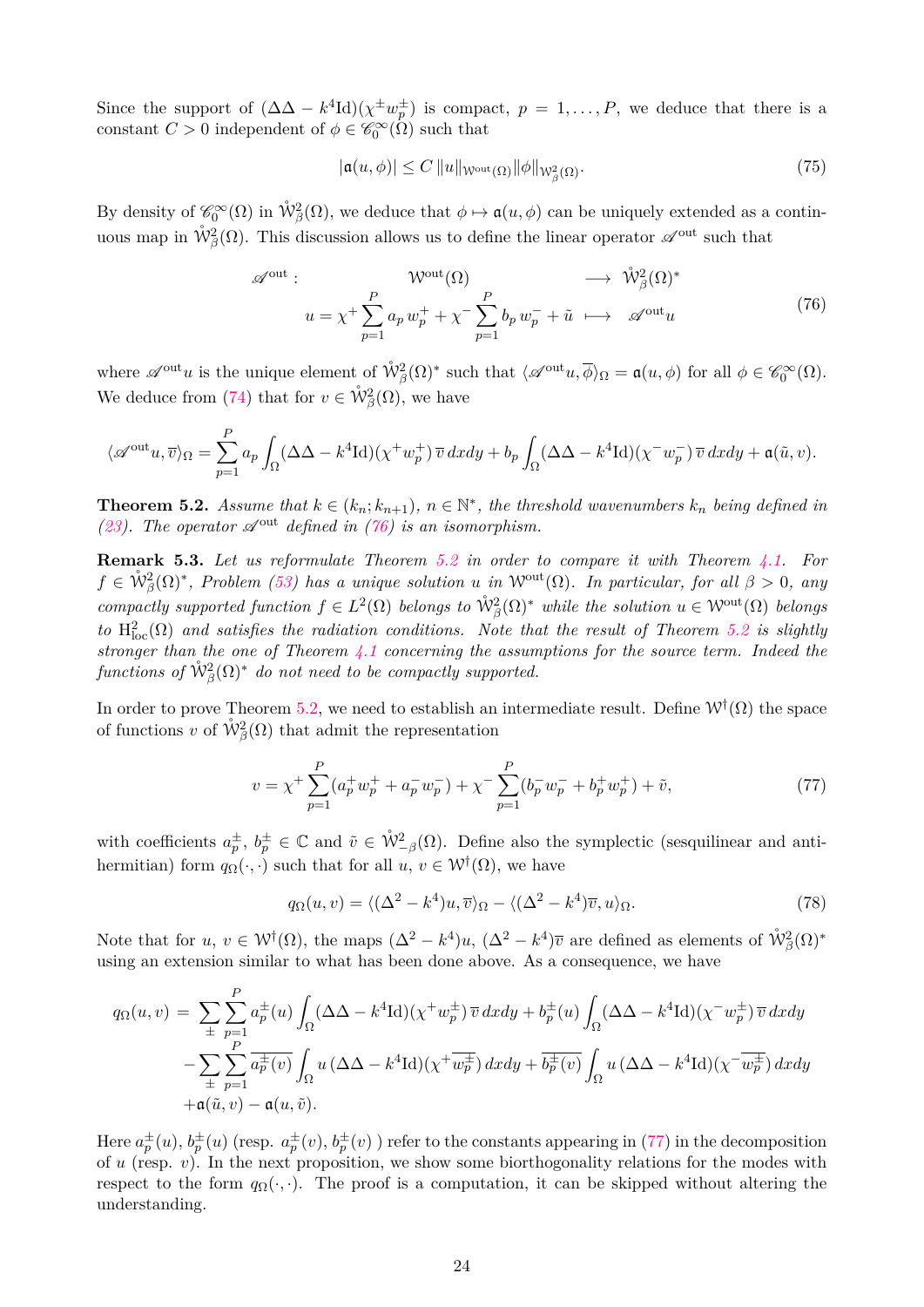<span id="page-24-2"></span>**Proposition 5.2.** Assume that  $k \in (k_n; k_{n+1})$ ,  $n \in \mathbb{N}^*$ , the threshold wavenumbers  $k_n$  being defined in [\(23\)](#page-7-5). For  $\nu, \mu \in \{+, -\}, j, l \in \{+, -\}$  and  $m, p \in \{1, ..., P\}$ , for all  $\tilde{u}, \tilde{v} \in \mathring{W}_{-\beta}^2(\Omega)$ , we have

$$
q_{\Omega}(\chi^{\nu}w_m^j + \tilde{u}, \chi^{\mu}w_p^l + \tilde{v}) = -ij \nu \delta_{\nu, \mu} \delta_{j, l} \delta_{m, p}.
$$

*Proof.* First, integrating by parts, we find that  $q_{\Omega}(\chi^{\nu}w_m^j + \tilde{u}, \chi^{\mu}w_p^l + \tilde{v}) = q_{\Omega}(\chi^{\nu}w_m^j, \chi^{\mu}w_p^l)$  for all  $\tilde{u}, \tilde{v} \in \mathring{W}_{-\beta}^2(\Omega)$ . On the other hand, observing that  $(\Delta \Delta - k^4)w_m^j = 0$  for all  $j \in \{+, -\},$  $m \in \{1, \ldots, P\}$ , and that  $\chi^{\pm} = 1$  for  $\pm x \geq 2L$ , we can write

$$
q_{\Omega}(\chi^{\nu}w_m^j, \chi^{\mu}w_p^l) = \int_{\Omega_H} \Delta\Delta(\chi^{\nu}w_m^j) \overline{\chi^{\mu}w_p^l} - \chi^{\nu}w_m^j \Delta\Delta(\overline{\chi^{\mu}w_p^l}) dx dy, \qquad \forall H \ge 2L.
$$

Here we use the notation  $\Omega_H := \{(x, y) \in \Omega \mid |x| \leq H\}$ . Integrating by parts, we get

$$
q_{\Omega}(\chi^{\nu}w_m^j, \chi^{\mu}w_p^l) = \delta_{\nu,\,\mu} \int_{\Sigma_H} \partial_n \Delta w_m^j \overline{w_p^l} - w_m^j \partial_n \Delta \overline{w_p^l} dy
$$

$$
- \delta_{\nu,\,\mu} \int_{\Sigma_H} \Delta w_m^j \partial_n \overline{w_p^l} - \partial_n w_m^j \Delta \overline{w_p^l} dy, \qquad \forall H \ge 2L,
$$

with  $\Sigma_H := \{-H\} \times (0, 1) \cup \{H\} \times (0, 1)$  and  $\partial_n = \pm \partial_x$  at  $x = \pm H$ . We deduce

<span id="page-24-1"></span>
$$
q_{\Omega}(\chi^{\nu}w_m^j, \chi^{\mu}w_p^l) = \delta_{\nu, \mu} e^{i\nu(j\eta_m - l\eta_p)H} \mathfrak{J}, \qquad \forall H \ge 2L,\tag{79}
$$

where the quantity  $\mathfrak{J}$  is independent of  $H \geq 2L$ . Since  $q_{\Omega}(\chi^{\nu}w_m^j, \chi^{\mu}w_p^l)$  is also independent of  $H \ge 2L$ , we must have  $q_{\Omega}(\chi^{\nu}w_m^j, \chi^{\mu}w_p^l) = 0$  if  $j\eta_m - l\eta_p \ne 0 \Leftrightarrow [j \ne l$  or  $m \ne p]$ . To conclude the proof, it remains to study the case  $\nu = \mu$ ,  $j = l$  and  $m = p$ . Writing more precisely the quantity  $\mathfrak{J}$ in [\(79\)](#page-24-1), we find

<span id="page-24-0"></span>
$$
q_{\Omega}(\chi^{\nu}w_m^j, \chi^{\nu}w_m^j) = -4ij \,\nu \,\eta_m \int_I |d_y \varphi_m(y)|^2 + \eta_m^2 |\varphi_m(y)|^2 \, dy = -ij \,\nu. \tag{80}
$$

To obtain the second equality in [\(80\)](#page-24-0), we used [\(72\)](#page-22-4).

*Proof of Theorem [5.2.](#page-23-1)* From [\(75\)](#page-23-3), we see that the operator  $\mathscr{A}^{out}$  defined in [\(76\)](#page-23-0) is continuous. On the other hand, if

$$
u = \chi^{+} \sum_{p=1}^{P} a_p w_p^{+} + \chi^{-} \sum_{p=1}^{P} b_p w_p^{-} + \tilde{u}
$$

belongs to ker  $\mathscr{A}^{out}$ , then  $q_{\Omega}(u, u) = 0$ . From Proposition [5.2,](#page-24-2) this implies

$$
i\sum_{p=1}^{P} |a_p|^2 + i\sum_{p=1}^{P} |b_p|^2 = 0.
$$

We deduce that  $u = \tilde{u} \in \mathring{W}_{-\beta}^2(\Omega)$  and so *u* is in ker  $A_{-\beta}$  and in ker  $A_{\beta}$  which are both reduced to  $\{0\}$  (Theorem [5.1](#page-20-3) together with the fact that  $\mathscr L$  has no eigenvalue on the lines  $\Re e \lambda = \pm \beta$ ). Therefore,  $\mathscr{A}^{\text{out}}$  is injective. To conclude the proof, it remains to show that  $\mathscr{A}^{\text{out}}$  is onto. Consider  $f \in \mathring{\mathcal{W}}^2_{\beta}(\Omega)^* \subset \mathring{\mathcal{W}}^2_{-\beta}(\Omega)^*$ . Since  $A_{\beta}$  is onto (Theorem [5.1\)](#page-20-3), there is some  $v \in \mathring{\mathcal{W}}^2_{\beta}(\Omega) \subset \mathring{\mathcal{W}}^2_{\beta}(\Omega)$  such that  $\hat{A}_{\beta}v = f$ . According to Proposition [5.1,](#page-22-0) *v* admits the following decomposition

$$
v = \chi^{+} \sum_{p=1}^{P} (a_p^{+} w_p^{+} + a_p^{-} w_p^{-}) + \chi^{-} \sum_{p=1}^{P} (b_p^{-} w_p^{-} + b_p^{+} w_p^{+}) + \tilde{u},
$$

with coefficients  $a_p^{\pm}, b_p^{\pm} \in \mathbb{C}$  and  $\tilde{u} \in \mathring{W}_{-\beta}^2(\Omega)$ . Set

$$
u := v - \sum_{p=1}^{P} a_p^{-} w_p^{-} - \sum_{p=1}^{P} b_p^{+} w_p^{+}.
$$

One can see that *u* belongs to the space  $W^{\text{out}}(\Omega)$ . On the other hand, observing that the  $w_p^{\pm}$  satisfy  $(\Delta^2 - k^4)w_p^{\pm} = 0$ , we obtain  $\mathscr{A}^{out}u = f$ . This shows that  $\mathscr{A}^{out}$  is onto.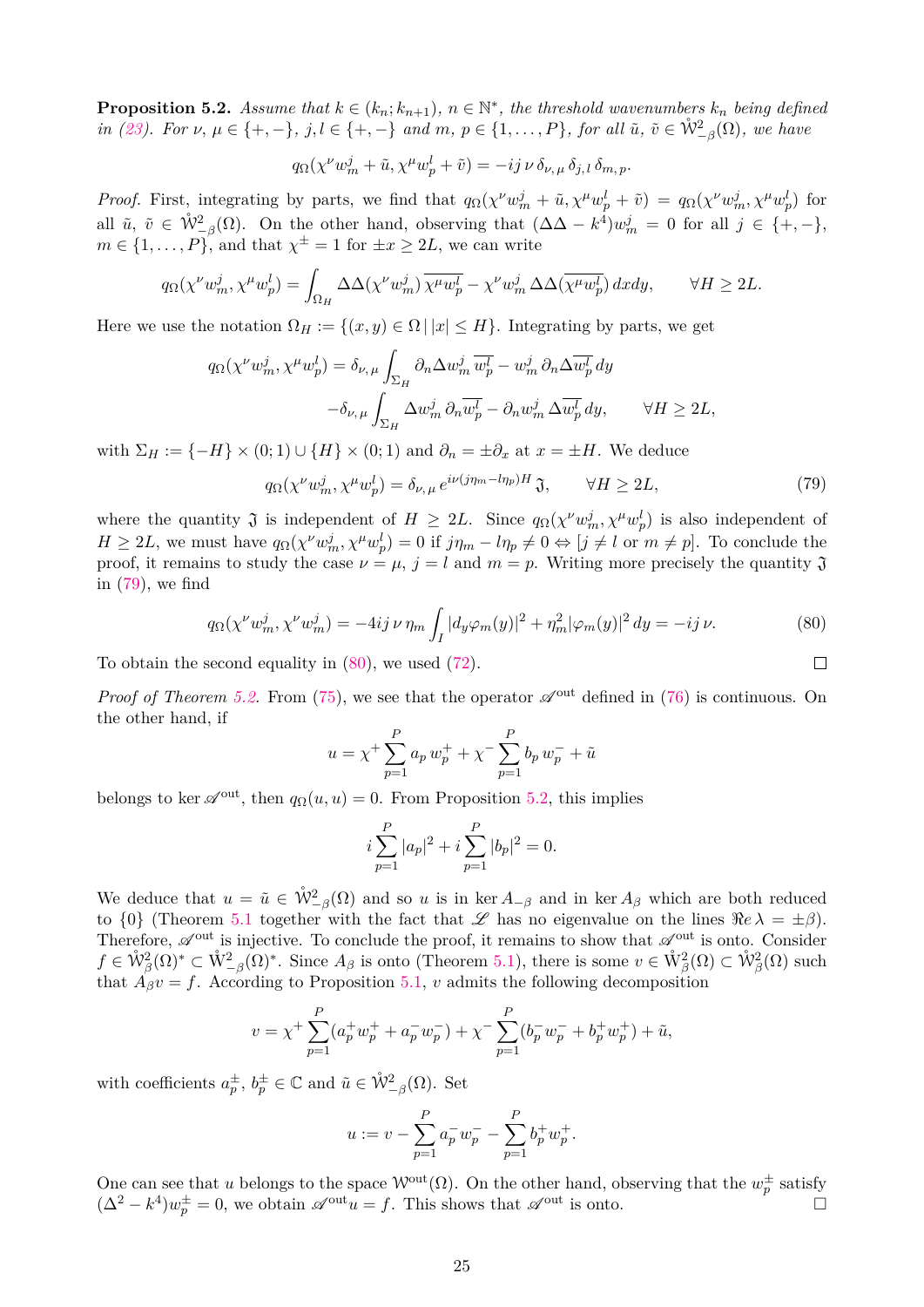#### **5.3 Problems in the perturbed strip with radiation conditions**

We previously saw that for the simply supported strip, the unperturbed and perturbed cases where handled quite similarly. In the case of the clamped strip, the perturbed case is significantly more difficult than the unperturbed one, in the sense that additional arguments have to be introduced. Let us come back to the original Problem  $(1)$  with a hole  $\mathcal O$  in the clamped case:

<span id="page-25-0"></span>
$$
\begin{cases}\n\Delta^2 u - k^4 u = f & \text{in } D \\
u = \partial_n u = 0 & \text{on } \partial \Omega \\
Mu = Nu = 0 & \text{on } \partial \mathcal{O},\n\end{cases}
$$
\n(81)

where f will be specified later on. To set ideas, we assume in this paragraph that L is chosen so that  $\mathscr{O} \subset (-L;L) \times (0;1)$ . Problem [\(81\)](#page-25-0) leads to consider the variational equality

$$
\mathfrak{b}(u,v) = \mathfrak{m}(v), \qquad \forall v \in \{\phi|_D | \phi \in \mathscr{C}_0^{\infty}(\Omega)\},
$$
  
with 
$$
\mathfrak{b}(u,v) = \int_{\Omega} \nu \Delta u \overline{\Delta v} + (1 - \nu) \left( \frac{\partial^2 u}{\partial x^2} \frac{\partial^2 \overline{v}}{\partial x^2} + 2 \frac{\partial^2 u}{\partial x \partial y} \frac{\partial^2 \overline{v}}{\partial x \partial y} + \frac{\partial^2 u}{\partial y^2} \frac{\partial^2 \overline{v}}{\partial y^2} \right) - k^4 u \overline{v} \, dx dy
$$
  

$$
\mathfrak{m}(v) = \langle f, \overline{v} \rangle_{\Omega}.
$$

Observe that the functions of  $\{\phi|_D | \phi \in \mathcal{C}_0^{\infty}(\Omega)\}\$  do not necessarily vanish on  $\partial\mathcal{O}$ . Now, we introduce notation similar to the one of the two previous paragraphs in the geometry *D* instead of  $\Omega$ . For  $\beta \in \mathbb{R}$ , define the weighted Sobolev space  $\mathring{W}^2_{\beta}(D)$  as the completion of  $\{\phi|_D \mid \phi \in \mathscr{C}_0^{\infty}(\Omega)\}$ for the norm

$$
||v||_{W_{\beta}^2(D)} = \Big(\sum_{\alpha,\gamma \in \mathbb{N}, \ \alpha + \gamma \le 2} ||e^{-\beta|x|} \partial_x^{\alpha} \partial_y^{\gamma} v||_{\mathcal{L}^2(D)}^2\Big)^{1/2}.
$$

Again, remark the absolute value in the weight  $e^{-\beta|x|}$ . We denote  $\mathring{W}_{\beta}^2(D)^*$  the topological dual space of  $\mathring{W}^2_{\beta}(D)$  endowed with the norm [\(68\)](#page-21-3),  $\Omega$  being replaced by *D*. We define the linear and bounded operator  $\mathscr{B}_{\beta}: \mathring{\mathcal{W}}^2_{\beta}(D) \to \mathring{\mathcal{W}}^2_{-\beta}(D)^*$  such that

$$
\langle \mathcal{B}_{\beta} u, \overline{v} \rangle_D = \mathfrak{b}(u, v), \qquad \forall (u, v) \in \mathring{\mathcal{W}}^2_{\beta}(D) \times \mathring{\mathcal{W}}^2_{-\beta}(D). \tag{82}
$$

One can easily prove that  $\mathscr{B}_{\beta}^* = \mathscr{B}_{-\beta}$ .

As in the previous section, for  $n \in \mathbb{N}^*$ , pick  $k \in (k_n; k_{n+1})$ . In what follows, the weight  $\beta > 0$ is chosen small once for all enough such that  $\{\lambda \in \Lambda \mid -\beta \leq \Re e \lambda \leq \beta\} = \Lambda \cap \mathbb{R}i \setminus \{0\}$ . Using again the notation introduced in [\(70\)](#page-22-5), [\(71\)](#page-22-6) for the  $w_p^{\pm}$ , we define the space  $\mathcal{W}^{out}(D)$  that consists of functions  $v \in \mathring{\mathcal{W}}^2_{\beta}(D)$  that admit the representation

$$
v = \chi^{+} \sum_{p=1}^{P} a_p w_p^{+} + \chi^{-} \sum_{p=1}^{P} b_p w_p^{-} + \tilde{v},
$$

with coefficients  $a_p, b_p \in \mathbb{C}$  and  $\tilde{v} \in \mathring{W}^2_{-\beta}(D)$ . We remind the reader that  $\chi^{\pm} \in \mathscr{C}^{\infty}(\mathbb{R}^2)$  is a cut-off function equal to one for  $\pm x > 2L$  and to zero for  $\pm x \leq L$ . The space  $\mathcal{W}^{out}(D)$  is a Hilbert space for the inner product naturally associated with the norm

$$
||v||_{\mathcal{W}^{\text{out}}(D)} = \Big(\sum_{p=1}^{P} |a_p|^2 + \sum_{p=1}^{P} |b_p|^2 + ||\tilde{v}||^2_{\mathcal{W}^2_{-\beta}(D)}\Big)^{1/2}.
$$

Working as we did in [\(76\)](#page-23-0) for  $\mathscr{A}^{\text{out}}$ , we define the linear operator  $\mathscr{B}^{\text{out}}$  such that

<span id="page-25-1"></span>
$$
\mathscr{B}^{\text{out}}: \qquad \mathcal{W}^{\text{out}}(D) \qquad \longrightarrow \hat{\mathcal{W}}_{\beta}^{2}(D)^{*}
$$
\n
$$
u = \chi^{+} \sum_{p=1}^{P} a_{p} w_{p}^{+} + \chi^{-} \sum_{p=1}^{P} b_{p} w_{p}^{-} + \tilde{u} \qquad \longrightarrow \qquad \mathscr{B}^{\text{out}} u \tag{83}
$$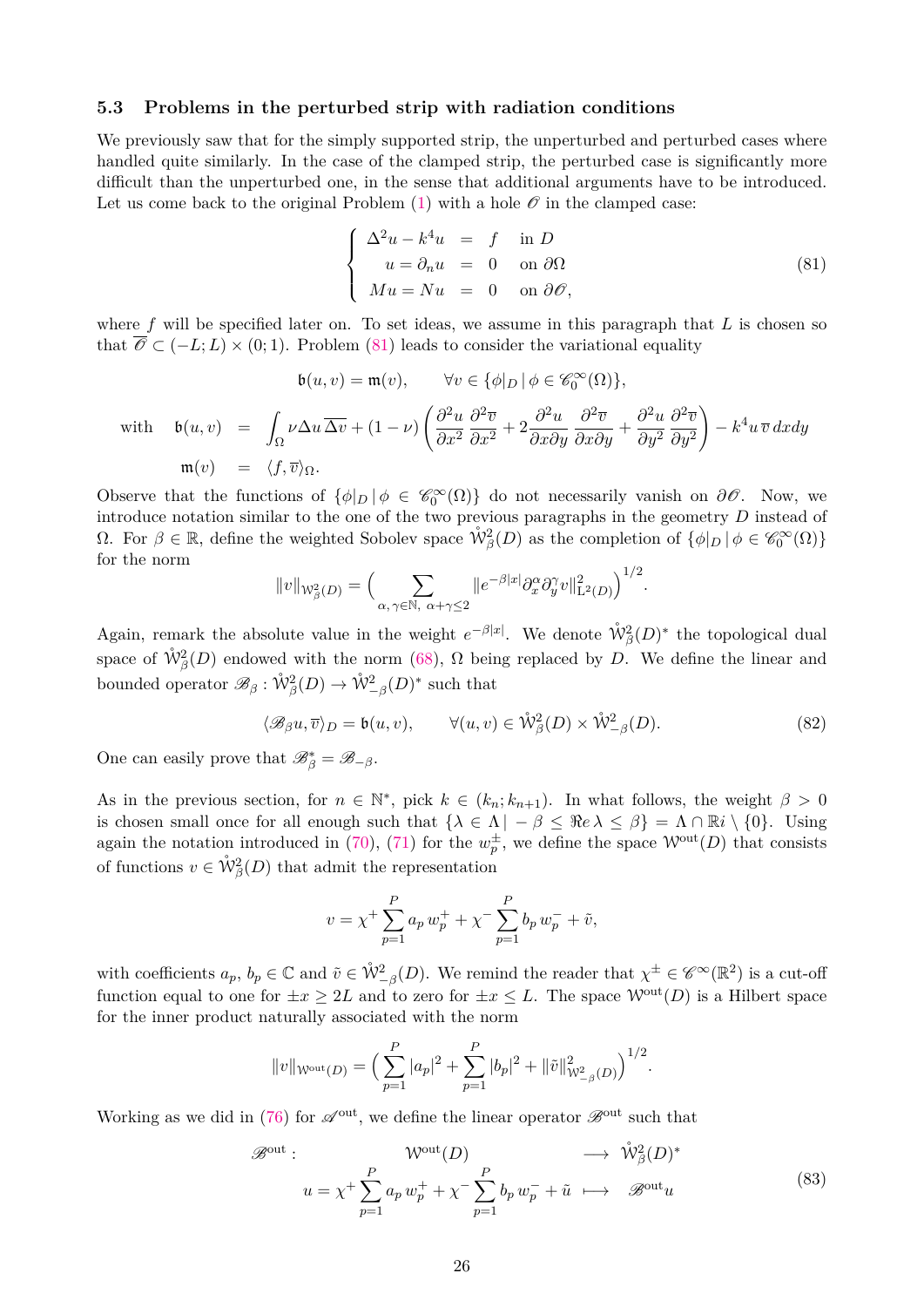where  $\mathscr{B}^{\text{out}}u$  is defined as the functional such that for all  $v \in \mathring{\mathcal{W}}^2_{\beta}(D)$ 

$$
\langle \mathscr{B}^{\mathrm{out}} u, \overline{v} \rangle_D = \sum_{p=1}^P a_p \int_D (\Delta \Delta - k^4 \mathrm{Id})(\chi^+ w_p^+) \overline{v} \, dx dy + \sum_{p=1}^P b_p \int_D (\Delta \Delta - k^4 \mathrm{Id})(\chi^- w_p^-) \overline{v} \, dx dy + \mathfrak{b}(\tilde{u}, v).
$$

As in the previous section, in order to prove our main theorem for  $\mathscr{B}^{out}$ , we need to establish intermediate results. Let us define  $W^{\dagger}(D)$  the space of functions *v* of  $\mathring{W}_{\beta}^{2}(D)$  that admit the representation

$$
v = \chi^{+} \sum_{p=1}^{P} (a_p^{+} w_p^{+} + a_p^{-} w_p^{-}) + \chi^{-} \sum_{p=1}^{P} (b_p^{-} w_p^{-} + b_p^{+} w_p^{+}) + \tilde{v},
$$

with coefficients  $a_p^{\pm}, b_p^{\pm} \in \mathbb{C}$  and  $\tilde{v} \in \mathring{W}_{-\beta}^2(D)$ . Let us introduce also the symplectic form  $q_D(\cdot, \cdot)$ such that for all  $u, v \in W^{\dagger}(D)$ ,

$$
q_D(u,v) = \langle \mathcal{B}_{\beta} u, \overline{v} \rangle_D - \langle \mathcal{B}_{\beta} \overline{v}, u \rangle_D. \tag{84}
$$

Here  $\mathscr{B}_{\beta}u$  and  $\mathscr{B}_{\beta}\overline{v}$  must be regarded as elements of  $\mathring{W}_{\beta}^2(D)^*$  defined using the extension by continuity process presented in [\(75\)](#page-23-3). Working exactly as in the proof of Proposition [5.2,](#page-24-2) one can establish the following result.

<span id="page-26-3"></span>**Proposition 5.3.** Assume that  $k \in (k_n; k_{n+1})$ ,  $n \in \mathbb{N}^*$ , the threshold wavenumbers  $k_n$  being defined in [\(23\)](#page-7-5). For  $\nu, \mu \in \{+, -\}, j, l \in \{+, -\}$  and  $m, p \in \{1, ..., P\}$ , for all  $\tilde{u}, \tilde{v} \in \mathring{W}^2_{-\beta}(D)$ , we have

$$
q_D(\chi^{\nu}w^j_m+\tilde{u},\chi^{\mu}w^l_p+\tilde{v})=-ij\,\nu\,\delta_{\nu,\,\mu}\,\delta_{j,\,l}\,\delta_{m,\,p}.
$$

The following theorem is the equivalent of Theorems [4.3](#page-16-4) and [4.4](#page-17-4) in the simply supported case. In other words, it solves the corresponding scattering problems. Moreover, such theorem is used in the proof of the main result of this section, that is Theorem [5.4.](#page-26-0) We postpone the proof of Theorem [5.3](#page-26-1) to the end of this section.

<span id="page-26-1"></span>**Theorem 5.3.** Assume that  $k \in (k_n; k_{n+1})$ ,  $n \in \mathbb{N}^*$ , the threshold wavenumbers  $k_n$  being defined in *[\(23\)](#page-7-5).*

*1) The operators*  $\mathcal{B}_{\pm \beta}$  *are of Fredholm type.* 

*2)* Moreover, we have dim ker  $\mathscr{B}_{\beta}$  – dim ker  $\mathscr{B}_{-\beta} = 2P$  and there are functions  $\Psi_1, \ldots, \Psi_{2P} \in \ker \mathscr{B}_{\beta}$ *admitting the decomposition, for*  $p = 1, \ldots, P$ *,* 

<span id="page-26-2"></span>
$$
\Psi_p = \chi^+ w_p^- + \chi^+ \sum_{m=1}^P s_{p\,m} w_m^+ + \chi^- \sum_{m=1}^P s_{p\,P+m} w_m^- + \tilde{\Psi}_p,
$$
  
\n
$$
\Psi_{P+p} = \chi^- w_p^+ + \chi^+ \sum_{m=1}^P s_{P+p\,m} w_m^+ + \chi^- \sum_{m=1}^P s_{P+p\,P+m} w_m^- + \tilde{\Psi}_{P+p}.
$$
\n(85)

*Here, the*  $\tilde{\Psi}_p$ ,  $p = 1, \ldots, 2P$ , belong to  $\mathring{W}_{-\beta}^2(D)$  and the scattering matrix  $\mathbb{S} := (s_{p,m})_{1 \leq p,m \leq 2P} \in$  $\mathbb{C}^{2P \times 2P}$  *is uniquely defined, unitary*  $(\mathbb{S}^{\overline{\mathbb{S}}^{\top}} = \text{Id}^{2P \times 2P})$  and symmetric  $(\mathbb{S}^{\top} = \mathbb{S})$ .

Now we state the main result of the section, which is the equivalent of Theorem [4.2](#page-15-0) in the simply supported case.

<span id="page-26-0"></span>**Theorem 5.4.** *Assume that*  $k \in (k_n; k_{n+1})$ *,*  $n \in \mathbb{N}^*$ *, the threshold wavenumbers*  $k_n$  *being defined in [\(23\)](#page-7-5).*

1) The operator  $\mathscr{B}^{out}$  defined in [\(83\)](#page-25-1) is Fredholm of index zero and ker  $\mathscr{B}^{out} = \ker \mathscr{B}_{-\beta}$ . As a *consequence,*

*a*) *If* ker  $\mathscr{B}_{-\beta} = \{0\}$ *, then*  $\mathscr{B}^{out}$  *is an isomorphism.* 

*b*) *If* ker  $\mathscr{B}_{-\beta} = \text{span}(z_1, \ldots, z_d)$  *for some*  $d \geq 1$ *, then the equation*  $\mathscr{B}^{\text{out}}u = f \in \mathring{\mathcal{W}}^2_{\beta}(D)^*$  *admits* a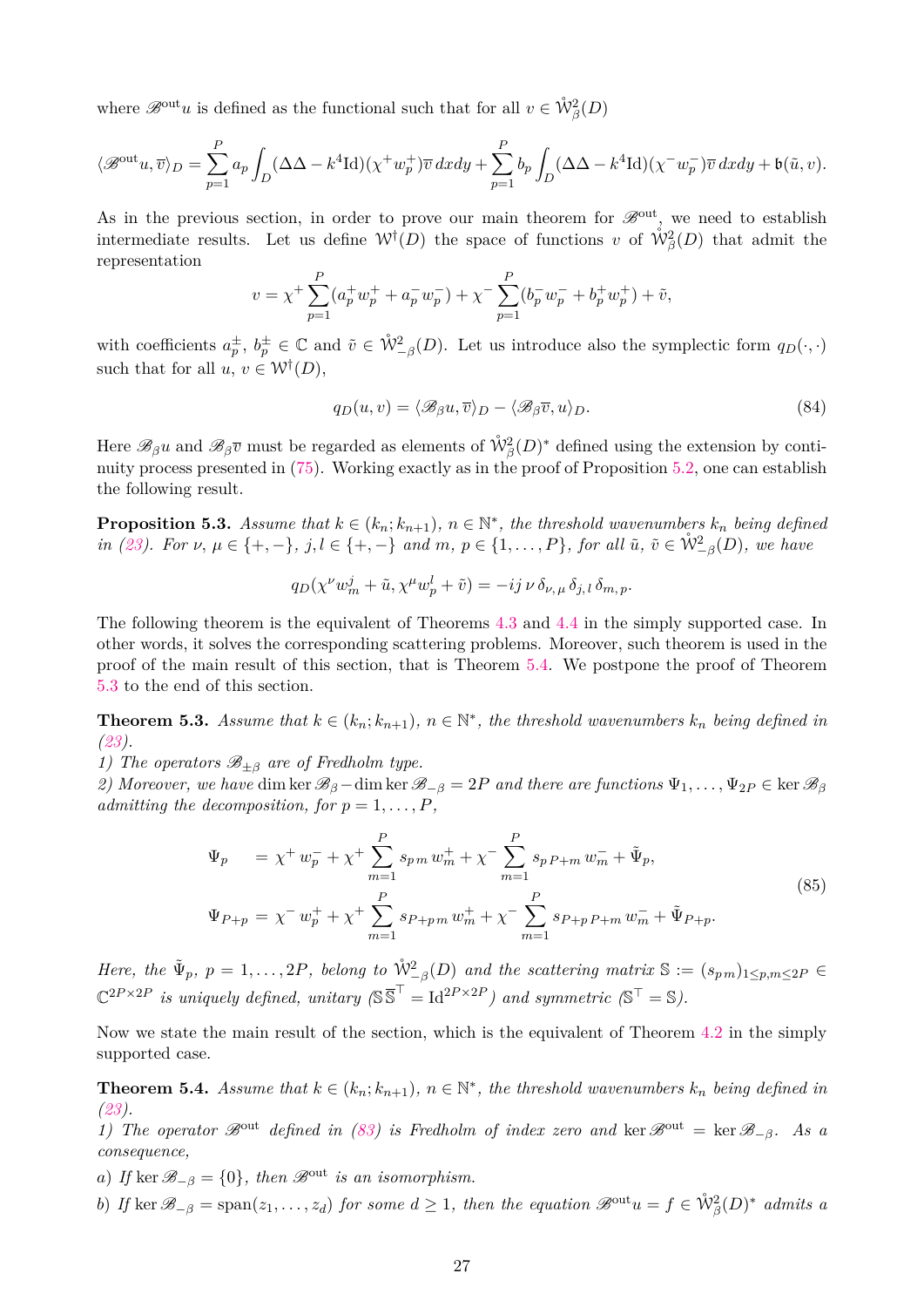*solution (defined up to an element of* ker  $\mathscr{B}_{-\beta}$ ) *if and only if f satisfies the compatibility conditions*  $\langle f, \overline{z_i} \rangle_D = 0$  *for*  $j = 1, \ldots, d$ *.* 

2) If  $u \in \mathcal{W}^{\text{out}}(D)$  *is such that*  $\mathscr{B}^{\text{out}}u = f \in \mathring{\mathcal{W}}^2_{\beta}(D)^*$ , then we have

$$
u - \chi^+ \sum_{p=1}^P c_p w_p^+ - \chi^- \sum_{p=1}^P c_{p+P} w_p^- \in \mathring{W}_{-\beta}^2(D) \qquad with \qquad c_p = i \langle f, \Psi_p \rangle_D, \ p = 1, \dots, 2P,
$$

*the*  $\Psi_p \in \text{ker } \mathcal{B}_\beta$  *being defined in [\(85\)](#page-26-2).* 

**Remark 5.4.** *When*  $k \in (0; k_1)$ *, using the result of Remark [5.1,](#page-20-4) one can prove that Fredholmness of*  $(81)$  *holds in*  $\{u \in H^2(D) | u = \partial_n u = 0 \text{ on } \partial\Omega\}$ *. In particular, we do not need to impose radiation conditions.*

**Remark 5.5.** *From Theorem [5.4,](#page-26-0)* we deduce that if Problem  $(81)$  for  $f = 0$  has only the zero solution  $in \ \mathring{W}_{-\beta}^2(D)$ , then for any  $f \in \mathring{W}_{\beta}^2(D)^*$ , Problem [\(81\)](#page-25-0) has a unique solution *u* in W<sup>out</sup>(*D*). In order *to make the connection with the result of Theorem [4.2,](#page-15-0) observe that any compactly supported function*  $f \in L^2(D)$  *belongs to*  $\mathring{W}^2_{\beta}(D)^*$  *while the solution*  $u \in \mathcal{W}^{out}(D)$  *belongs to*  $H^2_{loc}(D)$  *and satisfies the radiation conditions. Notice also that the equality* ker  $\mathcal{B}^{out} = \ker \mathcal{B}_{-\beta}$  *is the equivalent of the result established in Remark [4.4.](#page-16-3) It says that the elements of the kernel of the problem, if they exist, are exponentially decaying at infinity. In other words, they are trapped modes.*

*Proof of Theorem* [5.4.](#page-26-0) 1) *i)* First we show that ker  $\mathscr{B}^{out} = \text{ker } \mathscr{B}_{-\beta}$ . Clearly we have

$$
\ker \mathscr{B}_{-\beta} \subset \ker \mathscr{B}^{\text{out}}.
$$

It is then sufficient to establish that ker  $\mathscr{B}^{out}$  ⊂ ker  $\mathscr{B}_{-\beta}$ . Assume that

$$
u = \chi^{+} \sum_{p=1}^{P} a_p w_p^{+} + \chi^{-} \sum_{p=1}^{P} b_p w_p^{-} + \tilde{u}
$$

belongs to ker  $\mathscr{B}^{out}$ . Then one has  $q_D(u, u) = 0$ . Using Proposition [5.3,](#page-26-3) this implies

$$
i\sum_{p=1}^{P}|a_p|^2 + i\sum_{p=1}^{P}|b_p|^2 = 0
$$

and shows that  $u \in \ker \mathscr{B}_{-\beta}$ .

*ii)* Now, let us prove that  $\mathscr{B}^{out}$  has a closed range and that dim coker  $\mathscr{B}^{out} = \dim \ker \mathscr{B}_{-\beta}$ . Theorem [5.3](#page-26-1) ensures that  $\mathscr{B}_{-\beta}$  is a Fredholm operator. Therefore ker  $\mathscr{B}_{-\beta}$  is of finite dimension. Assume that ker  $\mathscr{B}_{-\beta} = \text{span}(z_1, \ldots, z_d)$  where the functions  $z_1, \ldots, z_d$  are linearly independent. The case  $\ker \mathscr{B}_{-\beta} = \{0\}$ , simpler to study, is left to the reader. Consider some  $f \in \mathring{W}^2_{\beta}(D)^*$  satisfying the compatibility conditions  $\langle f, \overline{z_j} \rangle_D = 0$  for  $j = 1, \ldots, d$ . This is equivalent to  $f \in (\ker \mathcal{B}_{-\beta})^{\perp}$ . Since  $\mathscr{B}_{\beta} = \mathscr{B}_{-\beta}^*$  and since the range of  $\mathscr{B}_{\beta}$  is closed (because  $\mathscr{B}_{\beta}$  is of Fredholm type), this is also equivalent to the fact that *f* belongs to the range of  $\mathscr{B}_{\beta}$ . Then there is some  $v \in \mathring{W}^2_{\beta}(D)$  such that  $\mathscr{B}_{\beta}v = f$ . Moreover, multiplying *v* by a well suited cut-off function and using Proposition [5.1,](#page-22-0) one obtains that *v* admits the decomposition

$$
v = \chi^{+} \sum_{p=1}^{P} (a_p^{+} w_p^{+} + a_p^{-} w_p^{-}) + \chi^{-} \sum_{p=1}^{P} (b_p^{-} w_p^{-} + b_p^{+} w_p^{+}) + \tilde{u},
$$

with coefficients  $a_p^{\pm}, b_p^{\pm} \in \mathbb{C}$  and  $\tilde{u} \in \mathring{W}^2_{-\beta}(D)$ . Set

$$
u := v - \sum_{p=1}^{P} a_p^{-} \Psi_p - \sum_{p=1}^{P} b_p^{+} \Psi_{P+p}.
$$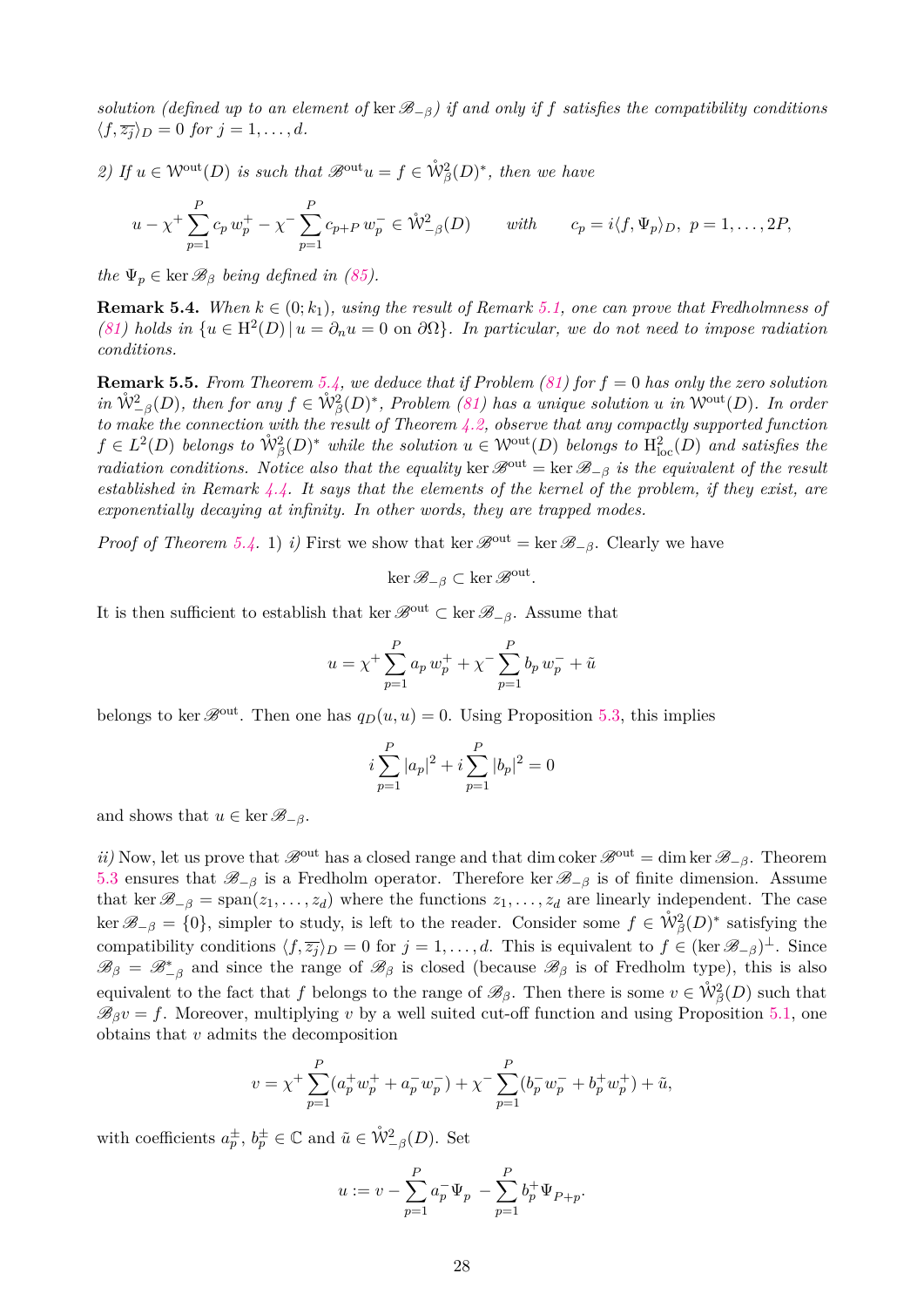One observes that *u* belongs to the space  $W^{out}(D)$ . Besides, since the  $\Psi_p$  are in ker  $\mathscr{B}_{\beta}$ , we obtain  $\mathscr{B}^{\text{out}}u = \mathscr{B}_{\beta}v = f$ . This shows on the one hand that the range of  $\mathscr{B}_{\beta}$  is included in the one of  $\mathscr{B}^{\text{out}}$ . Since  $\mathcal{W}^{\text{out}}(D) \subset \mathring{W}^2_{\beta}(D)$  the two ranges coincide and then the range of  $\mathscr{B}^{\text{out}}$  is closed. This shows on the other hand that dim coker  $\mathscr{B}^{out} \leq d = \dim \ker \mathscr{B}_{-\beta}$ . Now assume by contradiction that dim coker  $\mathscr{B}^{out} < d$ . In that case, we can find  $f = \mathscr{B}^{out}u$  with  $u \in \mathcal{W}^{out}(D)$  such that  $\langle f, \overline{z_i} \rangle_D \neq 0$ for some  $j \in \{1, ..., d\}$ . Then we have  $\langle \mathcal{B}^{\text{out}} u, \overline{z_j} \rangle_D = \langle \mathcal{B}_{\beta} u, \overline{z_j} \rangle_D = \overline{\langle \mathcal{B}_{-\beta} z_j, \overline{u} \rangle_D} = 0$  which contradicts the fact that  $\langle f, \overline{z_j} \rangle_D \neq 0$ . Thus there holds dim coker  $\mathscr{B}^{out} = d = \dim \ker \mathscr{B}^{out}$  so that  $\mathrm{ind}\,\mathscr{B}^{\mathrm{out}} = \dim\ker\mathscr{B}^{\mathrm{out}} - \dim\mathrm{coker}\,\mathscr{B}^{\mathrm{out}} = 0.$ 

Finally, we show statement 2). For  $f \in \mathring{W}_{\beta}^2(D)^*$  (satisfying the compatibility conditions if ker  $\mathscr{B}_{-\beta} \neq$ {0}), consider

$$
u = \chi^{+} \sum_{p=1}^{P} c_p w_p^{+} + \chi^{-} \sum_{p=1}^{P} c_{p+P} w_p^{-} + \tilde{u} \in W^{\text{out}}(D)
$$

a solution to the equation  $\mathscr{B}^{out}u = f$ . Then for  $p = 1, \ldots, 2P$ , using Theorem [5.3,](#page-26-1) we find  $\langle f, \Psi_p \rangle_D = q_D(u, \overline{\Psi_p}) = -i c_p$ . This leads to the desired result.

We conclude this section by giving the proof of Theorem  $5.3$ .



<span id="page-28-1"></span>Figure 5: Partition of unity used in the proof of Theorem [5.3.](#page-26-1)

*Proof of Theorem* [5.3.](#page-26-1) 1) First we show that  $\mathscr{B}_{\pm\beta}$  are Fredholm operators. Since  $\mathscr{B}_{-\beta}$  is the adjoint of  $\mathscr{B}_{+\beta}$ , it is sufficient to establish the result for  $\mathscr{B}_{+\beta}$ . The strategy is the following. In order to prove that  $\mathscr{B}_{\beta}$  is a Fredholm operator, the first step consists in proving that range  $\mathscr{B}_{\beta}$  is closed and ker  $\mathscr{B}_{\beta}$  is finite-dimensional. This will be a consequence of inequality [\(86\)](#page-28-0) and Lemma [7.1](#page-34-18) in appendix. The second step consists in proving that coker  $\mathscr{B}_{\beta}$  is finite-dimensional, which will be a consequence of the existence of a right regularizer of  $\mathscr{B}_{\beta}$  and of [\[26,](#page-35-6) Lem. 2.23]. Define the domains

$$
\omega_1 := (-\infty; -L) \times (0; 1) \qquad \omega_2 := \{(x, y) \in D \mid |x| < 2L\} \qquad \omega_3 := (+L; +\infty) \times (0; 1)
$$

(see Figure [5\)](#page-28-1). For  $\nu = 1, \ldots, 3$ , let  $\zeta_{\nu}$  and  $\psi_{\nu}$  be  $\mathscr{C}^{\infty}$  functions (with support in  $\overline{D}$ ) satisfying the conditions

$$
\text{supp }\zeta_{\nu}\subset\text{supp }\psi_{\nu}\subset\omega_{\nu},\qquad\qquad\zeta_{\nu}\psi_{\nu}=\zeta_{\nu},\qquad\qquad\sum_{\nu=1}^3\zeta_{\nu}=1\text{ in }D.
$$

Note in particular that  $\zeta_2 = \zeta_3 = 0$  for  $x \leq -L$ ,  $\zeta_1 = \zeta_3 = 0$  for  $|x| \leq L$  and  $\zeta_1 = \zeta_2 = 0$  for  $x \geq L$ . Define the space  $H^2_{\mathbb{Z}}(\omega_2) := \{ \varphi \in H^2(\omega_2) \mid \varphi = \partial_n \varphi = 0 \text{ on } \partial \omega_2 \setminus \partial \mathscr{O} \}$  endowed with the inner product of  $H^2(\omega_2)$ . Introduce the unique linear continuous operator  $\mathscr{B}_{\Box}: H^2_{\Box}(\omega_2) \to H^2_{\Box}(\omega_2)^*$ such that for all  $u, v \in H^2(\omega_2)$ ,

$$
\langle \mathcal{B}_{\Box} u, \overline{v} \rangle_{\omega_2} = \int_{\omega_2} \nu \Delta u \, \overline{\Delta v} + (1 - \nu) \left( \frac{\partial^2 u}{\partial x^2} \frac{\partial^2 \overline{v}}{\partial x^2} + 2 \frac{\partial^2 u}{\partial x \partial y} \frac{\partial^2 \overline{v}}{\partial x \partial y} + \frac{\partial^2 u}{\partial y^2} \frac{\partial^2 \overline{v}}{\partial y^2} \right) dx dy.
$$

According to Lemma [4.2,](#page-13-2) we know that for  $\nu \in [0,1)$ , the operator  $\mathscr{B}_{\Box}$  is an isomorphism.

Let us prove the following *a priori* estimate:

<span id="page-28-0"></span>
$$
||u||_{W_{\beta}^{2}(D)} \leq C (||\mathcal{B}_{\beta}u||_{\mathring{W}_{-\beta}^{2}(D)^{*}} + ||u||_{H^{1}(\omega_{2})}), \quad \forall u \in \mathring{W}_{\beta}^{2}(D).
$$
\n(86)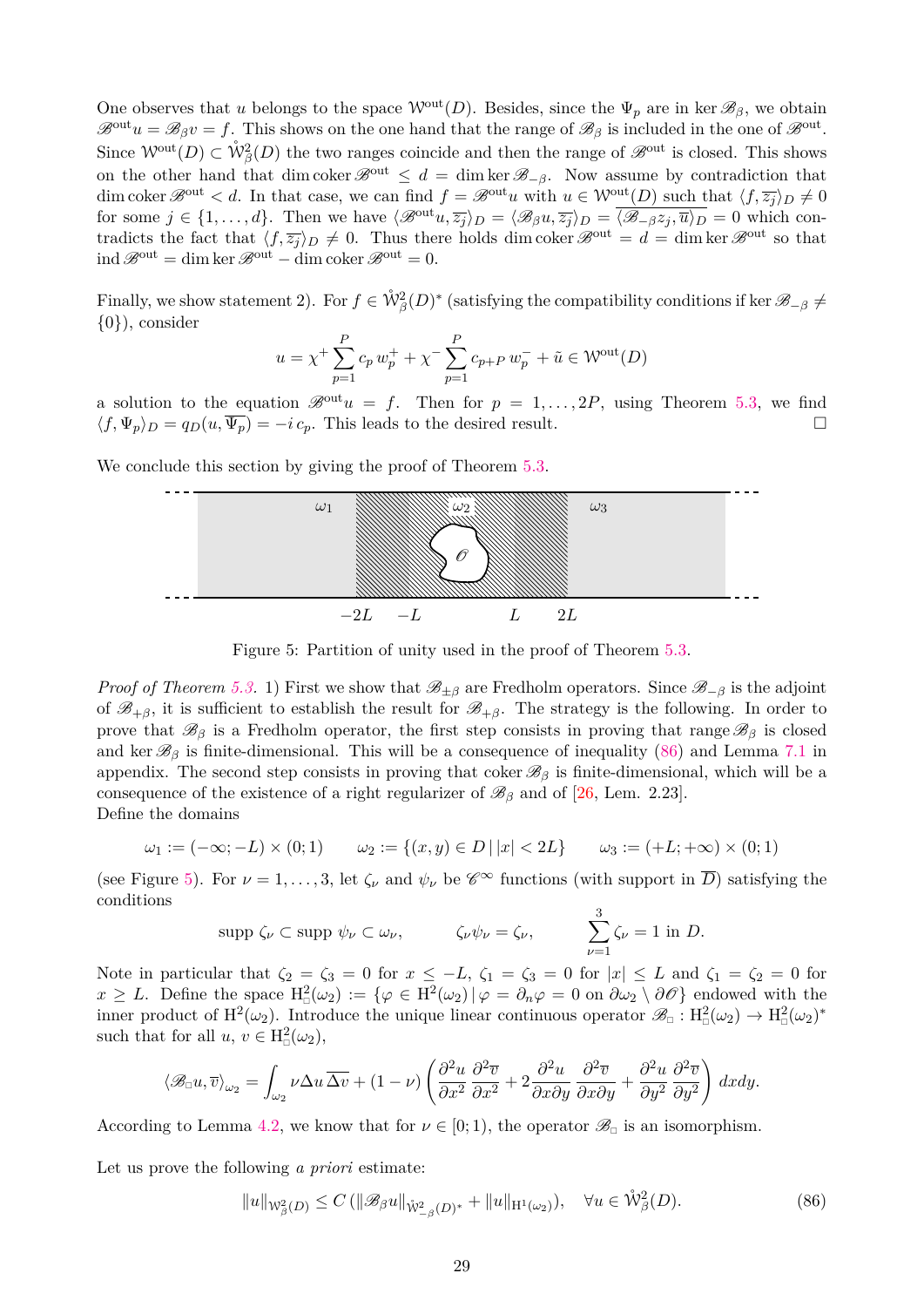For  $u \in \mathring{W}^2_{\beta}(D)$ , noticing that  $\mathscr{B}_{\beta}(\zeta_1 u) = A_{-\beta}(\zeta_1 u)$  and  $\mathscr{B}_{\beta}(\zeta_3 u) = A_{\beta}(\zeta_3 u)$  because the supports of  $\zeta_1 u$ ,  $\zeta_3 u$  do not meet  $\partial \mathscr{O}$ , we can write

<span id="page-29-1"></span>
$$
\|u\|_{W_{\beta}^{2}(D)} \leq C (\|\zeta_{1}u\|_{W_{-\beta}^{2}(\Omega)} + \|\zeta_{2}u\|_{H^{2}(\omega_{2})} + \|\zeta_{3}u\|_{W_{\beta}^{2}(\Omega)})
$$
  
\n
$$
\leq C (\|A_{-\beta}(\zeta_{1}u)\|_{W_{\beta}^{2}(\Omega)^{*}} + \|\mathscr{B}_{\Box}(\zeta_{2}u)\|_{H^{2}_{\Box}(\omega_{2})^{*}} + \|A_{\beta}(\zeta_{3}u)\|_{W_{-\beta}^{2}(\Omega)^{*}})
$$
  
\n
$$
\leq C (\|\mathscr{B}_{\beta}(\zeta_{1}u)\|_{\mathring{W}_{-\beta}^{2}(D)^{*}} + \|\mathscr{B}_{\beta}(\zeta_{2}u)\|_{\mathring{W}_{-\beta}^{2}(D)^{*}} + \|\mathscr{B}_{\beta}(\zeta_{3}u)\|_{\mathring{W}_{-\beta}^{2}(D)^{*}})
$$
  
\n
$$
\leq C (\sum_{j=1}^{3} \|\zeta_{j}\mathscr{B}_{\beta}u\|_{\mathring{W}_{-\beta}^{2}(D)^{*}} + \|\zeta_{\beta}(\zeta_{j}u)\|_{\mathring{W}_{-\beta}^{2}(D)^{*}})
$$
  
\n
$$
\leq C (\|\mathscr{B}_{\beta}u\|_{\mathring{W}_{-\beta}^{2}(D)^{*}} + \sum_{j=1}^{3} \|\zeta_{\beta}(\zeta_{j}u)\|_{\mathring{W}_{-\beta}^{2}(D)^{*}}).
$$
  
\n(87)

Here we use the notation  $[\mathscr{B}_{\beta}, \zeta_i]u = \mathscr{B}_{\beta}(\zeta_i u) - \zeta_i \mathscr{B}_{\beta}u$ . Now, let us establish the estimate

<span id="page-29-0"></span>
$$
\|[\mathcal{B}_{\beta}, \zeta_1]u\|_{\mathring{W}^2_{-\beta}(D)^*} \le C\|u\|_{H^1(\omega_2)}.
$$
\n(88)

An algebraic computation using the fact that the support of  $\zeta_1$  does not meet  $\partial\mathcal{O}$  shows that for  $\phi \in {\{\phi|_D \mid \phi \in \mathscr{C}_0^{\infty}(\Omega)\}}$ , we have

$$
\langle [\mathscr{B}_{\beta}, \zeta_1]u, \phi \rangle_D = \int_D (u\Delta\zeta_1 + 2\nabla u \cdot \nabla\zeta_1)\Delta\phi - \Delta u(\phi\Delta\zeta_1 + 2\nabla\phi \cdot \nabla\zeta_1) \,dxdy.
$$

 $\text{Integrating by parts in the term involving } \Delta u$ , we obtain  $|\langle [\mathscr{B}_{\beta}, \zeta_1]u, \phi \rangle_D| \leq C \|u\|_{\mathcal{H}^1(\omega_2)} \|\phi\|_{\mathcal{W}_{-\beta}^2(D)}$ where  $C > 0$  is independent of *u*. Taking the suprememum over  $\{\phi|_D \mid \phi \in \mathscr{C}_0^{\infty}(\Omega)\}\)$  leads to [\(88\)](#page-29-0). Dealing with the terms  $[\mathscr{B}_{\beta}, \zeta_2]u$  and  $[\mathscr{B}_{\beta}, \zeta_3]u$  of [\(87\)](#page-29-1) in a similar manner, we obtain the *a priori* estimate [\(86\)](#page-28-0). Finally, observing that the map  $u \mapsto u|_{\omega_2}$  from  $\mathring{W}^2_{\beta}(D)$  to  $H^1(\omega_2)$  is compact (because *ω*<sub>2</sub> is bounded), one deduces from Lemma [7.1](#page-34-18) in Appendix that range  $\mathscr{B}_{\beta}$  is closed and ker  $\mathscr{B}_{\beta}$  has finite dimension.

Now, let us build a right regularizer (also called a right parametrix), *i.e.* an operator R such that  $\mathscr{B}_{\beta}R$  − Id is a compact operator of  $\mathring{W}^2_{-\beta}(D)^*$ . According to [\[26,](#page-35-6) Lem. 2.23], this will prove that coker  $\mathscr{B}_{\beta}$  is finite-dimensional. Define the operator

$$
R := \zeta_1 (A_{-\beta})^{-1} (\psi_1 \cdot) + \zeta_2 (\mathscr{B}_{\Box})^{-1} (\psi_2 \cdot) + \zeta_3 (A_{\beta})^{-1} (\psi_3 \cdot).
$$

For all  $f \in \mathring{\mathcal{W}}_{-\beta}^2(D)^*$ , one finds

$$
\mathscr{B}_{\beta}(\mathbf{R}f) = \mathscr{B}_{\beta}(\zeta_{1}(A_{-\beta})^{-1}(\psi_{1}f)) + \mathscr{B}_{\beta}(\zeta_{2}(\mathscr{B}_{\Box})^{-1}(\psi_{2}f)) + \mathscr{B}_{\beta}(\zeta_{3}(A_{\beta})^{-1}(\psi_{3}f))
$$
  
\n
$$
= A_{-\beta}(\zeta_{1}(A_{-\beta})^{-1}(\psi_{1}f)) + \mathscr{B}_{\Box}(\zeta_{2}(\mathscr{B}_{\Box})^{-1}(\psi_{2}f)) + A_{\beta}(\zeta_{3}(A_{\beta})^{-1}(\psi_{3}f))
$$
  
\n
$$
= \sum_{j=1}^{3} \zeta_{j}f + [A_{-\beta}, \zeta_{1}](A_{-\beta})^{-1}(\psi_{1}f) + [\mathscr{B}_{\Box}, \zeta_{2}](\mathscr{B}_{\Box})^{-1}(\psi_{2}f) + [A_{\beta}, \zeta_{3}](A_{\beta})^{-1}(\psi_{3}f).
$$

One can prove working as in [\(88\)](#page-29-0) that  $[A_{-\beta}, \zeta_1], [\mathscr{B}_{\square}, \zeta_2]$  and  $[A_{\beta}, \zeta_3]$  are compact as operators from  $\mathring{W}^2_{\beta}(D)$  to  $\mathring{W}^2_{-\beta}(D)^*$ . Thus, R is indeed a right regularizer and coker  $\mathscr{B}_{\beta}$  is finite-dimensional. This concludes the proof that  $\mathscr{B}_{\beta}$  is a Fredholm operator.

2) Now, we focus our attention on the indices of  $\mathscr{B}_{\pm\beta}$ . Since  $\mathscr{B}_{\beta}$  is the adjoint of  $\mathscr{B}_{-\beta}$ , we have

<span id="page-29-2"></span>
$$
ind \mathcal{B}_{\beta} = -ind \mathcal{B}_{-\beta}.
$$
 (89)

On the other hand, [\[32,](#page-35-11) Chap. 4, Prop. 3.1, p. 110] guarantees that the quantity ind  $\mathscr{B}_{\beta}$  – ind  $\mathscr{B}_{-\beta}$ is equal to twice (because of the two outlets at infinity) the sum of the algebraic multiplicities of the eigenvalues of L located in the strip  $-\beta < \lambda < \beta$ . From Propositions [3.6,](#page-8-0) [3.4](#page-6-3) and [3.3,](#page-5-1) we infer that

<span id="page-29-3"></span>
$$
ind \mathcal{B}_{\beta} - ind \mathcal{B}_{-\beta} = 4P.
$$
\n(90)

Gathering [\(89\)](#page-29-2) and [\(90\)](#page-29-3), we obtain ind  $\mathscr{B}_{\beta} = -\text{ind } \mathscr{B}_{-\beta} = 2P$ . In particular, since dim coker  $\mathscr{B}_{\beta} =$  $\dim \ker \mathscr{B}_{-\beta}$  (again we use the fact that  $\mathscr{B}_{\beta}^* = \mathscr{B}_{-\beta}$ ), we get  $\dim \ker \mathscr{B}_{\beta} - \dim \ker \mathscr{B}_{-\beta} = 2P$ .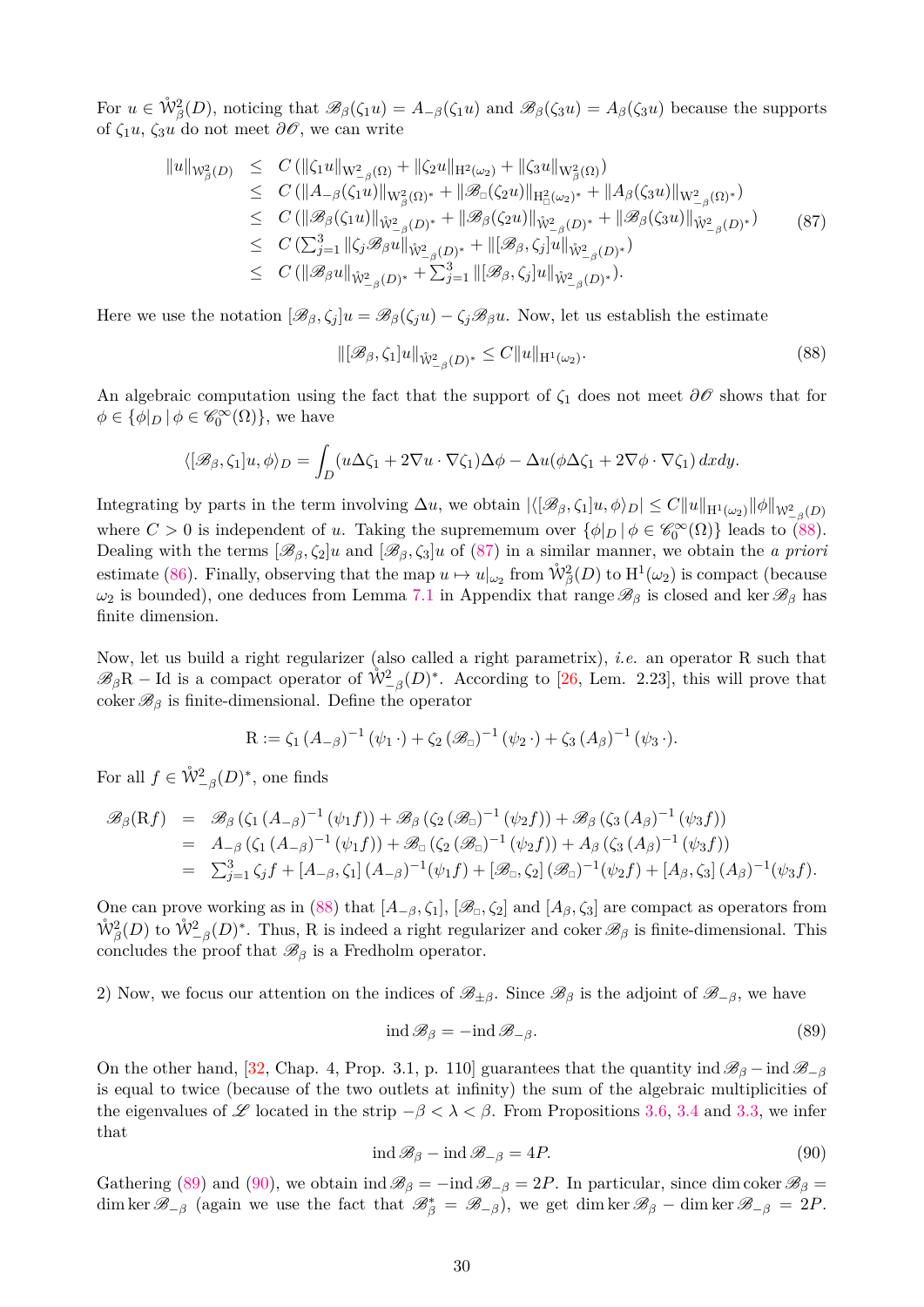Let  $v_1, \ldots, v_{2P}$  be functions of ker  $\mathscr{B}_{\beta}$  which are linearly independent modulo  $\mathring{W}^2_{-\beta}(D)$ . Moreover multiplying the  $v_p$  by cut-off functions and using Proposition [5.1,](#page-22-0) one finds for  $p = 1, \ldots, P$ , the function  $v_p$  decomposes as

$$
v_p = \chi^+ \sum_{m=1}^P (a_{p\,m} w_m^+ + b_{p\,m} w_m^-) + \chi^- \sum_{m=1}^P (a_{p\,P+m} w_m^- + b_{p\,P+m} w_m^+) + \tilde{v}_p,
$$
  

$$
v_{P+p} = \chi^+ \sum_{m=1}^P (a_{P+p\,m} w_m^+ + b_{P+p\,m} w_m^-) + \chi^- \sum_{m=1}^P (a_{P+p\,P+m} w_m^- + b_{P+p\,P+m} w_m^+) + \tilde{v}_{P+p},
$$

with coefficients  $a_{p,m}$ ,  $b_{p,m} \in \mathbb{C}$  and  $\tilde{v}_p \in \mathring{W}_{-\beta}^2(D)$ . Let us show that the matrix  $\mathbb{B} := (b_{p,m})_{1 \leq m,p \leq 2P} \in$  $\mathbb{C}^{2P\times 2P}$  is invertible. If it is not, then there is a non zero *U* in ker  $\mathbb{B}^{\top}$ . Define the function  $v = \sum_{p=1}^{2P} U_p v_p \in \ker \mathscr{B}_{\beta}$ . Since  $\sum_{m=1}^{2P} b_{pm} U_p = 0$  for  $m = 1, ..., 2P$ , we find that v belongs to  $\mathcal{W}^{\text{out}}(D)$ . Computing  $q_D(v, v)$  as in the Step 2 of the proof of Theorem [5.4,](#page-26-0) one deduces that  $v \in \mathring{W}_{-\beta}^2(D)$  and so  $v \in \ker \mathscr{B}_{-\beta}$ . But this is impossible because  $U \neq 0$  and the  $v_1, \ldots, v_{2P}$  are linearly independent modulo  $\mathring{\mathcal{W}}_{-\beta}^2(D)$ . Thus the matrix  $\mathbb B$  is invertible of inverse  $\mathbb B^{-1}:=(\hat{b}_{p,j})_{1\leq p,j\leq 2P}$ . Then we construct the functions  $\Psi_p$  introduced in [\(85\)](#page-26-2) setting  $\Psi_p = \sum_{j=1}^{2P} \hat{b}_{pj} v_j$ ,  $p = 1, \ldots, 2P$ .

Besides, using Proposition [5.3](#page-26-3) and the fact that the  $\Psi_p$  defined in [\(85\)](#page-26-2) belong to ker  $\mathscr{B}_{\beta}$ , we find for  $m, p \in \{1, ..., 2P\}$ 

$$
0 = q_D(\Psi_m, \Psi_p) = i\Big(\delta_{m,p} - \sum_{j=1}^{2P} s_{m,j} \overline{s_{jp}}\Big).
$$

Thus we deduce  $S\overline{S}^T = Id^{2P \times 2P}$ . In other words, S is unitary. Using again Proposition [5.3,](#page-26-3) we also find, for  $m \neq p$ ,

$$
0 = q_D(\Psi_m, \Psi_p) = i(s_{m p} - s_{p m}).
$$

From this, we infer that S is symmetric.

### <span id="page-30-0"></span>**6 Selection of the outgoing modes**

For each type of boundary conditions on the edges of the strip (simply supported or clamped), we defined the outgoing solution, the interesting one from a physical point of view, as the solution decomposing on the propagating modes  $w_p^{\pm}$  (and not  $w_p^{\mp}$ ),  $p = 1, \ldots, P$ , as  $x \to \pm \infty$ . This choice was arbitrary. In particular, let us mention that a functional framework where we impose to the solution to decompose on the propagating modes  $w_p^{\pm}$ ,  $p = 1, \ldots, P$ , as  $x \to \pm \infty$  also leads to a Fredholm operator of index zero. In this section, we explain why our choice is physically relevant in the case of the clamped strip (the case of the simply supported strip would be treated similarly). To proceed, we come back to the time dependent equation from which the harmonic Problem [\(53\)](#page-17-3) has been derived. We prove that the waves associated with the propagating modes  $w_p^{\pm}$  have a positive group velocity as  $x \to \pm \infty$ . In other words, these waves propagate energy to  $\pm \infty$ . Positive (resp. negative) group velocity is known as the usual criterion to discriminate what are the outgoing modes as  $x \to +\infty$  (resp.  $x \to -\infty$ ). In order to justify that this choice is pertinent, in a second step we prove that it leads to select the solution with satisfies the so-called limiting absorption principle. The idea of this limiting absorption principle consists in adding some small loss (dissipation) to the medium. In this case, we can establish that Problem [\(53\)](#page-17-3) (with *k* replaced by a complex *k* to take into account dissipation) admits a unique solution in  $\mathring{\mathcal{W}}_0^2(\Omega) \subset H^2(\Omega)$  (to simplify, we shall work in  $\Omega$  but everything is similar for Problem [\(81\)](#page-25-0) in *D*). This solution decomposes as the sum of a slowly exponentially decaying part plus a rapidly exponentially decaying component as  $x \to \pm \infty$ . The decay of the slowly exponentially decaying part is characterized by the position in the complex plane of the eigenvalues of the symbol of the operator with dissipation. What we will do is to study the limit of this complex eigenvalues to check that they converge to the ones which have been selected for the problem without absorption (the  $i\eta_p$ ,  $p = 1, \ldots, P$ ).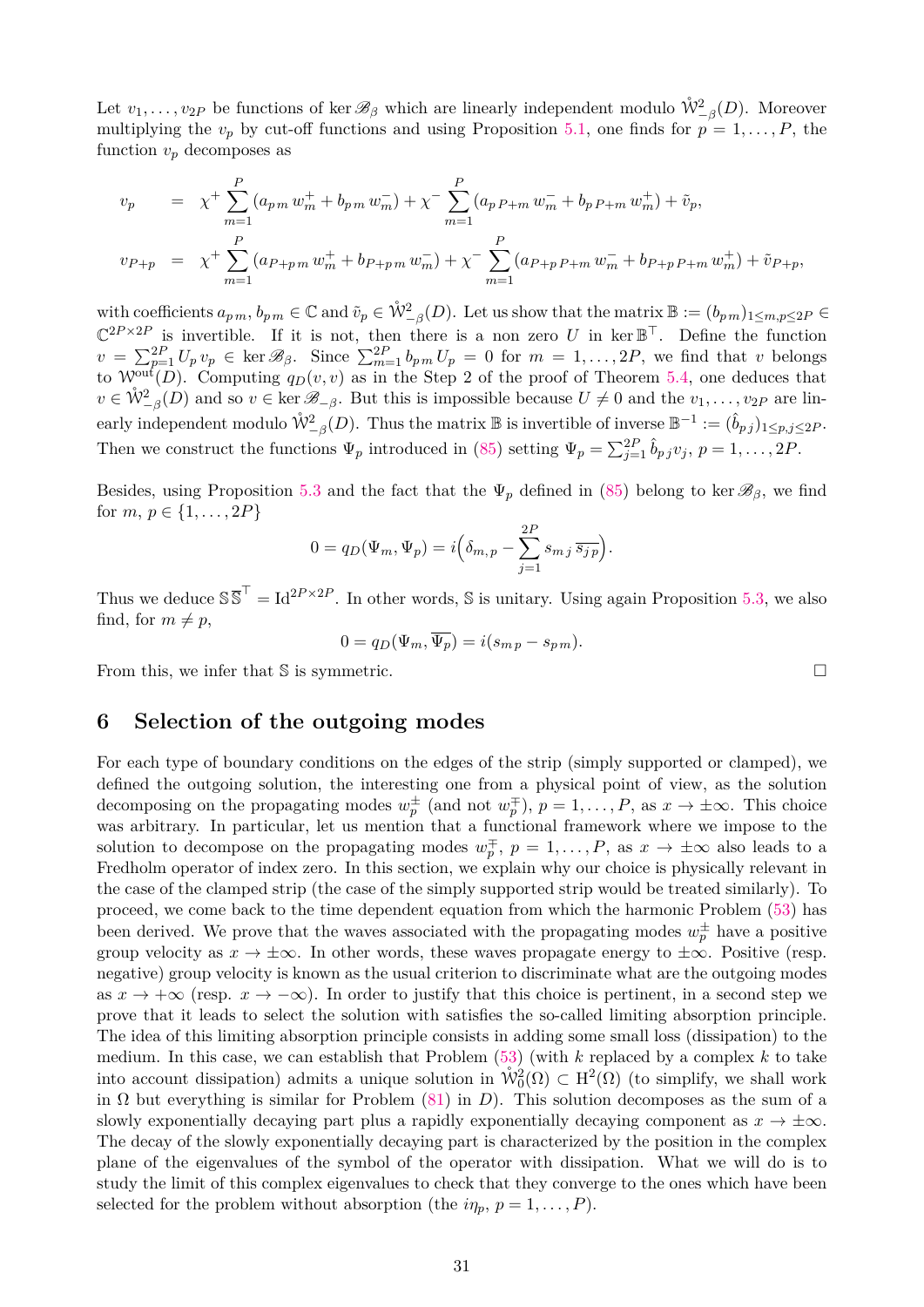#### **6.1 Group velocities**

In this paragraph, we compute the group velocities of the waves associated to the propagating modes  $w_p^{\pm}, p = 1, \ldots, P$ , defined in [\(71\)](#page-22-6). Let us start from the equation of the motion of the plate given by

<span id="page-31-0"></span>
$$
\rho h \frac{\partial^2 W}{\partial t^2} + D\Delta^2 W = 0 \qquad \Leftrightarrow \qquad \frac{\partial^2 W}{\partial t^2} + c^2 \Delta^2 W = 0 \quad \text{with} \quad c := \sqrt{\frac{D}{\rho h}}.\tag{91}
$$

Looking for waves with the time harmonic dependence in  $e^{-i\omega t}$  (this is a convention) leads us to set  $W_p^{\pm}(x, y, t) := w_p^{\pm}(x, y) e^{-i\omega t} = e^{i(\pm \eta_p x - \omega t)} \varphi_p(y)$ . Plugging  $W_p^{\pm}$  in [\(91\)](#page-31-0), we obtain the already known equation for  $w_p^{\pm}$ :

$$
-\omega^2 w_p^{\pm} + c^2 \Delta^2 w_p^{\pm} = 0 \qquad \Leftrightarrow \qquad \Delta^2 w_p^{\pm} - k^4 w_p^{\pm} = 0 \quad \text{with} \quad k^2 := \omega/c.
$$

By definition, the group velocity of the waves  $W_p^{\pm}(x, y, t) = e^{i(\eta x - \omega t)} \varphi_p(y)$  with  $\eta = \pm \eta_p$ , is given by

<span id="page-31-1"></span>
$$
v_g(W_p^{\pm}) = \frac{\partial \omega}{\partial \eta}|_{\eta = \pm \eta_p} = 2ck \frac{\partial k}{\partial \eta}|_{\eta = \pm \eta_p}.
$$
\n(92)

In order to compute  $v_g(W_p^{\pm})$ , we differentiate the relation  $\mathscr{L}(i\eta) = \partial_y^4 \varphi - 2\eta^2 \partial_y^2 \varphi + (\eta^4 - k^4)\varphi = 0$ (see the definition [\(7\)](#page-4-5) of operator  $\mathscr{L}$ ) with respect to  $\eta \in \mathbb{R}$  to obtain

$$
\mathscr{L}(i\eta)(\frac{\partial\varphi}{\partial\eta}) - 4\eta(\partial_y^2\varphi - \eta^2\varphi) - 4k^3\frac{\partial k}{\partial\eta}\varphi = 0.
$$

Taking  $\eta = \pm \eta_p$ , multiplying by  $\overline{\varphi}$  and integrating by parts, we deduce that

<span id="page-31-2"></span>
$$
\pm 4\eta_p \int_I |\partial_y \varphi_p(y)|^2 + \eta_p^2 |\varphi_p(y)|^2 dy = 4k^3 \frac{\partial k}{\partial \eta} |_{\eta = \pm \eta_p} \int_I |\varphi_p(y)|^2 dy. \tag{93}
$$

Gathering  $(92)$ ,  $(93)$  and using the normalisation  $(72)$ , we find

$$
v_g(W_p^{\pm}) = \pm 2c \frac{4\eta_p \int_I |\partial_y \varphi_p(y)|^2 + \eta_p^2 |\varphi_p(y)|^2 dy}{4k^2 \int_I |\varphi_p(y)|^2 dy} = \frac{\pm 2c}{4k^2 \int_I |\varphi_p(y)|^2 dy}.
$$

This shows that from a physical point of view,  $W_p^+$  (resp.  $W_p^-$ ) is the outgoing wave as  $x \to +\infty$ (resp.  $x \to -\infty$ ). As a consequence, in time harmonic regime, we have to look for a solution which decomposes on the propagating modes  $w_p^{\pm}$  as  $x \to \pm \infty$ . This explains our choice in [\(76\)](#page-23-0). Let us translate this into a criterion for the symplectic form  $q_{\Omega}(\cdot, \cdot)$  defined in [\(78\)](#page-23-4). For  $\nu = \pm$ , computation [\(80\)](#page-24-0) gives

$$
iq_{\Omega}(\chi^{\nu}w_{p}^{\pm},\chi^{\nu}w_{p}^{\pm}) = \pm 4 \nu \eta_{p} \int_{I} |\partial_{y} \varphi_{p}(y)|^{2} + \eta_{p}^{2} |\varphi_{p}(y)|^{2} dy = \nu v_{g}(W_{p}^{\pm}) \frac{4k^{2} \int_{I} |\varphi_{p}(y)|^{2} dy}{2c}.
$$

Therefore at infinity  $(x \to \pm \infty)$ , we have to select the propagating modes providing a positive value for the form  $iq_{\Omega}(w_p, w_p)$ . Finally, note that if we define the phase velocity

$$
v_{\phi}(W^{\pm}_{p}) = \frac{\omega}{\pm \eta_{p}},
$$

we obtain the identities

$$
v_{\phi}(W_{p}^{\pm}) v_{g}(W_{p}^{\pm}) = 2c^{2} \frac{4\eta_{p} \int_{I} |\partial_{y} \varphi_{p}(y)|^{2} + \eta_{p}^{2} |\varphi_{p}(y)|^{2} dy}{4 \int_{I} |\varphi_{p}(y)|^{2} dy} = \frac{2c^{2}}{4 \int_{I} |\varphi_{p}(y)|^{2} dy}.
$$

In particular for this problem, we see that the group and phase velocities of the waves have the same sign.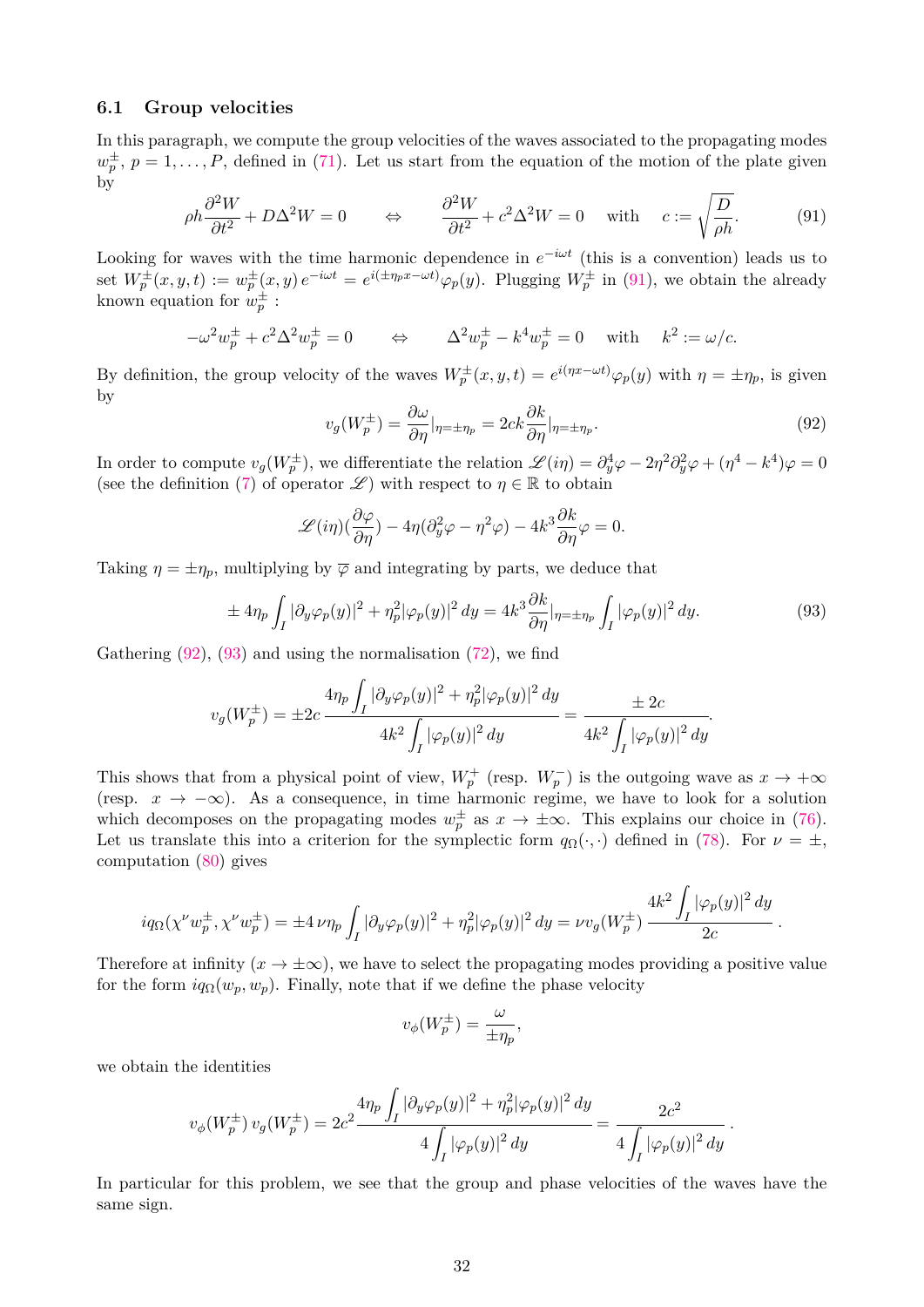#### **6.2 Limiting absorption principle**

In this paragraph, we add small dissipation, modelled by a parameter  $\gamma$ , to the system. This dissipation ensures that the problem is well-posed in a usual setting. Then we make *γ* tend to zero. This process allows us to define the physical solution and we will show that this solution is the same as the one selected via the group velocity. As a first step, we have to explain how to take into account dissipation in the time harmonic Problem [\(53\)](#page-17-3). To proceed, again we start from the time dependent problem. Consider the damped equation

<span id="page-32-0"></span>
$$
\frac{\partial^2 W^{\gamma}}{\partial t^2} + \gamma \frac{\partial W^{\gamma}}{\partial t} + c^2 \Delta^2 W^{\gamma} = 0 \quad \text{in } \Omega
$$
\n(94)

with the boundary conditions  $W^{\gamma} = \partial_n W^{\gamma} = 0$  on  $(0; +\infty) \times \partial \Omega$  and appropriate initial conditions (compactly supported in space). Multiplying by  $\partial_t W^\gamma$  and integrating in  $\Omega$ , we obtain the energy balance

$$
\frac{dE(t)}{dt} = -\int_{\Omega} \gamma \left(\frac{\partial W^{\gamma}}{\partial t}\right)^{2} dxdy \quad \text{with} \quad E(t) = \int_{\Omega} \frac{1}{2} \left(\frac{\partial W^{\gamma}}{\partial t}\right)^{2} + c^{2} |\Delta W^{\gamma}|^{2} dxdy.
$$

Therefore, we see that  $\gamma$  must be chosen positive so that the term involving  $\gamma$  in [\(94\)](#page-32-0) corresponds to some dissipation (loss of energy). Applying the Fourier transform with respect to the time variable defined by

$$
w^{\gamma}(x, y, \omega) := \int_{-\infty}^{+\infty} e^{-i\omega t} W^{\gamma}(x, y, t) dt
$$

(note the convention of a time harmonic regime in  $e^{-i\omega t}$ ), we are led to study the equation

<span id="page-32-1"></span>
$$
-\omega^2 w^\gamma - i\gamma w^\gamma + c^2 \Delta^2 w^\gamma = 0 \qquad \Leftrightarrow \qquad \Delta^2 w^\gamma - (k^\gamma)^4 w^\gamma = 0 \quad \text{with} \quad (k^\gamma)^4 := k^4 + i\gamma/c^2. \tag{95}
$$

As a consequence, taking into account dissipation of the system boils down to add a positive imaginary part to *k* 4 (observe that a convention of a time harmonic regime in *e iωt* leads to add a negative imaginary part to  $k^4$ ). Due to the imaginary part of  $k^{\gamma}$ , using the Lax-Milgram theorem, one can prove that Problem [\(95\)](#page-32-1) supplemented with the same boundary conditions as in [\(81\)](#page-25-0) admits a unique solution  $w^{\gamma} \in \mathring{W}_0^2(\Omega) \subset H^2(\Omega)$ . On the other hand, all the analysis presented in the previous sections for Problem [\(53\)](#page-17-3) can be adapted to consider this new problem with *k* replaced by  $k^{\gamma}$ . In particular, as in [\(60\)](#page-19-2), we can define a symbol associated with this problem named  $\mathscr{L}^{\gamma}$ . We let  $\Lambda^{\gamma}$  refer to the set of eigenvalues of  $\mathscr{L}^{\gamma}$ . We denote  $i\eta_{p}^{\gamma}$ ,  $p = 1, \ldots, P$ , the *P* elements of  $\Lambda^{\gamma}$  which have the largest negative real part. These elements are uniquely defined for  $\gamma$  small enough and get closer and closer to  $\mathbb{R}i$  as  $\gamma \to 0^+$ . We assume that they are ordered so that  $0 \leq |\eta_1\rangle$  $|\gamma_1 \gamma| \leq \cdots \leq |\eta_I \gamma|$  $\rho_P^{\gamma}|.$ Using a result similar to the one of Proposition [5.1,](#page-22-0) we obtain the decomposition

$$
w^{\gamma}(x,y) = \chi^+(x,y) \sum_{p=1}^P a_p^{\gamma} e^{+i\eta_p^{\gamma}x} \varphi_p^{\gamma}(y) + \chi^-(x,y) \sum_{p=1}^P b_p^{\gamma} e^{-i\eta_p^{\gamma}x} \varphi_p^{\gamma}(y) + \tilde{w}^{\gamma}(x,y)
$$

where  $a_p^{\gamma}$ ,  $b_p^{\gamma}$  are complex numbers,  $\varphi_p^{\gamma}$  is a non zero element of ker  $\mathscr{L}^{\gamma}(i\eta_p^{\gamma})$  and  $\tilde{w}^{\gamma}$  is rapidly exponentially decaying as  $x \to \pm \infty$ . Note that  $w^{\gamma}$  is exponentially decaying at  $x \to \pm \infty$  because  $\Re e(i\eta_p^{\gamma}) < 0$ . The question we are interested in is as follows. Does the limit of  $i\eta_p^{\gamma}$  as  $\gamma \to 0^+$  is equal to  $i\eta_p$  or to  $-i\eta_p$ ? To answer this question, we compute

<span id="page-32-2"></span>
$$
\frac{\partial(i\eta_p^{\gamma})}{\partial \gamma}|_{\gamma=0} = -\frac{1}{4c^2k^3} \frac{\partial \eta_p^{\gamma}}{\partial k^{\gamma}}|_{\gamma=0}.
$$
\n(96)

We start from the equation

$$
\partial_y^4 \varphi - 2\eta^2 \partial_y^2 \varphi + (\eta^4 - k^4)\varphi = 0.
$$

We differentiate it with respect to *k* to obtain

$$
\mathcal{L}(i\eta)(\frac{\partial\varphi}{\partial k}) - 4\frac{\partial\eta}{dk}\eta(\partial_y^2\varphi - \eta^2\varphi) - 4k^3\varphi = 0.
$$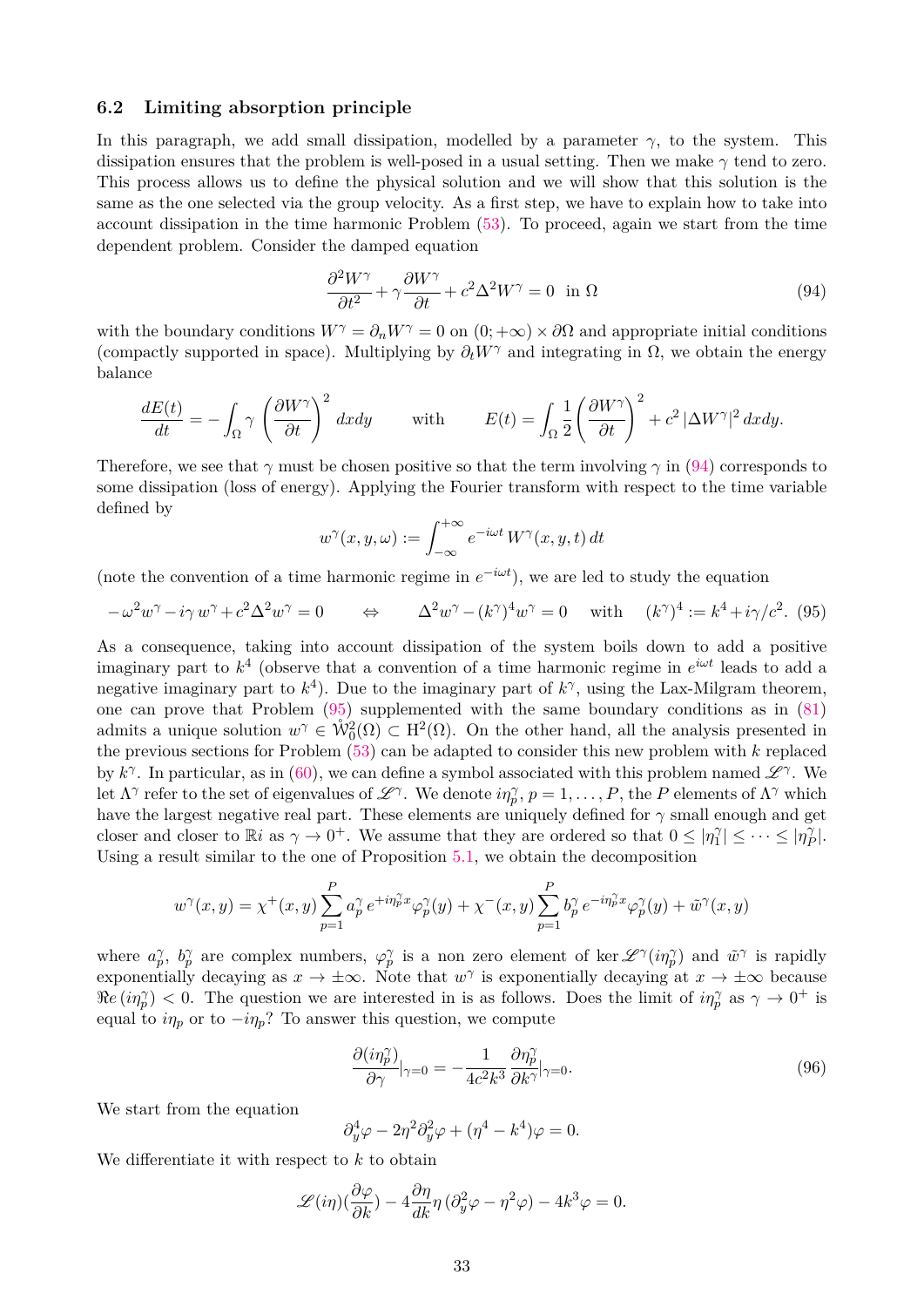Taking  $\gamma = 0$ , multiplying by  $\overline{\varphi}$  and integrating by parts, we deduce by denoting  $\eta_p^0 = \lim_{\gamma \to 0^+} \eta_p^0$ that

<span id="page-33-1"></span>
$$
4\eta_p^0 \frac{\partial \eta_p^{\gamma}}{\partial k^{\gamma}} \Big|_{\gamma=0} \int_I |\partial_y \varphi_p(y)|^2 + \eta_p^2 |\varphi_p(y)|^2 dy = 4k^3 \int_I |\varphi_p(y)|^2 dy. \tag{97}
$$

Since by definition of  $\eta_p^{\gamma}$ , there holds  $\partial(i\eta_p^{\gamma})$  $\frac{\partial \eta_p}{\partial \gamma}|_{\gamma=0}$  < 0, we deduce from [\(96\)](#page-32-2) and [\(97\)](#page-33-1) that  $\eta_p^0 > 0$ . Therefore indeed we have  $\eta_p^0 = \eta_p$  and the picture is as illustrated in Figure [6:](#page-33-2) the limiting absorption principle leads us to call outgoing modes the modes  $w_p^{\pm}$  as  $x \to \pm \infty$ . This is coherent with what we got from considerations based on the group velocity in the previous paragraph.



<span id="page-33-2"></span>Figure 6: Schematic view of the behaviour of the eigenvalues of the symbol  $\mathscr{L}^{\gamma}$  as the dissipation *γ* tends to zero.

### <span id="page-33-0"></span>**7 Concluding remarks**

In this article, we proved the well-posedness in the Fredholm sense of time harmonic problems set in an unbounded strip for a thin plate model. We considered two types of boundary conditions: either the strip is simply supported or the strip is clamped. To show these results, we used two different strategies, both relying on some modal decomposition. In the simply supported case, a strong result of Hilbert basis for the eigenfunctions of the symbol of the transverse problem [\(5\)](#page-3-1) allowed us to easily obtain the modal decomposition. For the clamped problem, this result is not freely available and instead we worked with the Fourier transform in the unbounded direction, with weighted Sobolev spaces and with the residue theorem (Kondratiev approach). The second approach is more systematic than the first one. For example, it would allow one to deal with waveguides of the form  $\Omega = \mathbb{R} \times \omega$ , where  $\omega$  is a bounded domain of  $\mathbb{R}^{d-1}$ ,  $d \geq 2$ . Its main drawback maybe is that it leads to an analysis which is slightly longer than the one we get with the first method. In this work, we have considered a setting with a hole in the waveguide. We could also have considered other types of perturbations (change of material, local perturbation of the geometry,...). Our article does not address the question of uniqueness of the solution. Can one find conditions on the geometry and on the wavenumber *k* so that trapped modes are absent? Can one show the existence of settings where trapped modes exist? These are interesting questions to study. A natural direction after this analysis would be to investigate how to approximate the solutions. For the simply supported case, the fact that we know explicitly the Dirichlet-to-Neumann operator allows one to adapt the methods used to deal with the Helmholtz problem. In the clamped case, another technique must be found. Could the technique of Perfectly Matched Layers be used and justified?

## **Appendix**

In this appendix, we state a result established in [\[41\]](#page-35-22) which is an extension of the well-known Peetre's lemma [\[38\]](#page-35-23) (see also [\[43\]](#page-35-24)), that is particularly useful to prove that an operator is of Fredholm type.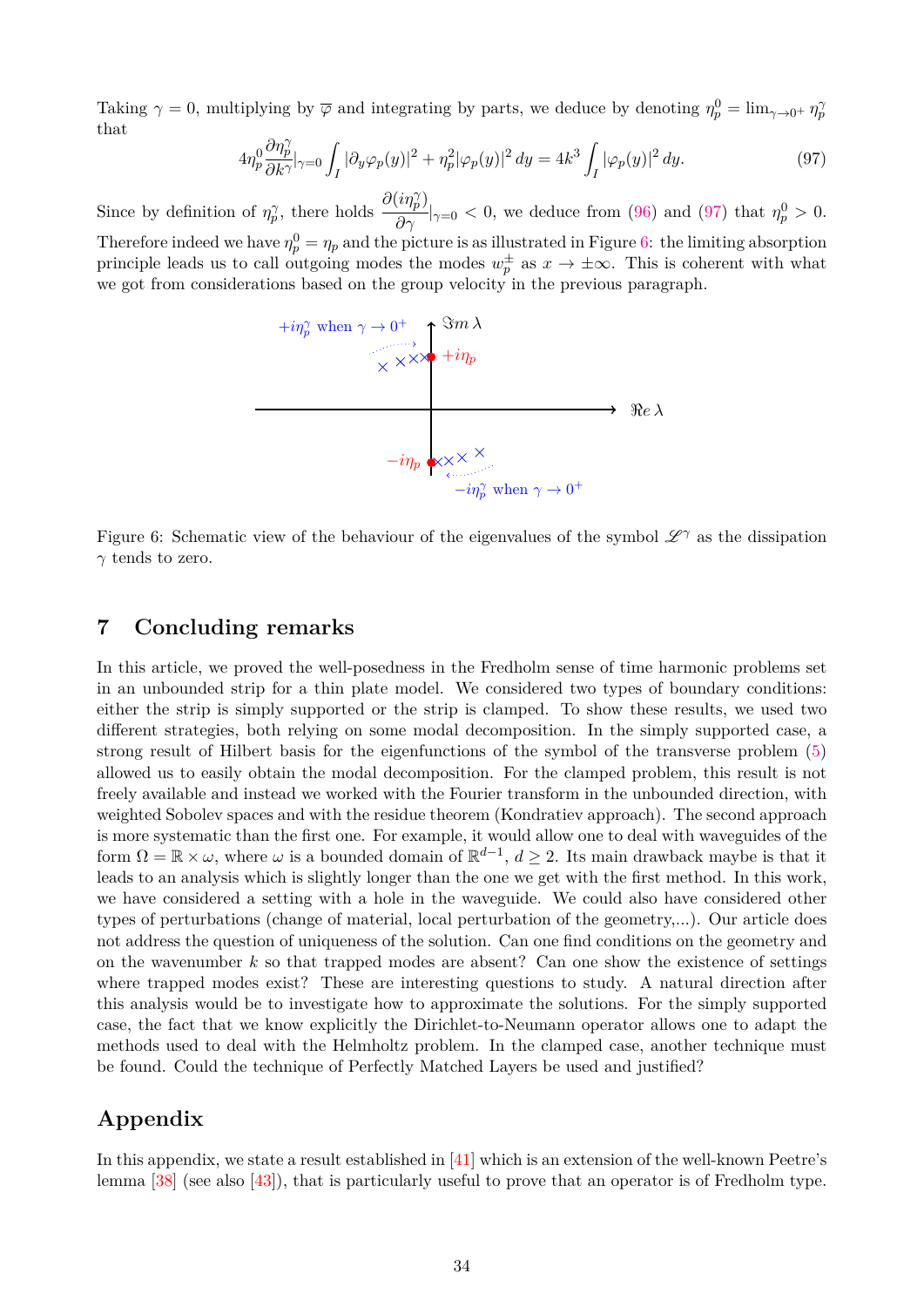<span id="page-34-18"></span>**Lemma 7.1.** *Let*  $(X, \| \|X), (Y, \| \|Y)$  *and*  $(Z, \| \|Z)$  *be three Banach spaces. Let*  $K : X \to Z$  *be a linear compact map and*  $B: X \to Y$  *be a continuous linear map. Suppose that there exists*  $C > 0$ *such that*

$$
||x||_X \le C(||Bx||_Y + ||Kx||_Z), \ \forall x \in X.
$$
 (98)

*Then* dim ker  $B < \infty$  *and* range *B is closed in* Y.

### **References**

- <span id="page-34-4"></span>[1] É. Bécache, G. Derveaux, and P. Joly. An efficient numerical method for the resolution of the kirchhoff love dynamic plate equation. *Numer. Methods Partial Differ. Equ.*, 21(2):323–348, 2005.
- <span id="page-34-16"></span>[2] A.-S. Bonnet-Ben Dhia and L. Chesnel. Strongly oscillating singularities for the interior transmission eigenvalue problem. *Inverse Problems*, 29(10):104004, 2013.
- <span id="page-34-15"></span>[3] A.-S. Bonnet-Ben Dhia, L. Chesnel, and X. Claeys. Radiation condition for a non-smooth interface between a dielectric and a metamaterial. *Math. Models Meth. App. Sci.*, 23(09):1629– 1662, 2013.
- <span id="page-34-11"></span>[4] A.-S. Bonnet-Bendhia, L. Dahi, É. Lunéville, and V. Pagneux. Acoustic diffraction by a plate in a uniform flow. *Math. Models Methods Appl. Sci.*, 12(5):625–647, 2002.
- <span id="page-34-12"></span>[5] L. Bourgeois and É. Lunéville. On the use of sampling methods to identify cracks in acoustic waveguides. *Inverse Problems*, 28(10):105011, 18, 2012.
- <span id="page-34-2"></span>[6] G. Chen and J. Zhou. *Boundary element methods*. Computational Mathematics and Applications. Academic Press, Ltd., London, 1992.
- <span id="page-34-0"></span>[7] P. G. Ciarlet. *The finite element method for elliptic problems*. North-Holland Publishing Co., Amsterdam-New York-Oxford, 1978. Studies in Mathematics and its Applications, Vol. 4.
- <span id="page-34-13"></span>[8] E. B. Davies and L. Parnovski. Trapped modes in acoustic waveguides. *Quart. J. Mech. Appl. Math.*, 51(3):477–492, 1998.
- <span id="page-34-1"></span>[9] P. Destuynder and M. Salaun. *Mathematical analysis of thin plate models*, volume 24 of *Mathématiques & Applications (Berlin)*. Springer-Verlag, Berlin, 1996.
- <span id="page-34-6"></span>[10] DV Evans and R Porter. Flexural waves on a pinned semi-infinite thin elastic plate. *Wave Motion*, 45(6):745–757, 2008.
- <span id="page-34-5"></span>[11] M. Farhat, S. Guenneau, and S. Enoch. Finite elements modelling of scattering problems for flexural waves in thin plates: application to elliptic invisibility cloaks, rotators and the mirage effect. *J. Comput. Phys.*, 230(6):2237–2245, 2011.
- <span id="page-34-17"></span>[12] P. Grisvard. *Singularities in boundary value problems*, volume 22 of *Recherches en Mathématiques Appliquées [Research in Applied Mathematics]*. Masson, Paris; Springer-Verlag, Berlin, 1992.
- <span id="page-34-10"></span>[13] Thomas Hagstrom. Radiation boundary conditions for the numerical simulation of waves. In *Acta numerica, 1999*, volume 8 of *Acta Numer.*, pages 47–106. Cambridge Univ. Press, Cambridge, 1999.
- <span id="page-34-9"></span>[14] I. Harari, I. Patlashenko, and D. Givoli. Dirichlet-to-Neumann maps for unbounded wave guides. *J. Comput. Phys.*, 143(1):200–223, 1998.
- <span id="page-34-8"></span>[15] S. G. Haslinger, I. S. Jones, N. V. Movchan, and A. B. Movchan. Localization in semi-infinite herringbone waveguides. *Proc. R. Soc. A*, 474(2211):20170590, 2018.
- <span id="page-34-7"></span>[16] S. G. Haslinger, N. V. Movchan, A. B. Movchan, and R. C. McPhedran. Transmission, trapping and filtering of waves in periodically constrained elastic plates. In *Proc. R. Soc. A*, page rspa20110318, 2011.
- <span id="page-34-3"></span>[17] G. C. Hsiao and W. L. Wendland. *Boundary integral equations*, volume 164 of *Applied Mathematical Sciences*. Springer-Verlag, Berlin, 2008.
- <span id="page-34-14"></span>[18] C. Hu, X.-Q. Fang, G. Long, and W.-H. Huang. Hamiltonian systems of propagation of elastic waves and localized vibrations in the strip plate. *Int. J. Solids Struct.*, 43(21):6568 – 6573, 2006.